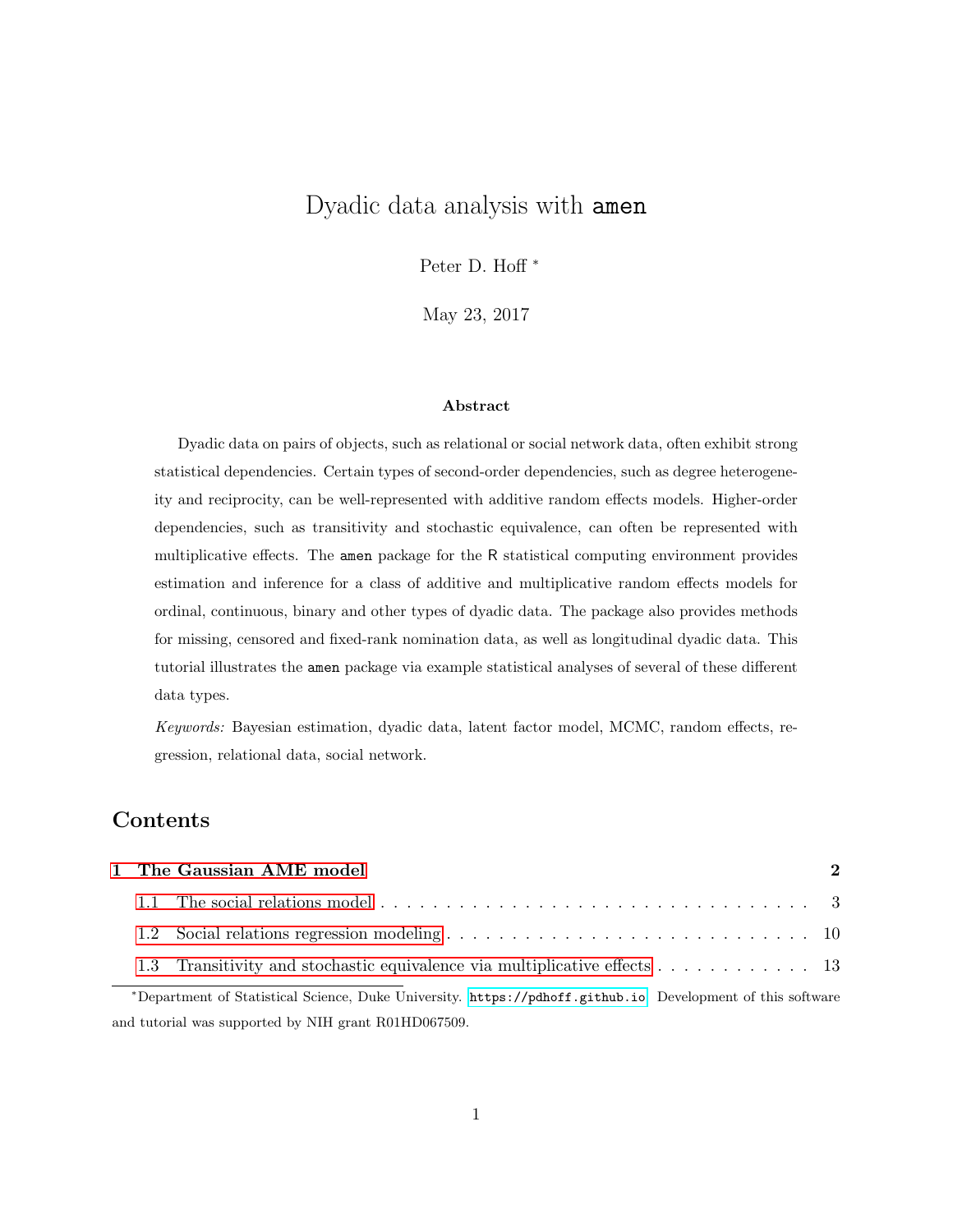| $\mathbf{2}$ | AME models for ordinal data                                                                                  | 18  |
|--------------|--------------------------------------------------------------------------------------------------------------|-----|
|              | 2.1                                                                                                          |     |
|              | 2.2                                                                                                          | -26 |
| 3            | Censored and fixed rank nomination data                                                                      | 29  |
|              | Example: Analysis of fixed rank nomination data $\ldots \ldots \ldots \ldots \ldots \ldots \ldots 30$<br>3.1 |     |
|              | 3.2                                                                                                          |     |
|              | 4 Sampled or missing dyadic data                                                                             | 33  |
|              | 4.1                                                                                                          |     |
| 5            | Repeated measures data                                                                                       | 37  |
|              | 5.1                                                                                                          |     |
| 6            | Symmetric data                                                                                               | 42  |
|              |                                                                                                              |     |

## <span id="page-1-0"></span>1 The Gaussian AME model

A pair of objects, individuals or nodes is called a dyad, and a variable that is measured or observed on multiple dyads is called a dyadic variable. Data on such a variable may be referred to as dyadic data, relational data, or network data (particularly if the variable is binary). Dyadic data for a population of n objects, individuals or nodes may be represented as a *sociomatrix*, an  $n \times n$ square matrix Y with an undefined diagonal. The i, jth entry of Y, denoted  $y_{i,j}$ , gives the value of the variable for dyad  $\{i, j\}$  from the perspective of node i, or in the direction from i to j. For example, in a dataset describing friendship relations,  $y_{i,j}$  might represent a quantification of how much person  $i$  likes person  $j$ . A running example in this section will be an analysis of international trade data, where  $y_{i,j}$  is the (log) dollar-value of exports from country i to country j. These data can be obtained from the IR90s dataset included in the amen package. Specifically, we will analyze trade data between the 30 countries having the highest GDPs:

```
#### ---- obtain trade data from top 30 countries in terms of GDP
data(IR90s)
gdp<-IR90s$nodevars[,2]
topgdp<-which(gdp>=sort(gdp,decreasing=TRUE)[30] )
```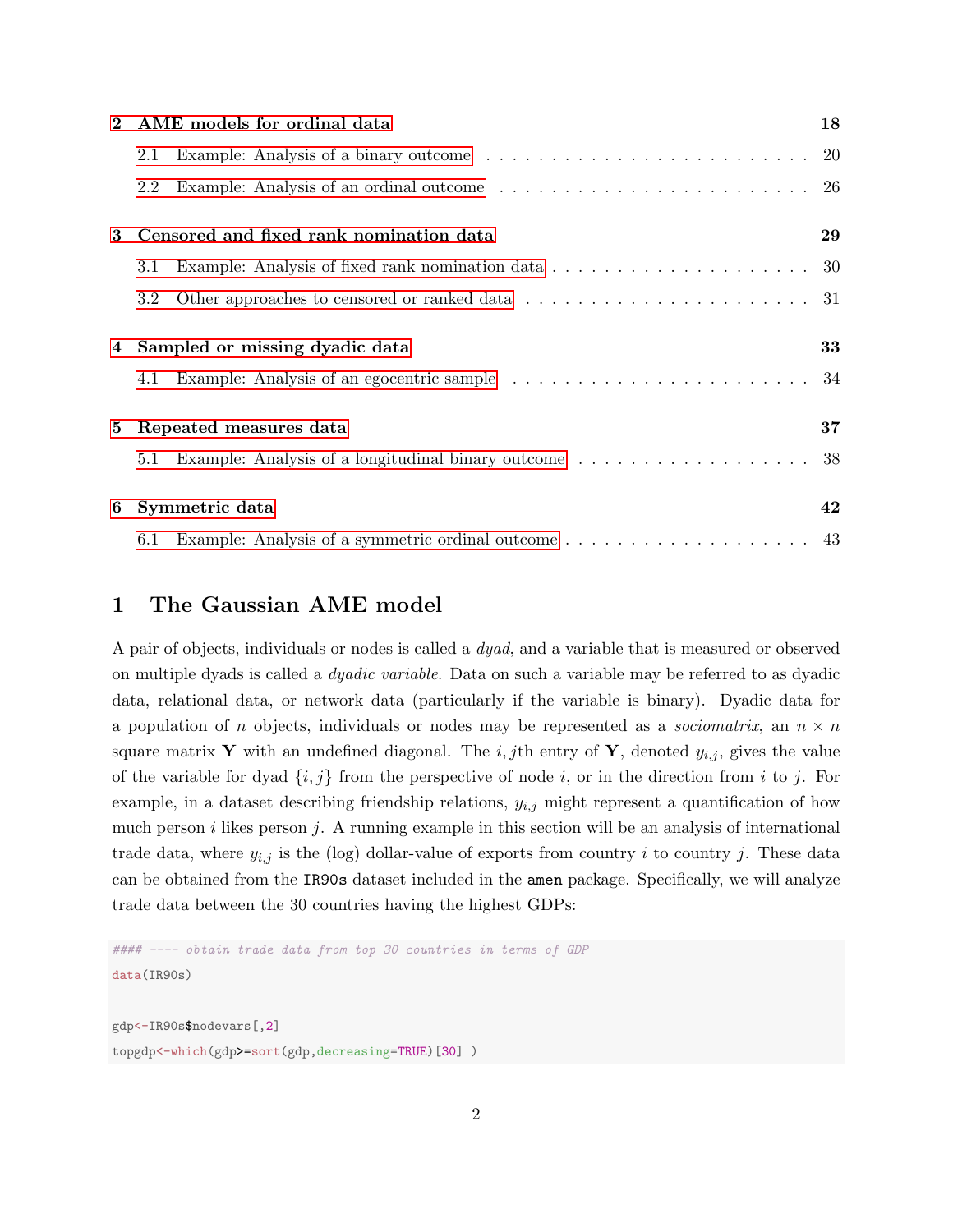Y<-log( IR90s\$dyadvars[topgdp,topgdp,2] + 1 )

#### Y[1:5,1:5]

ARG AUL BEL BNG BRA ARG NA 0.05826891 0.2468601 0.03922071 1.76473080 AUL 0.0861777 NA 0.3784364 0.10436002 0.21511138 BEL 0.2700271 0.35065687 NA 0.01980263 0.39877612 BNG 0.0000000 0.01980263 0.1222176 NA 0.01980263 BRA 1.6937791 0.23901690 0.6205765 0.03922071 NA

### <span id="page-2-0"></span>1.1 The social relations model

Dyadic data often exhibit certain types of statistical dependencies. For example, it is often the case that observations in a given row of the sociomatrix are similar to or correlated with each other. This should not be too surprising, as these observations all share a common "sender," or row index. If a sender  $i_1$  is more "sociable" than sender  $i_2$ , we would expect the values in row  $i_1$ to be larger than those in row  $i_2$ , on average. In this way, heterogeneity of the nodes in terms of their "sociability" corresponds to a large variance of the row means of the sociomatrix. Similarly, nodal heterogeneity in "popularity" corresponds to a large variance in the column means.

A classical approach to evaluating across-row and across-column heterogeneity in a data matrix is the ANOVA decomposition. A model-based version of the ANOVA decomposition posits that the variability of the  $y_{i,j}$ 's around some overall mean is well-represented by additive row and column effects:

$$
y_{i,j} = \mu + a_i + b_j + \epsilon_{i,j}.
$$

In this model, heterogeneity among the parameters  $\{a_i : i = 1, \ldots, n\}$  and  $\{b_j : j = 1, \ldots, n\}$ corresponds to observed heterogeneity in the row means and column means of the sociomatrix, respectively. If the  $\epsilon_{i,j}$ 's are assumed to be i.i.d. from a mean-zero normal distribution, the hypothesis of no row heterogeneity (all  $a_i$ 's equal to zero) or no column heterogeneity (all  $b_j$ 's equal to zero) can be evaluated with normal-theory  $F$ -tests. For the trade data, this can be done in R as follows:

#### ---- ANOVA for trade data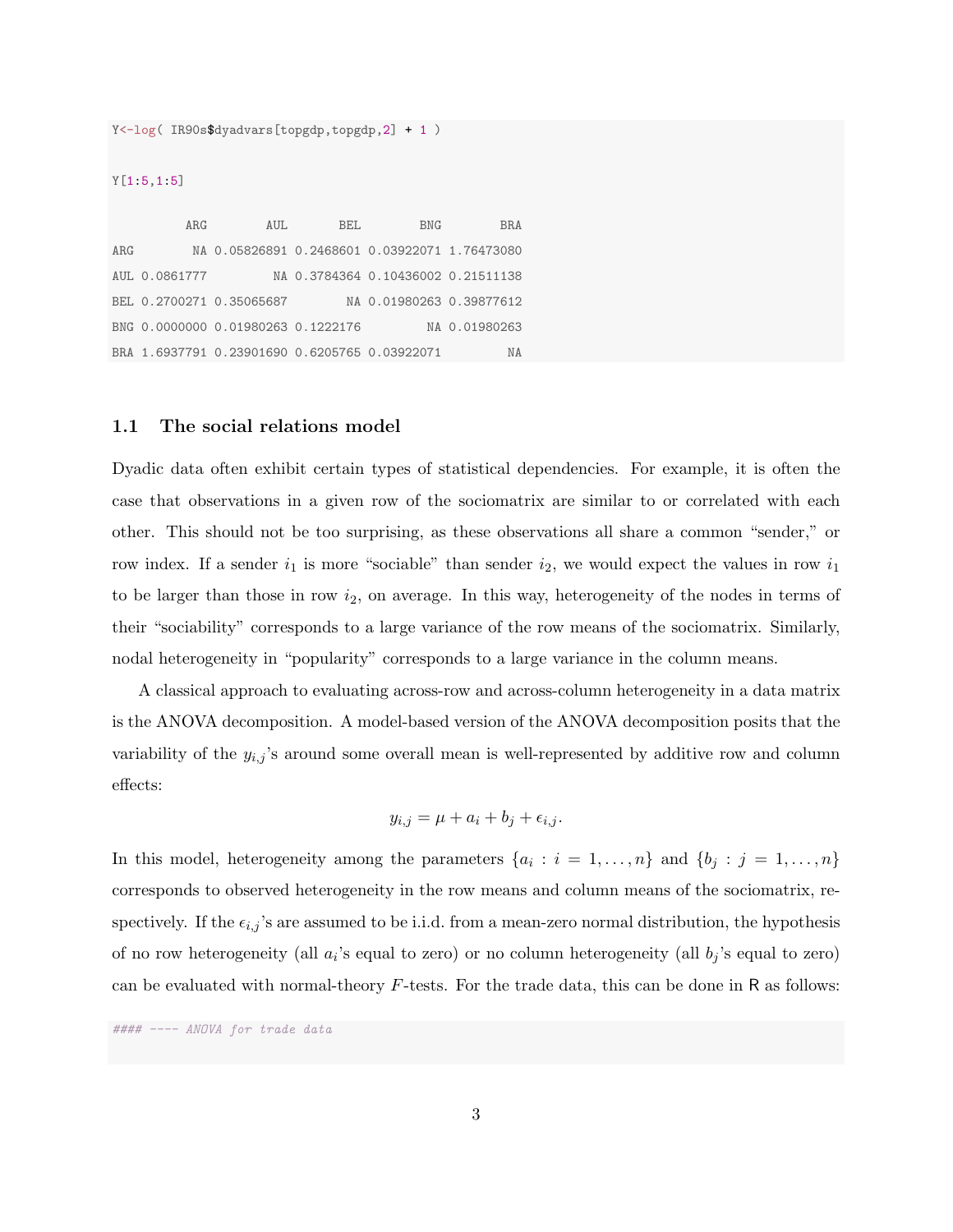```
Rowcountry<-matrix(rownames(Y),nrow(Y),ncol(Y))
Colcountry<-t(Rowcountry)
anova(lm( c(Y) \sim c(Row country) + c(Colcountry) ))
Analysis of Variance Table
Response: c(Y)
              Df Sum Sq Mean Sq F value Pr(>F)
c(Rowcountry) 29 202.48 6.9819 29.524 < 2.2e-16 ***
c(Colcountry) 29 206.32 7.1144 30.084 < 2.2e-16 ***
Residuals 811 191.79 0.2365
---
Signif. codes: 0 '***' 0.001 '**' 0.01 '*' 0.05 '.' 0.1 ' ' 1
```
The results indicate a large degree of heterogeneity of the countries as both exporters and importers - much more than would be expected if the "true"  $a_i$ 's were all zero, or the "true"  $b_j$ 's were all zero (and the  $\epsilon_{i,j}$ 's were i.i.d.). Based on this result, the next steps in a data analysis might include comparisons of the row means or of the column means, that is, comparisons of the countries in terms of their total or average imports and exports. This can equivalently be done via comparisons among estimates of the row and column effects:

```
#### ---- comparison of countries in terms of row and column means
rmean<-rowMeans(Y,na.rm=TRUE) ; cmean<-colMeans(Y,na.rm=TRUE)
muhat<-mean(Y,na.rm=TRUE)
ahat<-rmean-muhat
bhat<-cmean-muhat
# additive "exporter" effects
head( sort(ahat,decreasing=TRUE) )
     USA JPN UKG FRN ITA CHN
1.4801300 1.0478834 0.6140597 0.5919777 0.4839285 0.4468015
# additive "importer" effects
head( sort(bhat,decreasing=TRUE) )
     USA JPN UKG FRN ITA NTH
1.5628243 0.8433793 0.6683700 0.5849702 0.4712668 0.3628532
```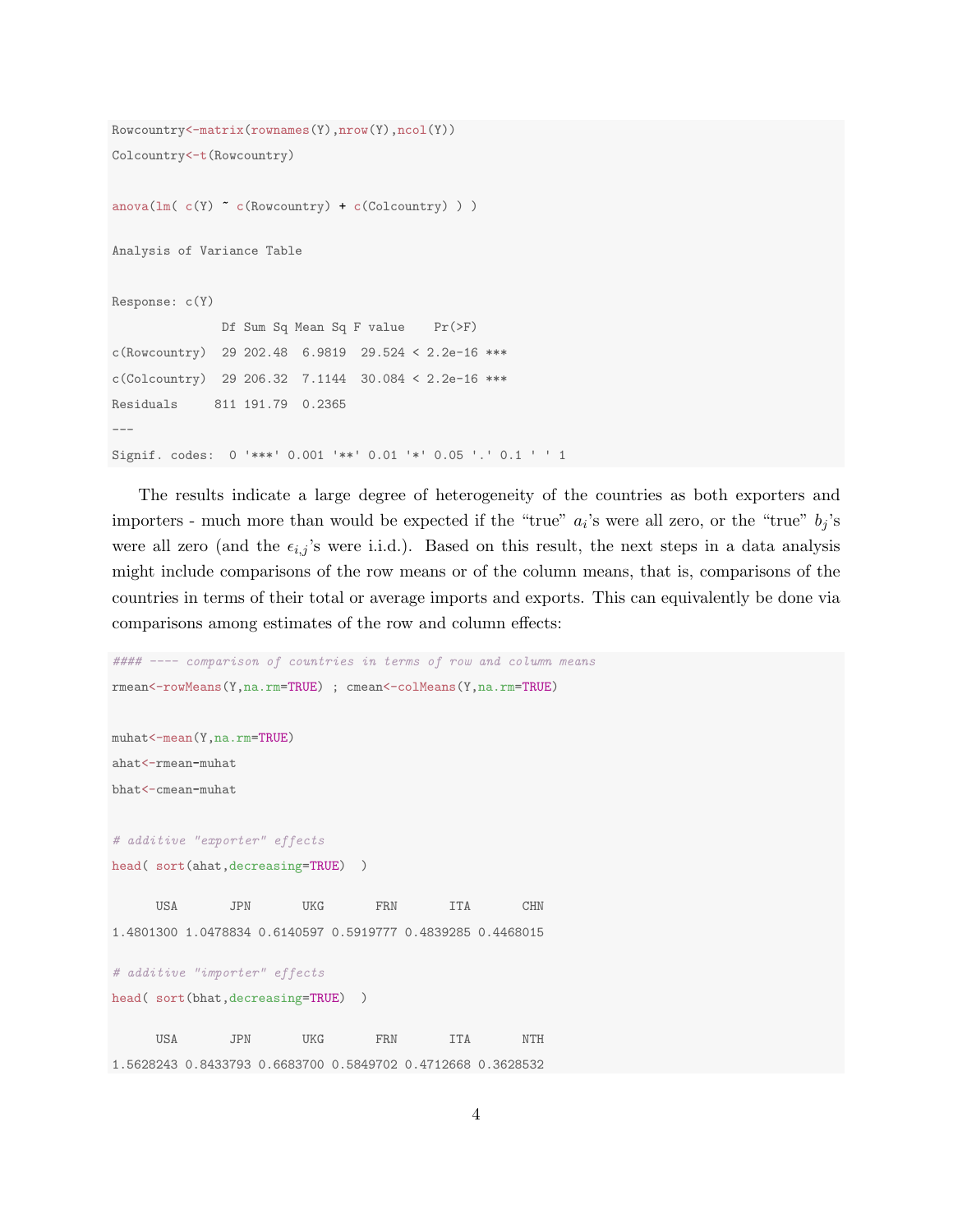We note that these simple estimates here are very close to, but not exactly the same as, the least squares/maximum likelihood estimates (this is because of the undefined diagonal in the sociomatrix).

While straightforward to implement, this classical ANOVA analysis ignores a fundamental characteristic of dyadic data: Each node appears in the dataset as both a sender and a receiver of relations, or equivalently, the row and column labels of the data matrix refer to the same set of objects. In the context of the ANOVA model, this means that each node  $i$  has two additive effects: a row effect  $a_i$  and a column effect  $b_i$ . Often it is of interest to evaluate the extent to which these effects are correlated, for example, to evaluate if sociable nodes in the network are also popular. Additionally, each (unordered) pair of nodes  $i, j$  has two outcomes,  $y_{i,j}$  and  $y_{j,i}$ . It is often the case that  $y_{i,j}$  and  $y_{j,i}$  are correlated, as these two observations come from the same dyad.

Correlations between the additive effects can be evaluated empirically simply by computing the sample covariance of the row means and column means, or alternatively, the  $\hat{a}_i$ 's and  $\hat{b}_i$ 's. Dyadic correlation can be evaluated by computing the correlation between the matrix of residuals from the ANOVA model and its transpose:

```
#### ---- covariance and correlation between row and column effects
cov( cbind(ahat,bhat) )
          ahat bhat
ahat 0.2407563 0.2290788
bhat 0.2290788 0.2289489
cor( ahat, bhat)
[1] 0.9757237
#### ---- an estimate of dyadic covariance and correlation
R \leftarrow Y - ( muhat + outer(ahat,bhat,"+") )
cov( cbind( c(R),c(t(R)) ), use="complete")
          [,1] [,2][1,] 0.2212591 0.1900891
[2,] 0.1900891 0.2212591
```
cor( c(R),c(t(R)), use="complete")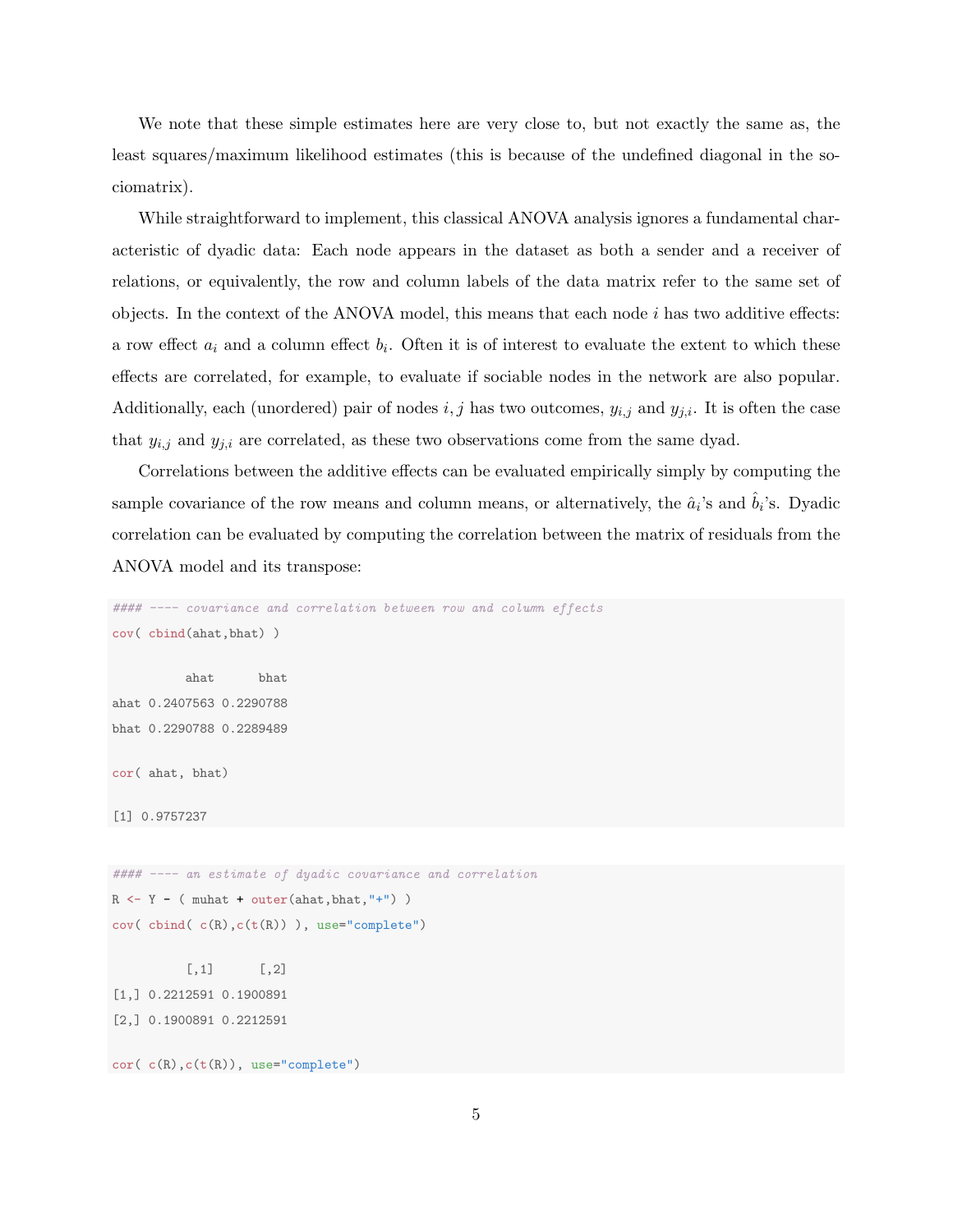

<span id="page-5-0"></span>Figure 1: Scatterplot of country-level average imports versus exports.

[1] 0.8591242

As shown by these calculations and in Figure [1,](#page-5-0) country-level export and import volumes are highly correlated, as are the export and import volumes within country pairs. A seminal model for analyzing such within-node and within-dyad dependence is the social relations model, or SRM [\(Warner et al., 1979\)](#page-47-0), a type of ANOVA decomposition that describes variability among the entries of the sociomatrix  $\bf{Y}$  in terms of within-row, within-column and within-dyad variability. A normal random-effects version of the SRM has been studied by [Wong](#page-47-1) [\(1982\)](#page-47-1) and [Li and Loken](#page-47-2) [\(2002\)](#page-47-2), among others, and takes the following form:

$$
y_{i,j} = \mu + a_i + b_j + \epsilon_{i,j}
$$
  

$$
\{(a_1, b_1), \dots, (a_n, b_n)\} \sim \text{i.i.d. } N(0, \Sigma_{ab})
$$
  

$$
\{(\epsilon_{i,j}, \epsilon_{j,i}) : i \neq j\} \sim \text{i.i.d. } N(0, \Sigma_e),
$$
 (1)

where

$$
\Sigma_{ab} = \begin{pmatrix} \sigma_a^2 & \sigma_{ab} \\ \sigma_{ab} & \sigma_b^2 \end{pmatrix} \text{ and } \Sigma_{\epsilon} = \sigma_{\epsilon}^2 \begin{pmatrix} 1 & \rho \\ \rho & 1 \end{pmatrix}.
$$

Note that conditional on the row effects  $\{a_1, \ldots, a_n\}$ , the mean in the *i*th row of **Y** is given by  $\mu + a_i$ , and the variability of these row-specific means is given by  $\sigma_a^2$ . In this way, the row effects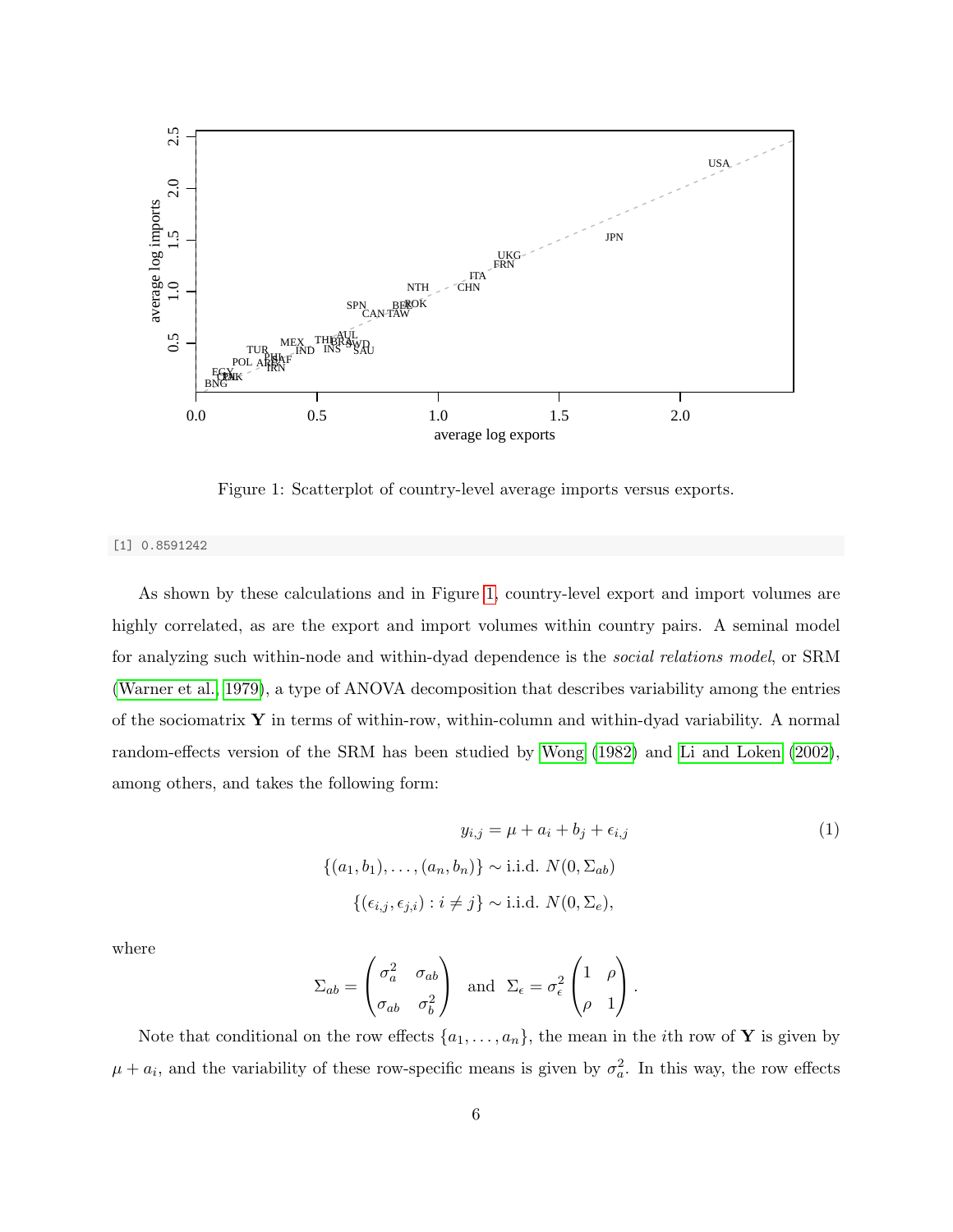represent across-row heterogeneity in the sociomatrix, and  $\sigma_a^2$  is a single-number summary of this heterogeneity. Similarly, the column effects  $\{b_1, \ldots, b_n\}$  represent heterogeneity in the column means, and  $\sigma_b^2$  summarizes this heterogeneity. The covariance  $\sigma_{ab}$  describes the linear association between these row and column effects, or equivalently, the association between the row means and column means of the sociomatrix. Additional variability across dyads is described by  $\sigma_{\epsilon}^2$ , and within dyad correlation (beyond that described by  $\sigma_{ab}$ ) is captured by ρ. More precisely, straightforward calculations show that under this random effects model,

$$
Var[y_{i,j}] = \sigma_a^2 + 2\sigma_{ab} + \sigma_b^2 + \sigma_\epsilon^2
$$
 (across-dyad variance) (2)  
\n
$$
Cov[y_{i,j}, y_{i,k}] = \sigma_a^2
$$
 (within-row covariance)  
\n
$$
Cov[y_{i,j}, y_{k,j}] = \sigma_b^2
$$
 (within-column covariance)  
\n
$$
Cov[y_{i,j}, y_{j,k}] = \sigma_{ab}
$$
 (row-column covariance)  
\n
$$
Cov[y_{i,j}, y_{j,i}] = 2\sigma_{ab} + \rho \sigma_e^2
$$
 (row-column covariance plus reciprocity),

with all other covariances between elements of  $\bf{Y}$  being zero. We refer to this covariance model as the social relations covariance model.

The amen package provides model fitting and evaluation tools for the SRM via the default values of the ame command:

#### fit\_SRM<-ame(Y)

Running this command initiates an iterative Markov chain Monte Carlo (MCMC) algorithm that provides Bayesian inference for the parameters in the SRM model. The progress of the algorithm is displayed via a sequence of plots, the last of which is shown in Figure [2.](#page-7-0) The top row gives traceplots of the parameter values simulated from their posterior distribution, including covariance parameters on the left and regression parameters on the right. The covariance parameters include  $\Sigma_{ab}$ ,  $\rho$ , and  $\sigma^2$ , and are stored as the list component VC in the fitted object. The only regression parameter for this SRM model is the intercept  $\mu$ , which is included by default for the Gaussian SRM. The intercept, and any other regression parameters are stored as BETA in the fitted object. We can compare these estimates obtained from amen to the estimates from the ANOVA-style approach as follows:

muhat  $\#$  empirical overall mean

[1] 0.680044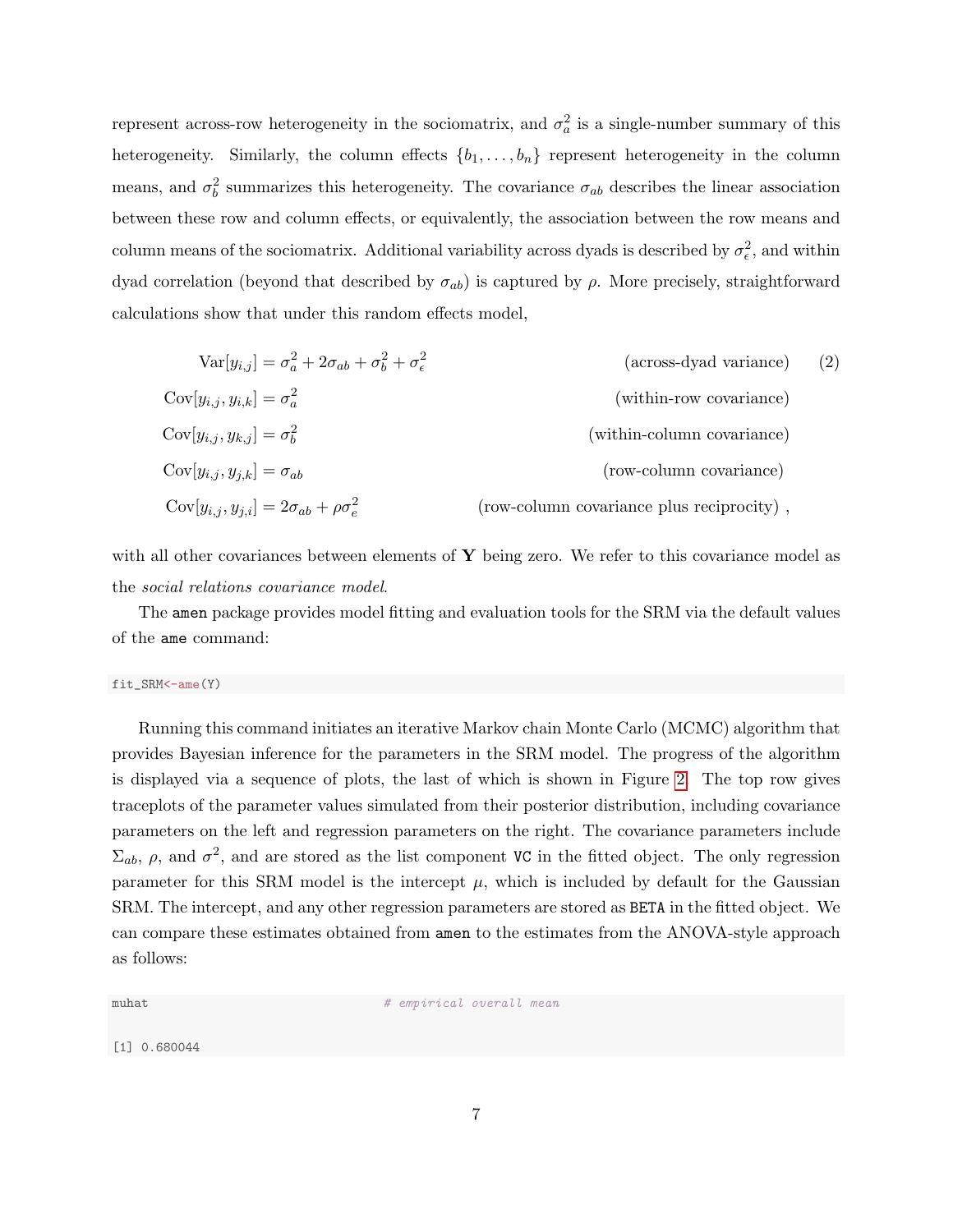

<span id="page-7-0"></span>Figure 2: Default plots generated by the ame command.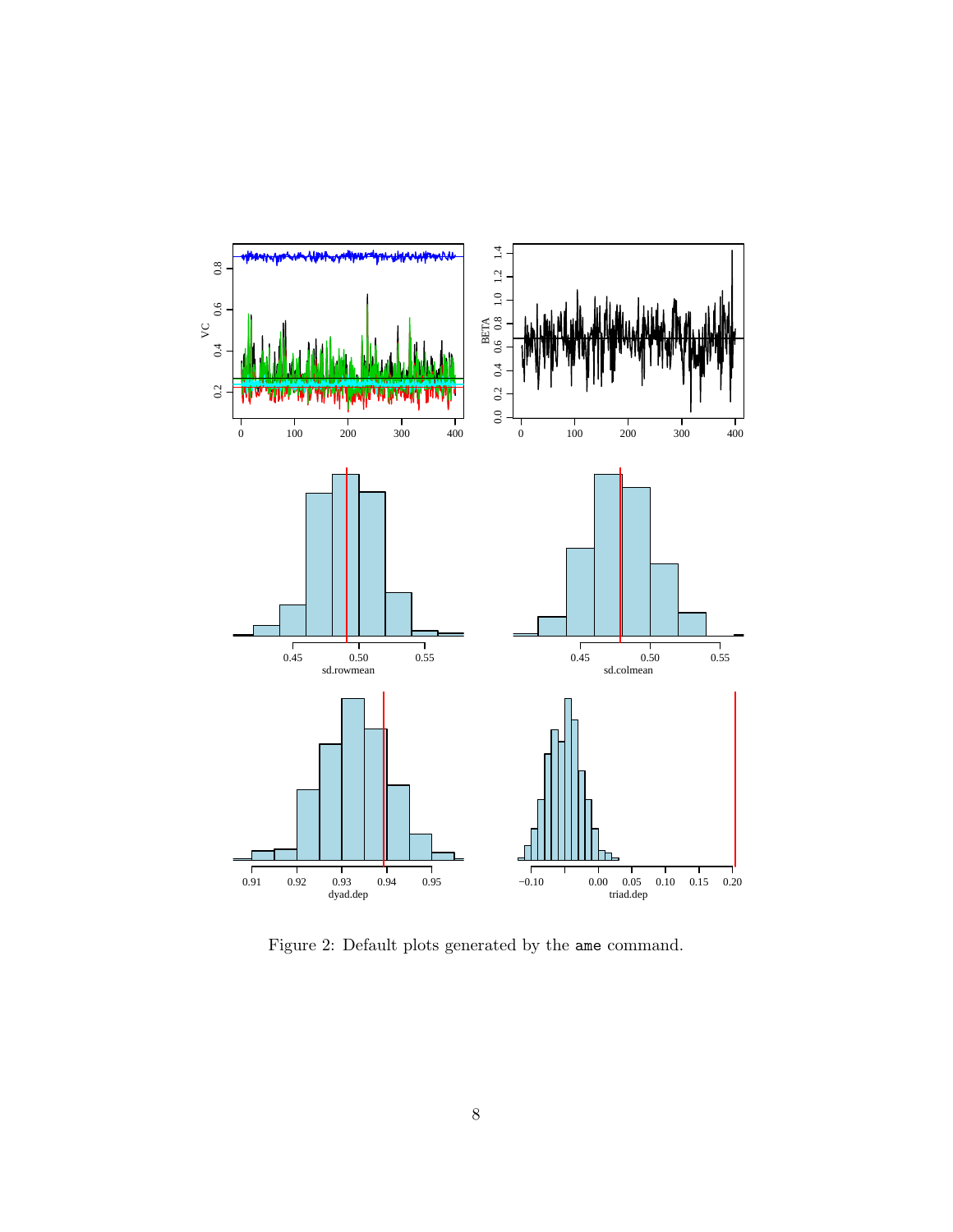```
mean(fit_SRM$BETA) # model-based estimate
[1] 0.6616449
cov(cbind(ahat,bhat)) # empirical row/column mean covariance
        ahat bhat
ahat 0.2407563 0.2290788
bhat 0.2290788 0.2289489
apply(fit_SRM$VC[,1:3],2,mean) # model-based estimate
      va cab vb
0.2811301 0.2368096 0.2728049
cor( c(R), c(t(R)), use="complete") # empirical residual dyadic correlation
[1] 0.8591242
mean(fit_SRM$VC[,4]) # model-based estimate
[1] 0.857584
```
Posterior mean estimates of the row and column effects can be accessed from  $fit\_SRM$APM$ and fit SRM\$BPM, respectively. These estimates are plotted in Figure [3,](#page-9-1) against the corresponding ANOVA estimates.

The second two rows of Figure [2](#page-7-0) give posterior predictive goodness of fit summaries for four network statistics: (1) the empirical standard deviation of the row means; (2) the empirical standard deviation of the column means; (3) the empirical within-dyad correlation; (4) a normalized measure of triadic dependence. Details on how these are computed can be obtained by examining the gofstats function of the amen package. The blue histograms in the figure represent values of gofstats(Ysim), where Ysim is simulated from the posterior predictive distribution. These histograms should be compared to the observed statistics gofstats(Y), which for these data are 0.491, 0.478, 0.939 and 0.204, given by vertical red lines in the figure. Generally speaking, large discrepancies between the posterior predictive distributions (histograms) and the observed statistics (red lines) suggest model lack of fit. For these data, the model does well at representing the data with respect to the first three statistics, but shows a discrepancy with regard to the triadic depen-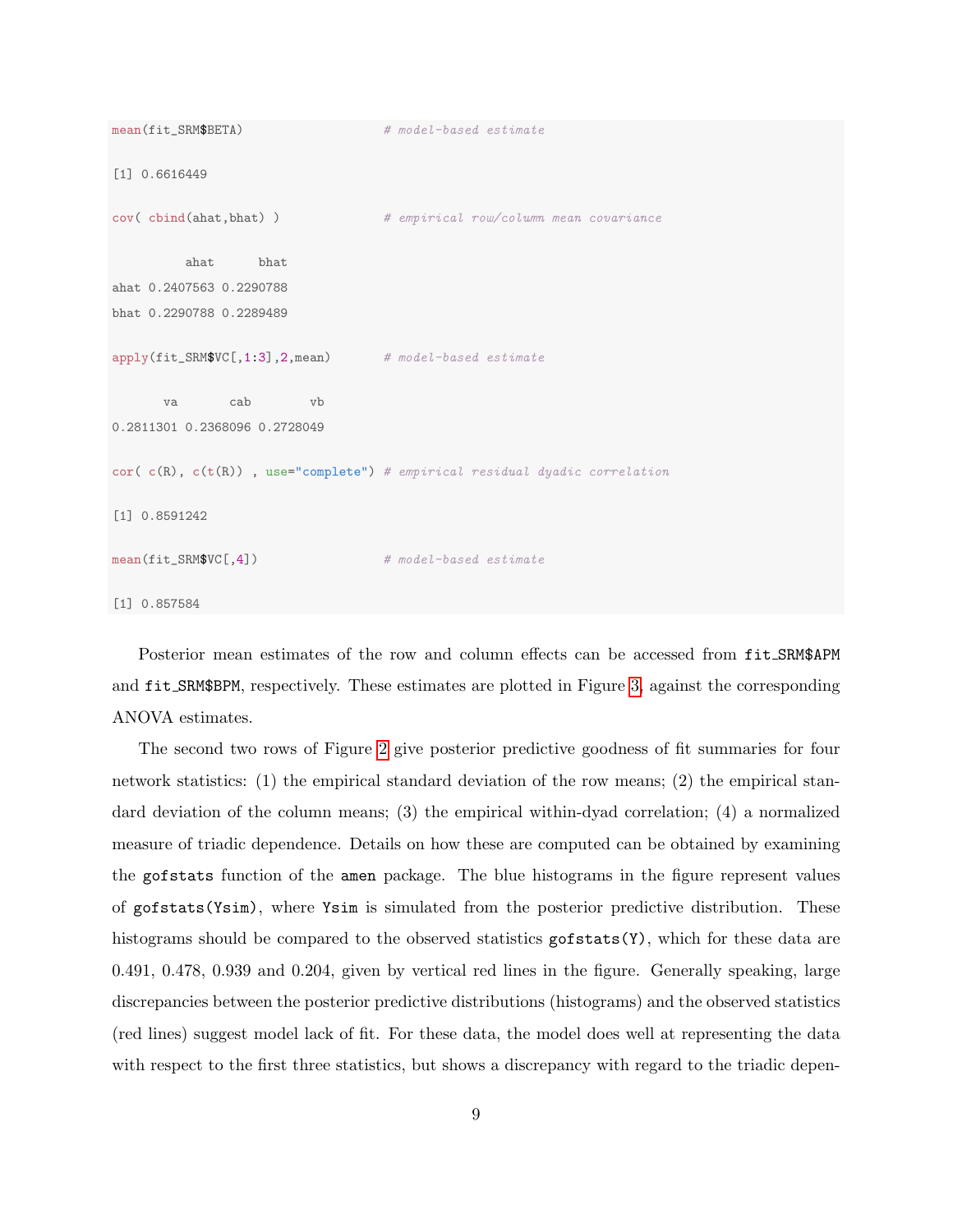

<span id="page-9-1"></span>Figure 3: Bayes versus least squares parameter estimates.

dence statistic. This is not too surprising, as the SRM only captures second-order dependencies (variances and covariances).

### <span id="page-9-0"></span>1.2 Social relations regression modeling

Often we wish to quantify the association between a particular dyadic variable and some other dyadic or nodal variables. Useful for such situations is a type of linear mixed effects model we refer to as the social relations regression model (SRRM), which combines a linear regression model with the covariance structure of the SRM as follows:

$$
y_{i,j} = \beta_d^T \mathbf{x}_{d,i,j} + \beta_r^T \mathbf{x}_{r,i} + \beta_c^T \mathbf{x}_{c,j} + a_i + b_j + \epsilon_{i,j},
$$
\n(3)

where  $\mathbf{x}_{d,i,j}$  is a vector of characteristics of dyad  $\{i,j\}$ ,  $\mathbf{x}_{r,i}$  is a vector of characteristics of node i as a sender, and  $\mathbf{x}_{c,j}$  is a vector of characteristics of node j as a receiver. We refer to  $\mathbf{x}_{d,i,j}$ ,  $\mathbf{x}_{r,i}$  and  $\mathbf{x}_{c,i}$  as dyadic, row and column covariates, respectively. In many applications the row and column characteristics are the same so that  $\mathbf{x}_{r,i} = \mathbf{x}_{c,i} = \mathbf{x}_i$ , in which case they are simply referred to as nodal covariates. However, it can sometimes be useful to distinguish  $\mathbf{x}_{r,i}$  from  $\mathbf{x}_{c,i}$ : In the context of friendships among students, for example, it is conceivable that some characteristic of a person (such as athletic or academic success) may affect their popularity (how much they are liked by others), but not their sociability (how much they like others).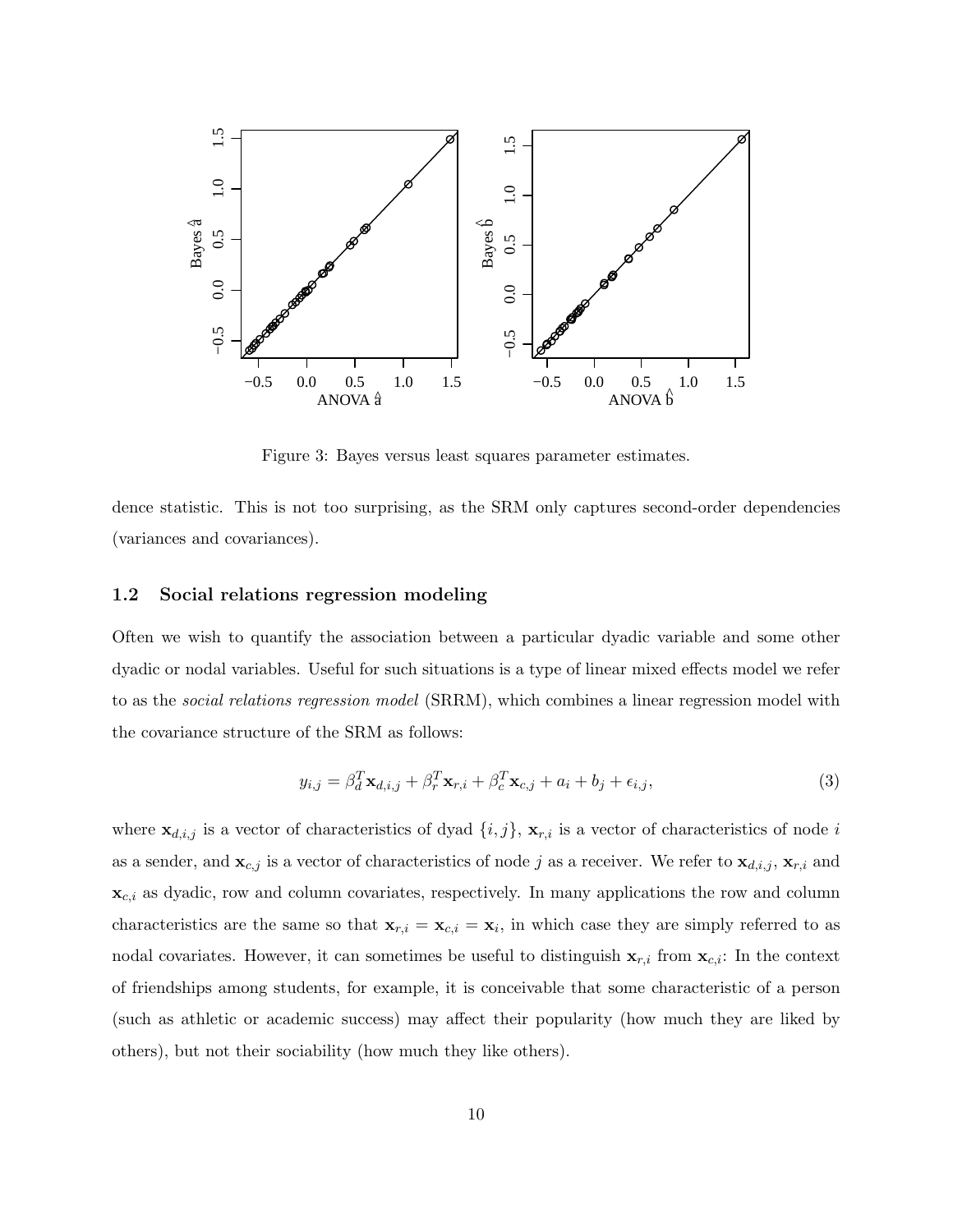We illustrate parameter estimation for the SRRM by fitting the model to the trade data. Nodal covariates include (log) population, (log) GDP, and polity, a measure of democracy. Dyadic covariates include the number the number of conflicts, (log) geographic distance between countries, the number of shared IGO memberships, and a polity interaction (the product of the nodal polity scores).

```
#### ---- nodal covariates
dimnames(IR90s$nodevars)[[2]]
[1] "pop" "gdp" "polity"
Xn<-IR90s$nodevars[topgdp,]
Xn[, 1:2]<-log(Xn[, 1:2])#### ---- dyadic covariates
dimnames(IR90s$dyadvars)[[3]]
[1] "conflicts" "exports" "distance" "shared_igos" "polity_int"
Xd<-IR90s$dyadvars[topgdp,topgdp,c(1,3,4,5)]
Xd[,,3]<-log(Xd[,,3])
```
Note that dyadic covariates are stored in an  $n \times n \times p_d$  array, where n is the number of nodes and  $p_d$  is the number of dyadic covariates.

The SRRM can be fit by specifying the covariates in the ame function:

fit\_srrm<-ame(Y,Xd=Xd,Xr=Xn,Xc=Xn)

Posterior mean estimates, standard deviations, nominal  $z$ -scores and  $p$ -values may be obtained with the summary command:

```
Regression coefficients:
                pmean psd z-stat p-val
intercept -6.407 1.255 -5.104 0.000
```
summary(fit\_srrm)

| pop.row    |  | $-0.330$ $0.132$ $-2.502$ $0.012$ |  |
|------------|--|-----------------------------------|--|
| gdp.row    |  | $0.567$ $0.151$ $3.764$ $0.000$   |  |
| polity.row |  | $-0.015$ 0.020 $-0.788$ 0.431     |  |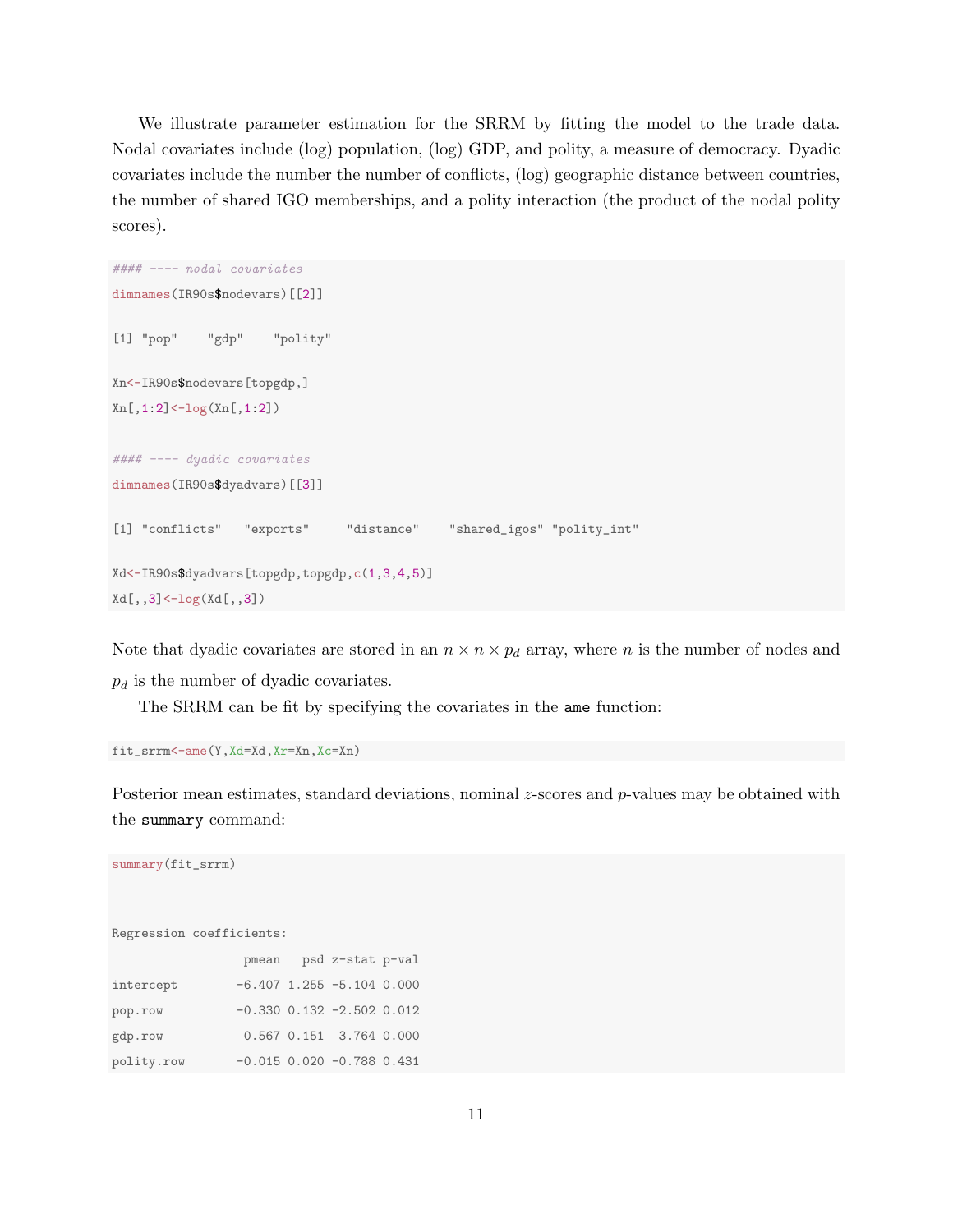```
pop.col -0.302 0.126 -2.388 0.017
gdp.col 0.537 0.147 3.647 0.000
polity.col -0.006 0.019 -0.309 0.757
conflicts.dyad 0.076 0.042 1.822 0.068
distance.dyad -0.041 0.007 -6.129 0.000
shared_igos.dyad 0.885 0.185 4.772 0.000
polity_int.dyad -0.001 0.001 -1.668 0.095
Variance parameters:
```
pmean psd va 0.264 0.104 cab 0.213 0.097 vb 0.250 0.098 rho 0.785 0.019 ve 0.157 0.010

The column z-stat is obtained by dividing the posterior means by their posterior standard deviations, and each p-val is the the probability that a standard normal random variable exceeds the corresponding z-stat in absolute value. Based on these calculations, there appears to be strong evidence for associations between countries' export and import levels with both population and GDP. Additionally, there is evidence that geographic proximity and the number of shared IGOs are both positively associated with trade between country pairs.

It is instructive to compare these results to those that would be obtained under an ordinary linear regression model that assumes i.i.d. residual standard error. Such a model can be fit in the amen package by opting to fit a model with no row variance, column variance or dyadic correlation:

fit\_rm<-ame(Y,Xd=Xd,Xr=Xn,Xc=Xn,rvar=FALSE,cvar=FALSE,dcor=FALSE)

summary(fit\_rm)

Regression coefficients:

|           | pmean | psd z-stat p-val                   |  |
|-----------|-------|------------------------------------|--|
| intercept |       | $-4.417$ 0.170 $-25.947$ 0.000     |  |
| pop.row   |       | $-0.318$ $0.022$ $-14.621$ $0.000$ |  |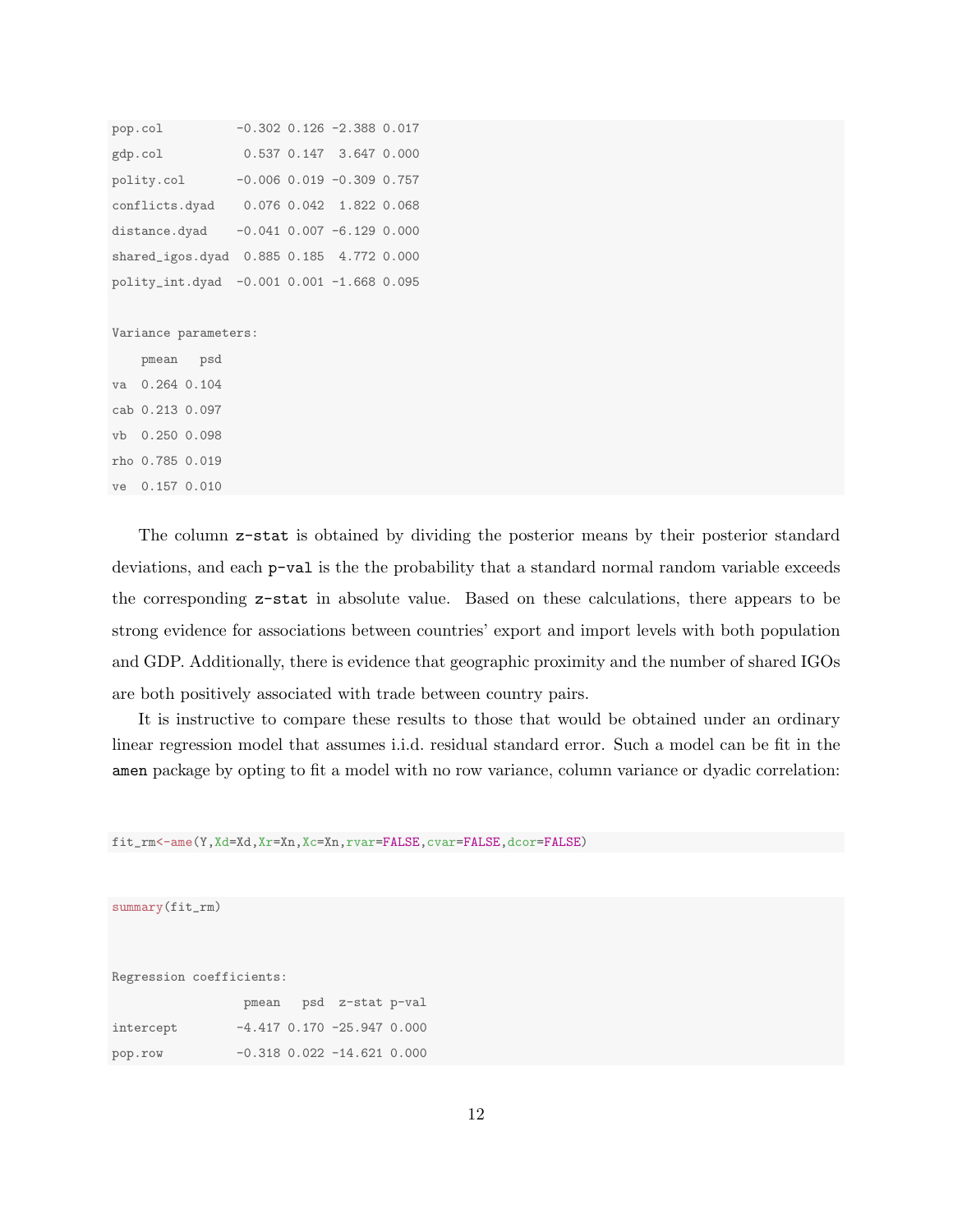| gdp.row                                     |  | 0.664 0.024 27.417 0.000       |  |
|---------------------------------------------|--|--------------------------------|--|
| polity.row                                  |  | $-0.007$ 0.005 $-1.335$ 0.182  |  |
| pop.col                                     |  | $-0.280$ 0.023 $-12.328$ 0.000 |  |
| gdp.col                                     |  | 0.622 0.024 25.590 0.000       |  |
| polity.col                                  |  | $0.002$ $0.005$ 0.509 0.611    |  |
| conflicts.dyad                              |  | $0.238$ $0.057$ 4.152 0.000    |  |
| distance.dyad                               |  | $-0.053$ 0.004 $-14.407$ 0.000 |  |
| shared_igos.dyad -0.021 0.028 -0.739 0.460  |  |                                |  |
| polity_int.dyad  0.000  0.001  0.280  0.780 |  |                                |  |
|                                             |  |                                |  |
|                                             |  |                                |  |

Variance parameters:

pmean psd va 0.000 0.000 cab 0.000 0.000 vb 0.000 0.000 rho 0.000 0.000 ve 0.229 0.011

The parameter standard deviations (i.e., standard errors) under this i.i.d. model are almost all smaller than those under the SRM fit. The explanation for this is that the i.i.d. model wrongly assumes independent observations, and thus overrepresents the precision of the parameter estimates. The inappropriateness of the i.i.d. model can be seen via the posterior predictive goodness of fit plots given in Figure [4.](#page-13-0) The plots show, in particular, that the data exhibit much more dyadic correlation than can be explained by the i.i.d. model. In contrast, the SRRM does not show such a discrepancy with regard to this statistic. However, both models fail to represent the amount of triadic dependence in the data, as shown in the fourth goodness of fit plot.

### <span id="page-12-0"></span>1.3 Transitivity and stochastic equivalence via multiplicative effects

It is often observed that the similarity of two nodes i and j in terms of their individual characteristics  $\mathbf{x}_i$  and  $\mathbf{x}_j$  is associated with the value of the relationship  $y_{i,j}$  between them. For example, suppose for each node i that  $x_i$  is the indicator that person i is a member of a particular group or organization. Then  $x_i x_j$  is the indicator that i and j are co-members of this organization, and this fact may have some effect on their relationship  $y_{i,j}$ . A positive effect of  $x_ix_j$  on  $y_{i,j}$  is referred to as homophily, and a negative effect as anti-homophily. Measuring homophily on an observed characteristic can be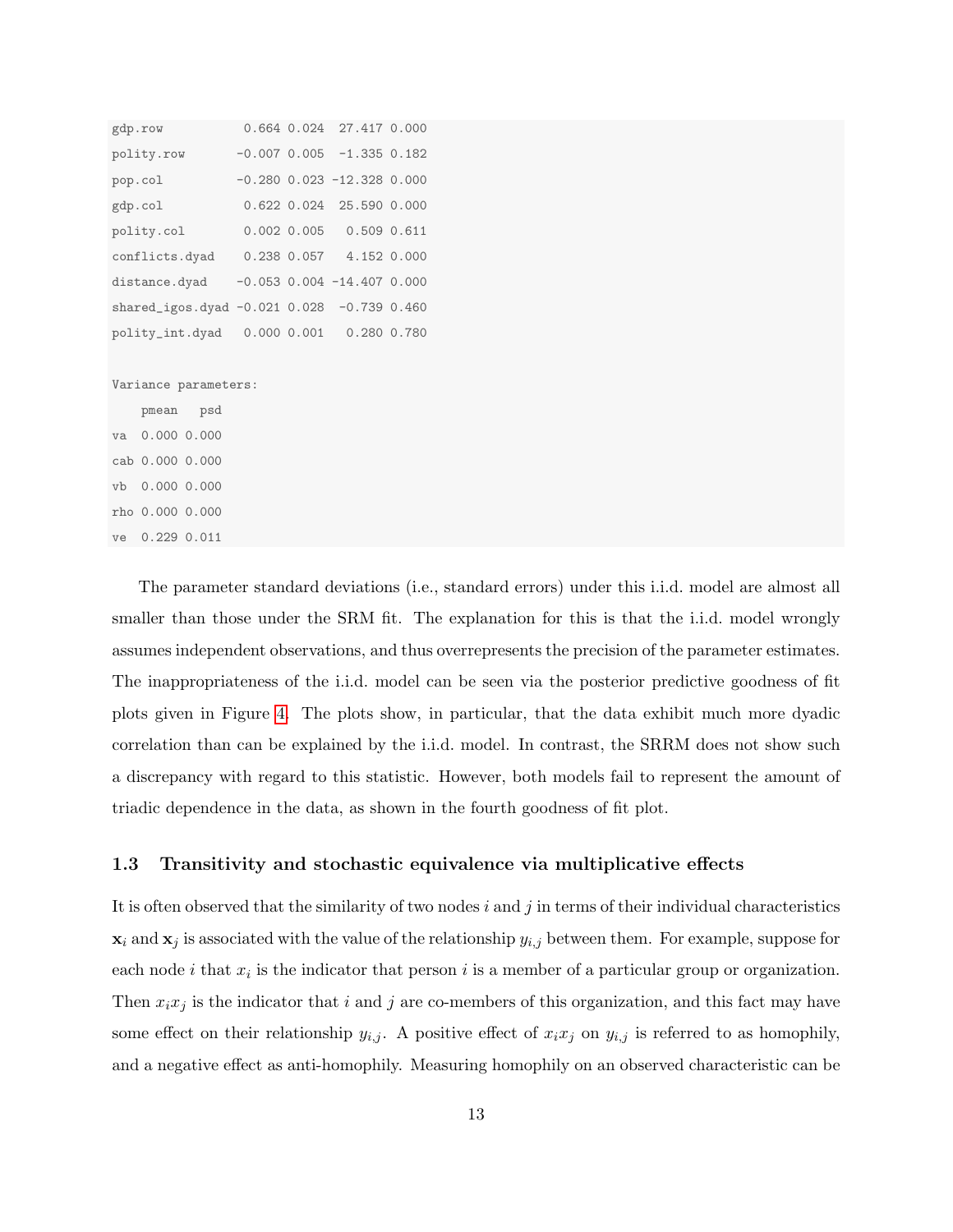

<span id="page-13-0"></span>Figure 4: Posterior predictive distributions of goodness of fit statistics for the ordinary regression model (pink) and the SRRM (blue).

done within the context of the SRRM by creating a dyadic covariate  $x_{d,i,j}$  from a nodal covariate  $x_i$ through multiplication  $(x_{d,i,j} = x_i x_j)$  or some other operation. Homophily on nodal characteristics can lead to certain types of patterns often seen in network and dyadic data, sometimes referred to as transitivity, balance and clustering [\(Hoff, 2005,](#page-47-3) [2009\)](#page-47-4). For example, in a binary network where people prefer to form ties to others who are similar to them, there tend to be a lot of "transitive triples," that is, triples of indices  $i, j, k$  having a link between each pair. One explanation of this is that links from i to j and from i to k occur because i is similar to both j and to k. If this is the case, then j and k must also be somewhat similar, and so there is a high probability of a link between j and  $k$ , which would form a triangle of ties among nodes  $i$ , j and  $k$ . Multiple linked triangles result in visual "clusters" in graphs of social networks.

More generally, in the case of multiple sender and receiver covariates, we are interested in how a person with characteristics  $\mathbf{x}_{r,i}$  relates to a person with characteristics  $\mathbf{x}_{c,j}$ . This can be evaluated in the SRRM by including a set of regression terms equivalent to  $\mathbf{x}_{r,i}^T \mathbf{B} \mathbf{x}_{c,i}$ . Although this term is multiplicative in the covariates, it is linear in the parameters, as

$$
\mathbf{x}_{r,i}^T \mathbf{B} \mathbf{x}_{c,i} = \sum_k \sum_l b_{k,l} x_{r,i,k} x_{c,j,l}
$$

and so the matrix of parameters may be estimated within the context of a linear regression model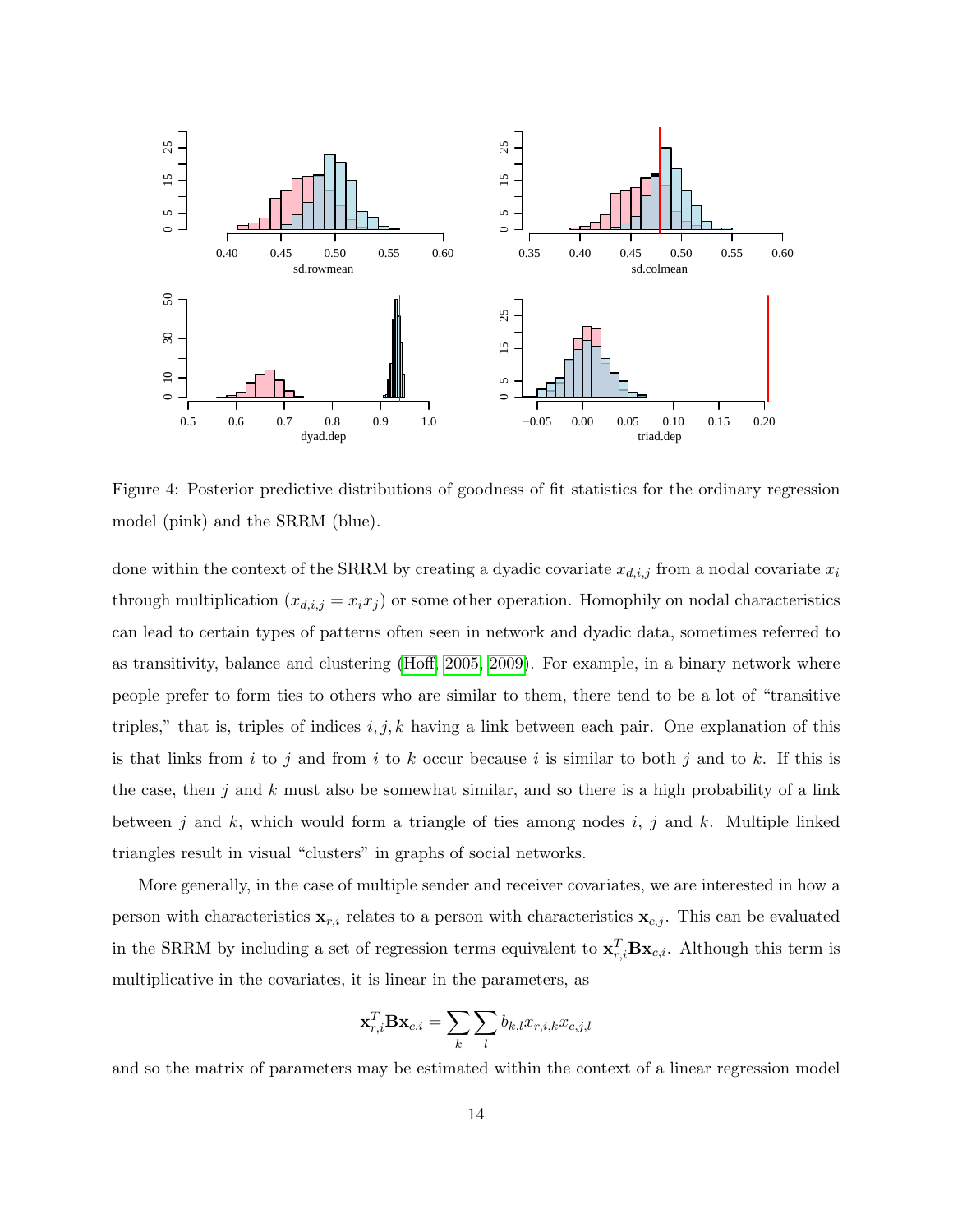

<span id="page-14-0"></span>Figure 5: Comparison of two SRRMs in terms of the triadic dependence statistic: with nodal interaction effects (blue) and without (green).

simply by including all products of the elements of  $\mathbf{x}_{r,i}$  and  $\mathbf{x}_{c,j}$  as dyadic covariates. In practice, if  $\mathbf{x}_{r,i}$  and  $\mathbf{x}_{c,j}$  are of the same length (for example, if they are the same), then it is common to take B to be a diagonal matrix, in which case

$$
\mathbf{x}_{r,i}^T \mathbf{B} \mathbf{x}_{c,i} = b_1 x_{r,i,1} x_{c,j,1} + \cdots + b_p x_{r,i,p} x_{c,j,p}.
$$

Such terms in the regression model can often account for network patterns such as transitivity and clustering, as described above. They can also account for another type of network pattern, known as stochastic equivalence, where it is observed that a group of nodes all relate to the other nodes (and each other) in a similar way. If such groups are related to the observed nodal covariates, then often the stochastic equivalence in the data may be estimated and represented by these multiplicative regression terms.

This can be seen to a limited degree in the trade data: Note that the number of shared IGOs and the polity interaction can both be viewed as dyadic covariates obtained by multiplication of nodal covariates. We can fit an SRRM without these effects as follows:

fit\_srrm0<-ame(Y,Xd[,,1:2],Xn,Xn)

A comparison of the resulting posterior predictive distribution of the transitivity statistic to that under the full SRRM (which included the multiplicative effects) is given in Figure [5.](#page-14-0) The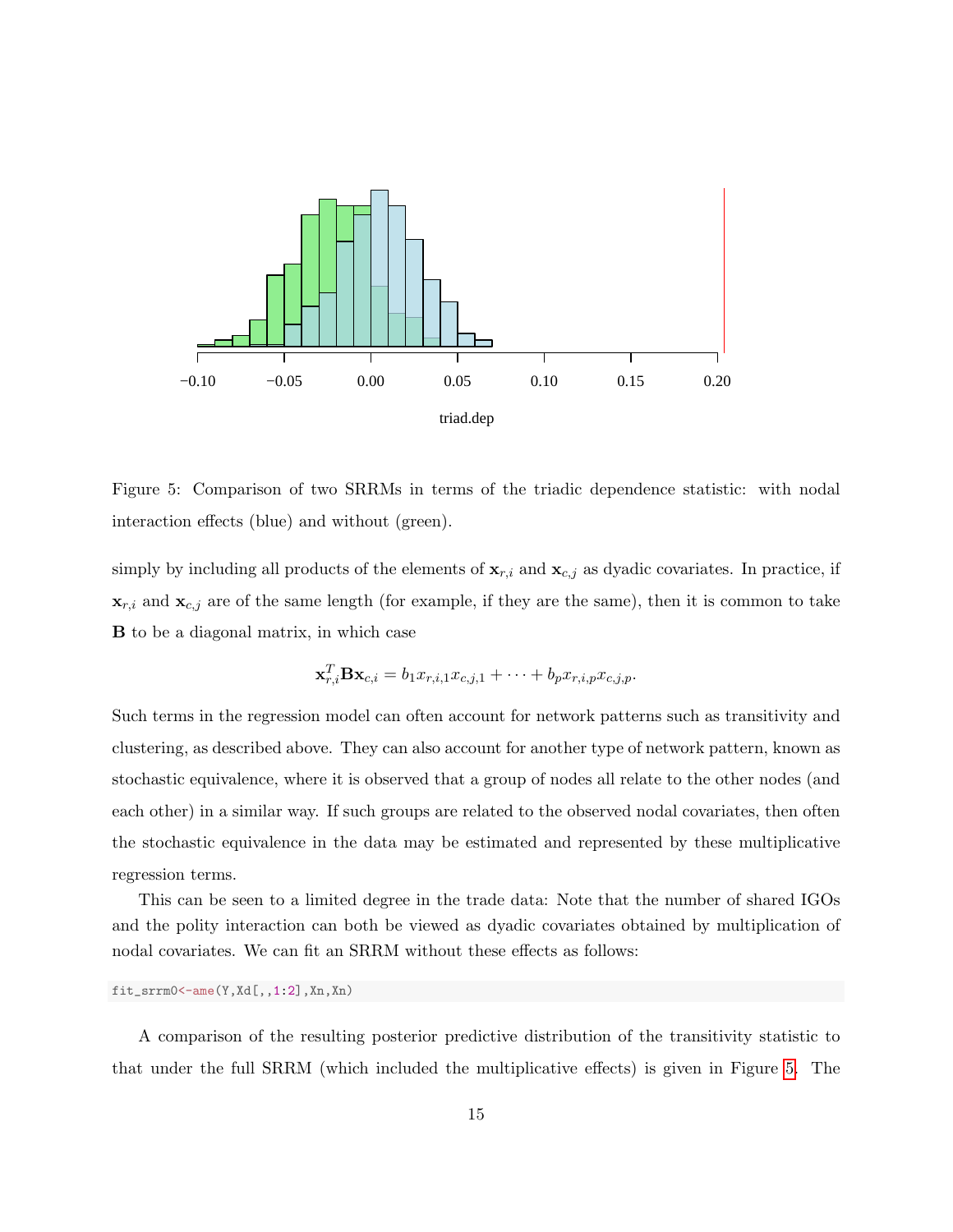figure shows that, while both models do not fully represent the triadic dependence in the data, the model that includes the nodal interactions does slightly better. This raises the possibility that there may exist other nodal attributes, not given in the dataset, whose multiplicative interaction might help further describe the triadic dependence observed in the data. In such cases, it can be useful to include latent nodal characteristics into the regression model, resulting in the following:

<span id="page-15-0"></span>
$$
y_{i,j} = \beta_d^T \mathbf{x}_{d,i,j} + \beta_r^T \mathbf{x}_{r,i} + \beta_c^T \mathbf{x}_{c,j} + a_i + b_j + \mathbf{u}_i^T \mathbf{v}_j + \epsilon_{i,j}.
$$

$$
\tag{4}
$$

Here,  $\mathbf{u}_i$  is a vector of latent, unobserved factors or characteristics that describe node *i*'s behavior as a sender, and similarly  $v_j$  describes node j's behavior as a receiver. In this model, the mean of  $y_{i,j}$  depends on how "similar"  $\mathbf{u}_i$  and  $\mathbf{v}_j$  are (i.e., the extent to which the vectors point in the same direction) as well as the magnitudes of the vectors. Note also that basic results from matrix algebra indicate that any type of network pattern that could be described by a regression term of the form  $\mathbf{x}_{r,i}^T \mathbf{B} \mathbf{x}_{c,j}$  can also be described by the multiplicative effects term  $\mathbf{u}_i^T \mathbf{v}_j$ .

We call a model of the form [\(4\)](#page-15-0) an *additive and multiplicative effects* model, or AME model for network and dyadic data. An AME model essentially combines two models for matrix-valued data: an additive main effects, multiplicative interaction (AMMI) model [\(Gollob, 1968;](#page-45-0) [Bradu and](#page-45-1) [Gabriel, 1974\)](#page-45-1) - a class of models developed in the psychometric and agronomy literature; and the SRM covariance model that recognizes the dyadic aspect of the data. An AME model, like other latent factor models, requires the specification of the dimension of the latent factors. In the amen package, this can be set with the option R in the ame command. The letter R here stands for "rank": If **U** and **V** are  $n \times R$  matrices of the latent factors, then  $UV<sup>T</sup>$  has rank R. For example, a rank-2 AME model may be fit as follows:

fit\_ame2<-ame(Y,Xd,Xn,Xn,R=2)

The diagnostic plots for this model are given in Figure [6.](#page-16-0) Note that unlike all previous models considered, this model provides an adequate fit in terms of the triadic dependence statistic. The regression parameter estimates and their standard errors lead to more or less similar conclusions as those from the SRRM, except that the number of shared IGOs no longer has a large effect after controlling for the triadic dependence with the latent factors.

```
summary(fit_ame2)
```
Regression coefficients:

pmean psd z-stat p-val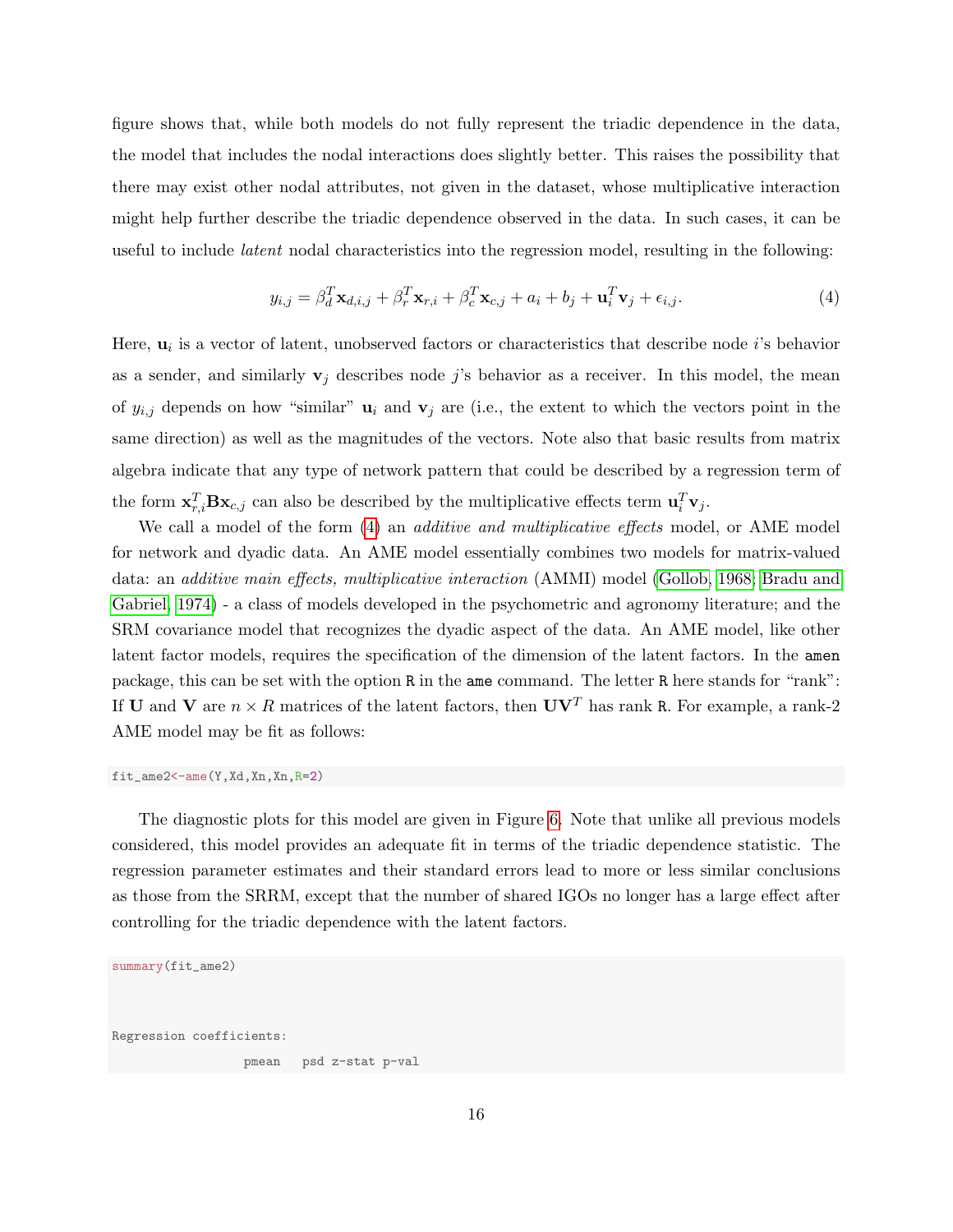

<span id="page-16-0"></span>Figure 6: Diagnostic plots for the rank-2 AME model.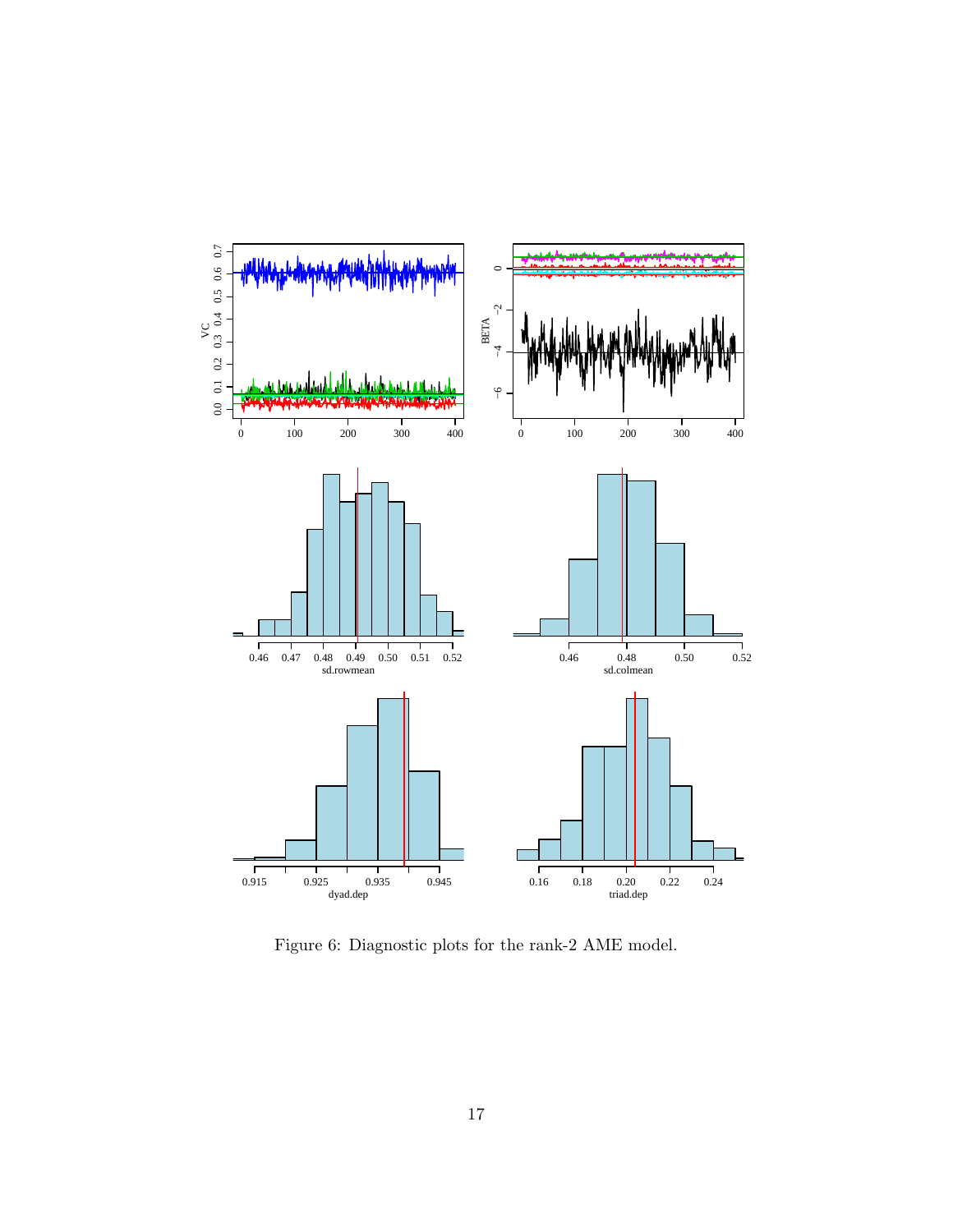| intercept                                    |  | $-4.022$ 0.764 $-5.263$ 0.000     |  |
|----------------------------------------------|--|-----------------------------------|--|
| pop.row                                      |  | $-0.277$ 0.069 $-3.987$ 0.000     |  |
| gdp.row                                      |  | 0.568 0.092 6.187 0.000           |  |
| polity.row                                   |  | $0.000$ $0.010$ $-0.022$ $0.982$  |  |
| pop.col                                      |  | $-0.235$ $0.071$ $-3.290$ $0.001$ |  |
| gdp.col                                      |  | 0.525 0.099 5.315 0.000           |  |
| polity.col                                   |  | 0.009 0.010 0.826 0.409           |  |
| conflicts.dyad  0.018  0.036  0.513  0.608   |  |                                   |  |
| distance.dyad -0.039 0.004 -9.890 0.000      |  |                                   |  |
| shared_igos.dyad  0.059  0.070  0.841  0.400 |  |                                   |  |
| polity_int.dyad -0.001 0.000 -2.273 0.023    |  |                                   |  |
|                                              |  |                                   |  |
| Variance parameters:                         |  |                                   |  |
| pmean psd                                    |  |                                   |  |
| va 0.072 0.022                               |  |                                   |  |
| cab 0.028 0.016                              |  |                                   |  |
| vb 0.070 0.021                               |  |                                   |  |
| rho 0.605 0.036                              |  |                                   |  |

ve 0.063 0.004

In some cases it is of interest to examine the estimated latent factors and compare them across nodes. Some ways to do this include clustering the latent factors or simply plotting them. The function circplot in the amen package provides a circle plot that can describe the estimated latent factors of a rank-2 model. A circle plot for the trade data is shown graphically in Figure [7.](#page-18-0) Such a figure can help identify groups of nodes that are similar to each other in terms of exporting and importing behavior, after controlling for regression and additive row and column effects. For example, the plot identifies the high trade volume between countries on the Pacific rim.

## <span id="page-17-0"></span>2 AME models for ordinal data

Often we wish to analyze a dyadic outcome variable that is not well-represented by a normal model. In some cases, such as with the trade data, the variable of interest can be transformed so that the Gaussian AME model is reasonable. In other cases, such as with binary, ordinal, discrete or sparse relations, no such transformation is available. Examples of such data include measures of friendship that are binary (not friends/friends) or ordinal (dislike/neutral/like), discrete counts of conflictual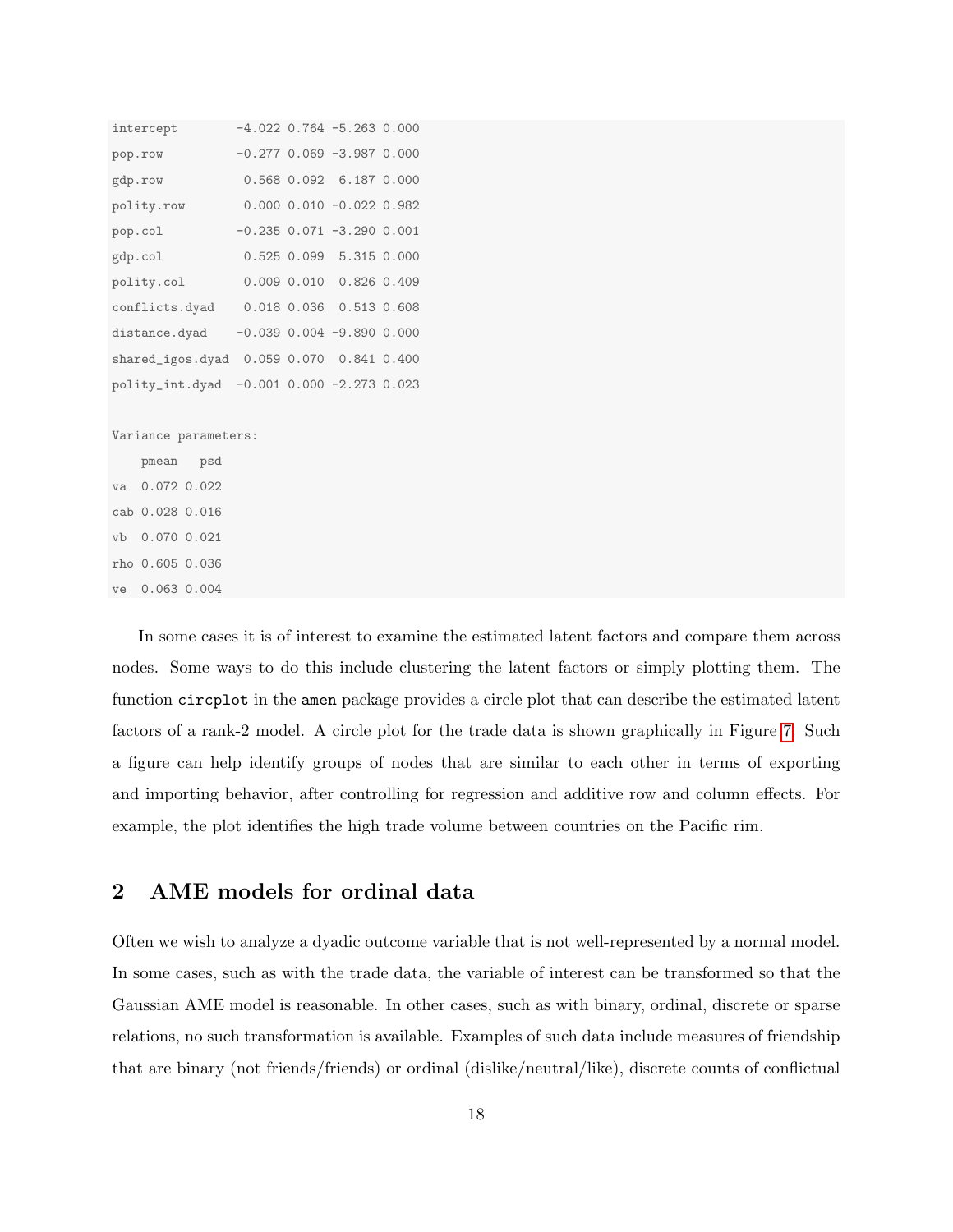

<span id="page-18-0"></span>Figure 7: Circle plot of estimated latent factors. Directions of  $\hat{\mathbf{u}}_i$ 's and  $\hat{\mathbf{v}}_i$ 's are given in red and blue, respectively, with the plotting size being a function of the magnitudes of the vectors. Dashed lines between countries indicate greater than expected trade based on the regression terms and additive effects.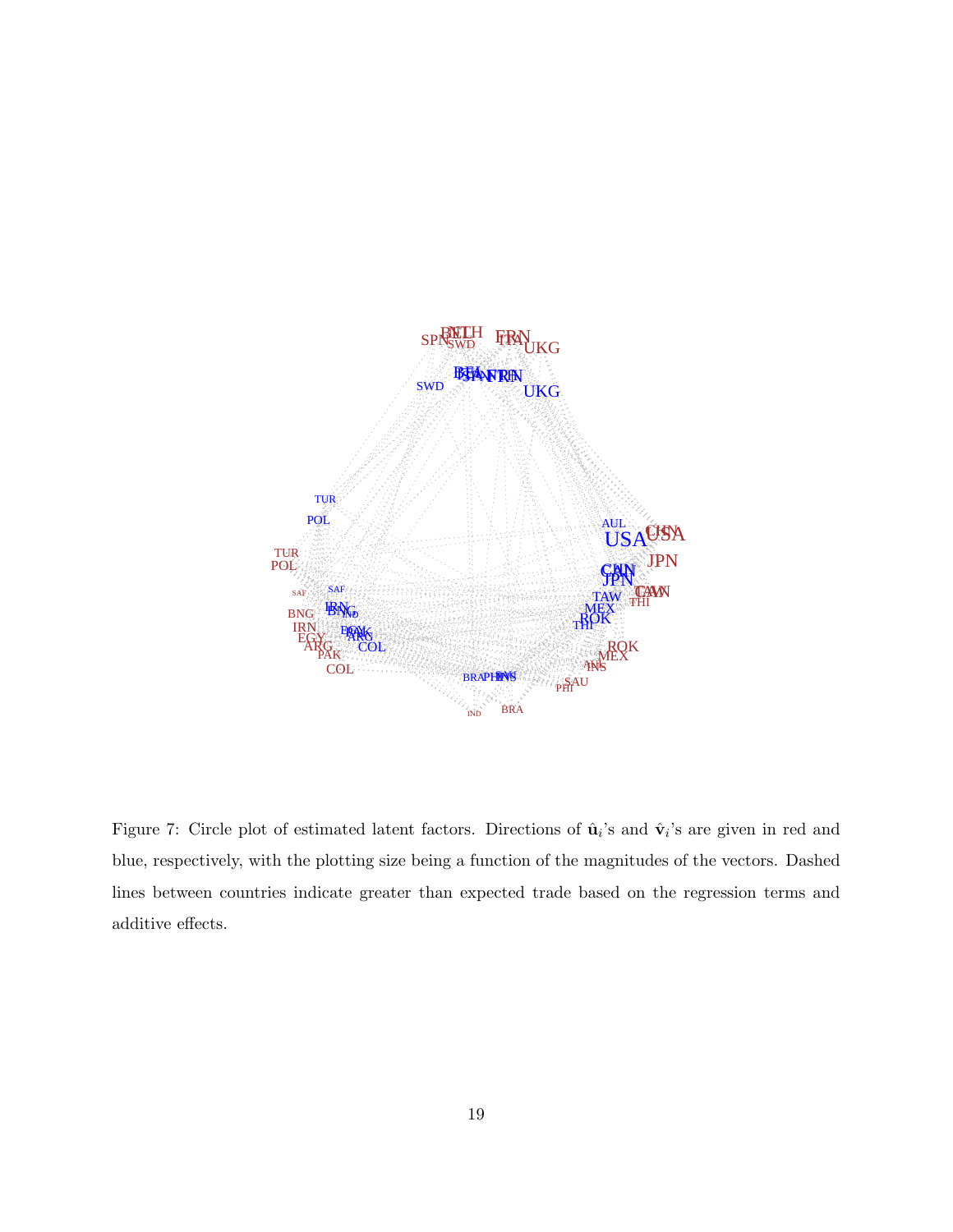events between countries, or the amount of time two people spend on the phone with each other (which might be zero for most pairs in a population).

In this section we describe extensions of the Gaussian AME model to accommodate ordinal dyadic data, where in what follows, ordinal means any outcome for which the possible values can be put in some meaningful order. This includes discrete outcomes (such as binary indicators or counts), ordered qualitative outcomes (such as low/medium/high, i.e. the "traditional" definition of ordinal), and even continuous outcomes. The extensions are based on latent variable representations of probit and ordinal probit regression models.

### <span id="page-19-0"></span>2.1 Example: Analysis of a binary outcome

The simplest type of ordinal dyadic variable is a binary indicator of some type of relationship between i and j, so that  $y_{i,j} = 0$  or 1 depending on whether the relationship is absent or present, respectively. Such dyadic data, particularly data indicating social interactions or friendships, are often collectively called a social network. For example, the amen dataset lazegalaw includes a social network of friendship ties between 71 members of a law firm, along with data on two other dyadic variables and several nodal variables. The friendship data are displayed as a graph in Figure [8,](#page-20-0) where the nodes are colored according to each lawyer's office location.

```
data(lazegalaw)
Y<-lazegalaw$Y[,,2]
Xd<-lazegalaw$Y[,,-2]
Xn<-lazegalaw$X
dimnames(Xd)[[3]]
[1] "advice" "cowork"
dimnames(Xn)[[2]]
[1] "status" "female" "office" "seniority" "age" "practice"
[7] "school"
netplot(lazegalaw$Y[,,2],ncol=Xn[,3])
```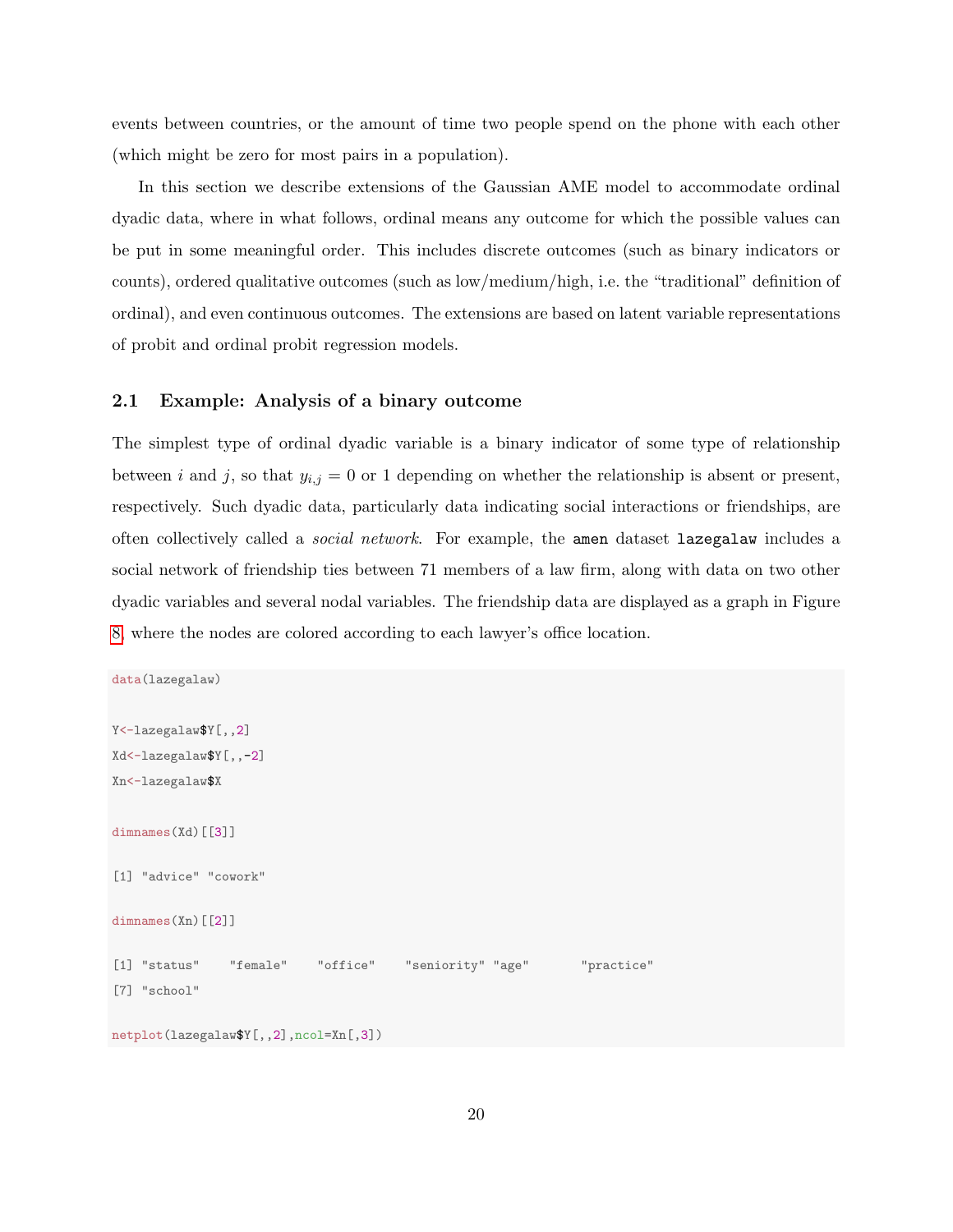

<span id="page-20-0"></span>Figure 8: Graph of the friendship network between 71 lawyers. Node colors represent at which of the three offices each lawyer works.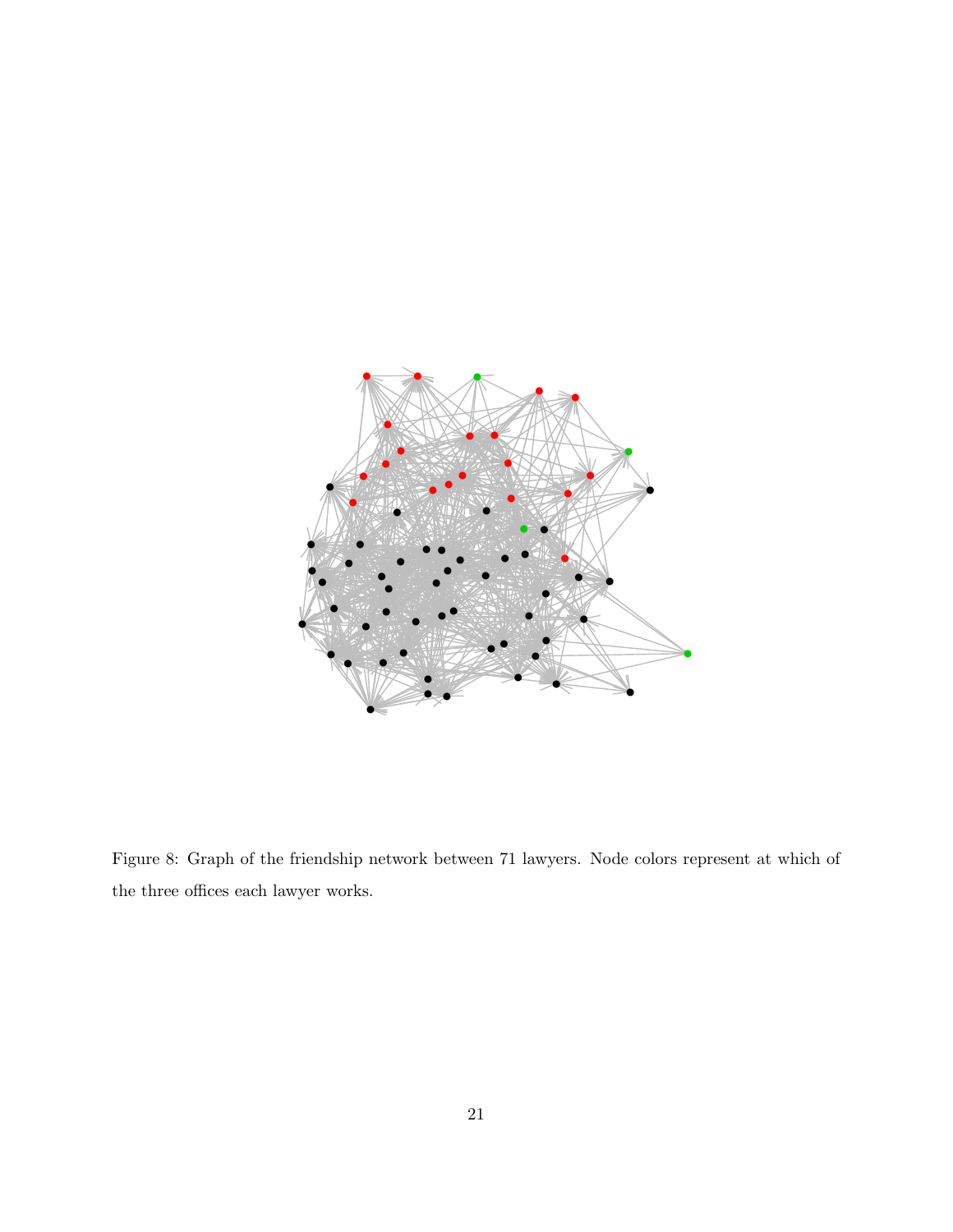We first consider fitting a probit SRM model to these binary data, without including any explanatory covariates. This model can be written as

<span id="page-21-0"></span>
$$
z_{i,j} = \mu + a_i + b_j + \epsilon_{i,j} \tag{5}
$$

$$
y_{i,j} = 1(z_{i,j} > 0),\tag{6}
$$

where the distributions of the random effects  $a_i$ ,  $b_j$ , and  $\epsilon_{i,j}$  follow the Gaussian SRM covariance model as described previously. This model expresses the observed binary variable  $y_{i,j}$  as the indicator that some continuous latent variable  $z_{i,j}$  exceeds zero. Assuming the SRM for the sociomatrix  $\mathbf{Z} = \{z_{i,j}\}\$  of latent variables yields a model for the observed binary data that allows for withinrow, within-column and within-dyad dependence. This model can be fit with the ame command by specifying that the variable type is binary:

#### fit\_SRM<-ame(Y,model="bin")

It is instructive to compare the fit of this model to that provided by a reduced model that lacks the SRM terms:

#### fit\_SRG<-ame(Y,model="bin",rvar=FALSE,cvar=FALSE,dcor=FALSE)

This is a probit model that contains only an intercept, and so is equivalent to the simple random graph model (SRG). The fits of these two models in terms of the four goodness of fit statistics computed by gofstats are compared in Figure [9.](#page-22-0) As might be expected, the SRG fails in terms of all four statistics. In contrast, the SRM model provides a good fit in terms of the three statistics that represent second-order dependence. Both models fail in terms of representing third-order dependence.

A common empirical description of row and column heterogeneity in network data are the row and column sums, typically referred to as the *outdegrees* and *indegrees*. Based on the form of the model in [\(5\)](#page-21-0), we might expect that the outdegrees and indegrees would be positively associated with the estimates of the  $a_i$ 's and  $b_j$ 's respectively. For example, the larger  $a_i$  is, the larger the entries of  $z_{i,j}$  for each j, thereby making more of the  $y_{i,j}$ 's equal to one rather than zero. This relationship between the degrees and the parameter estimates is illustrated in Figure [10.](#page-23-0) The figure does indeed show a strong positive association between these quantities, but note that the relationship is not strictly monotonic. The reason for this can be explained by the fact that it is both the  $a_i$  parameters and the  $b_j$  parameters that are used to describe nodal heterogeneity. For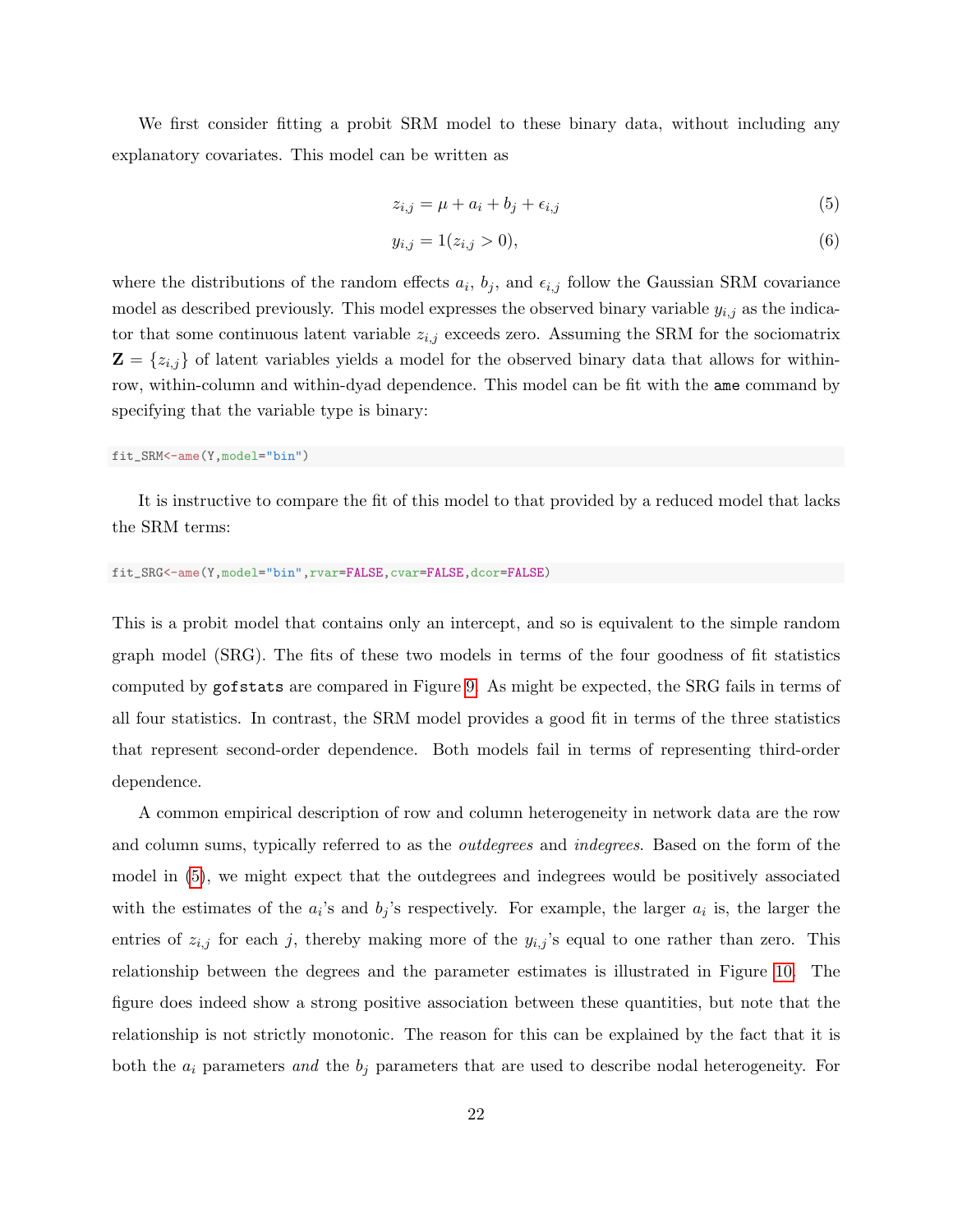

<span id="page-22-0"></span>Figure 9: Comparison of the SRM (blue) and the SRG (green) for the Lazega law friendship network.

example, suppose two nodes have the same outdegree, but the first links to several nodes that have low indegrees, whereas a second node links to the same number of nodes but ones having high indegrees. The first node will have an  $a_i$  estimate that is higher than that of the second, because the  $b_j$ 's of the nodes that the first links to will be lower than those of the nodes that the second links to.

We next consider a probit SRRM that includes the SRM terms and linear regression effects for some nodal and dyadic covariates. This model is formulated as in the SRM probit model, except that  $z_{i,j}$  follows an SRRM rather than an SRM.

```
Xno<-Xn[,c(1,2,4,5,6)]
fit_SRRM<-ame(Y, Xd=Xd, Xr=Xno, Xc=Xno, model="bin")
```

```
summary(fit_SRRM)
```
Regression coefficients:

pmean psd z-stat p-val intercept 0.882 0.659 1.338 0.181 status.row -0.174 0.175 -0.992 0.321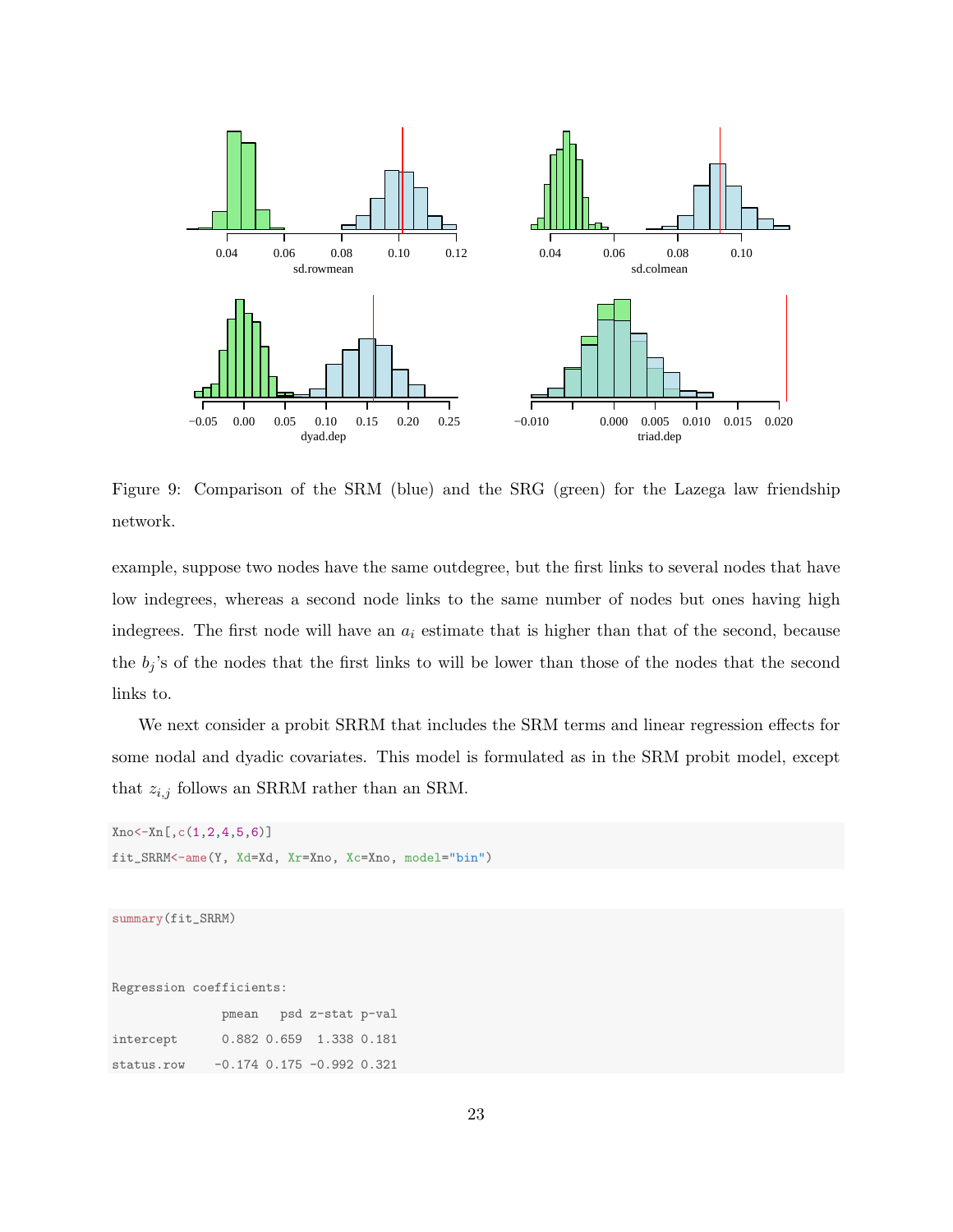

<span id="page-23-0"></span>Figure 10: Estimated row and column effects versus outdegrees and indegrees.

```
female.row 0.007 0.143 0.051 0.959
seniority.row -0.008 0.012 -0.675 0.500
age.row -0.016 0.009 -1.722 0.085
practice.row -0.227 0.109 -2.089 0.037
status.col -0.168 0.145 -1.154 0.248
female.col -0.027 0.123 -0.219 0.827
seniority.col 0.012 0.011 1.056 0.291
age.col -0.008 0.008 -1.064 0.287
practice.col -0.286 0.110 -2.602 0.009
advice.dyad -0.080 0.075 -1.069 0.285
cowork.dyad 1.281 0.063 20.313 0.000
Variance parameters:
   pmean psd
va 0.170 0.037
cab 0.012 0.025
vb 0.134 0.032
rho 0.110 0.048
ve 1.000 0.000
```
There is not much evidence for effects of the nodal characteristics, at least in terms of effects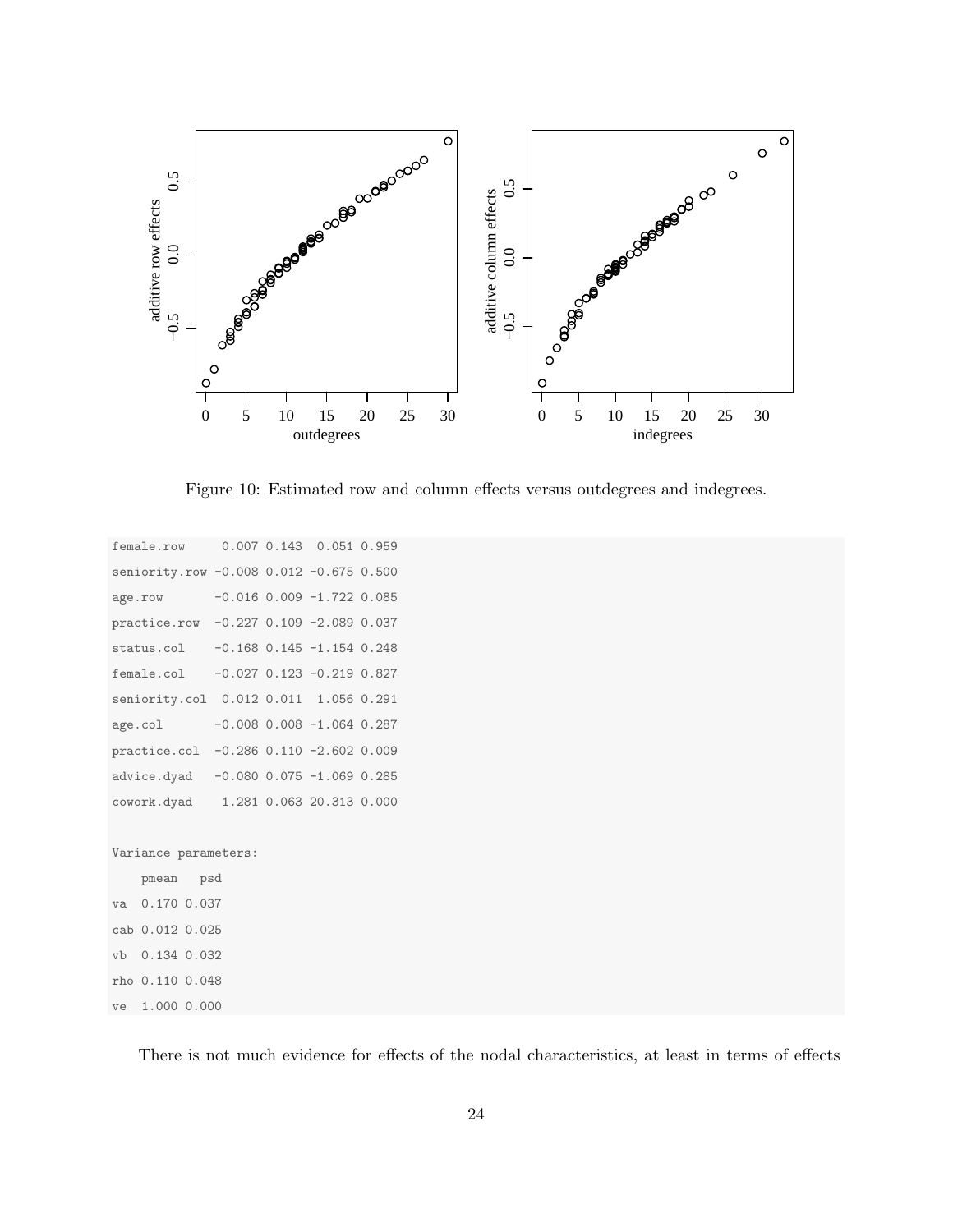

<span id="page-24-0"></span>Figure 11: Checks of the fit of the rank-3 AME model to the Lazega law friendship network.

that appear linearly in the SRRM. Additionally, goodness-of-fit plots indicate lack of fit in terms of triadic dependence, as with the SRM model. Thus, we consider instead a model with the "nonsignificant" regressors removed, and include a rank-3 multiplicative effect.

fit\_AME<-ame(Y, Xd=Xd[,,2], R=3, model="bin")

The goodness-of-fit plots in Figure [11](#page-24-0) indicate no strong discrepancy between this model and the data in terms of these statistics. Inference then proceeds by examining the estimates of regression effects, random effects and covariance parameters. Interpretation of the multiplicative effects can proceed by plotting them, looking for clusters, and identification of nodes with large effects. Additionally, it can be useful to look for associations between the multiplicative effects and any nodal characteristics available. For example, we can compute correlations between the multiplicative effects  $(\mathbf{u}_i, \mathbf{v}_i)$  and any numerical or ordinal nodal characteristics  $\mathbf{x}_i$ . Associations between multiplicative effects and categorical variables can be examined via plots.

```
U<-fit_AME$U
V<-fit_AME$V
round(cor(U, Xno),2)
     status female seniority age practice
```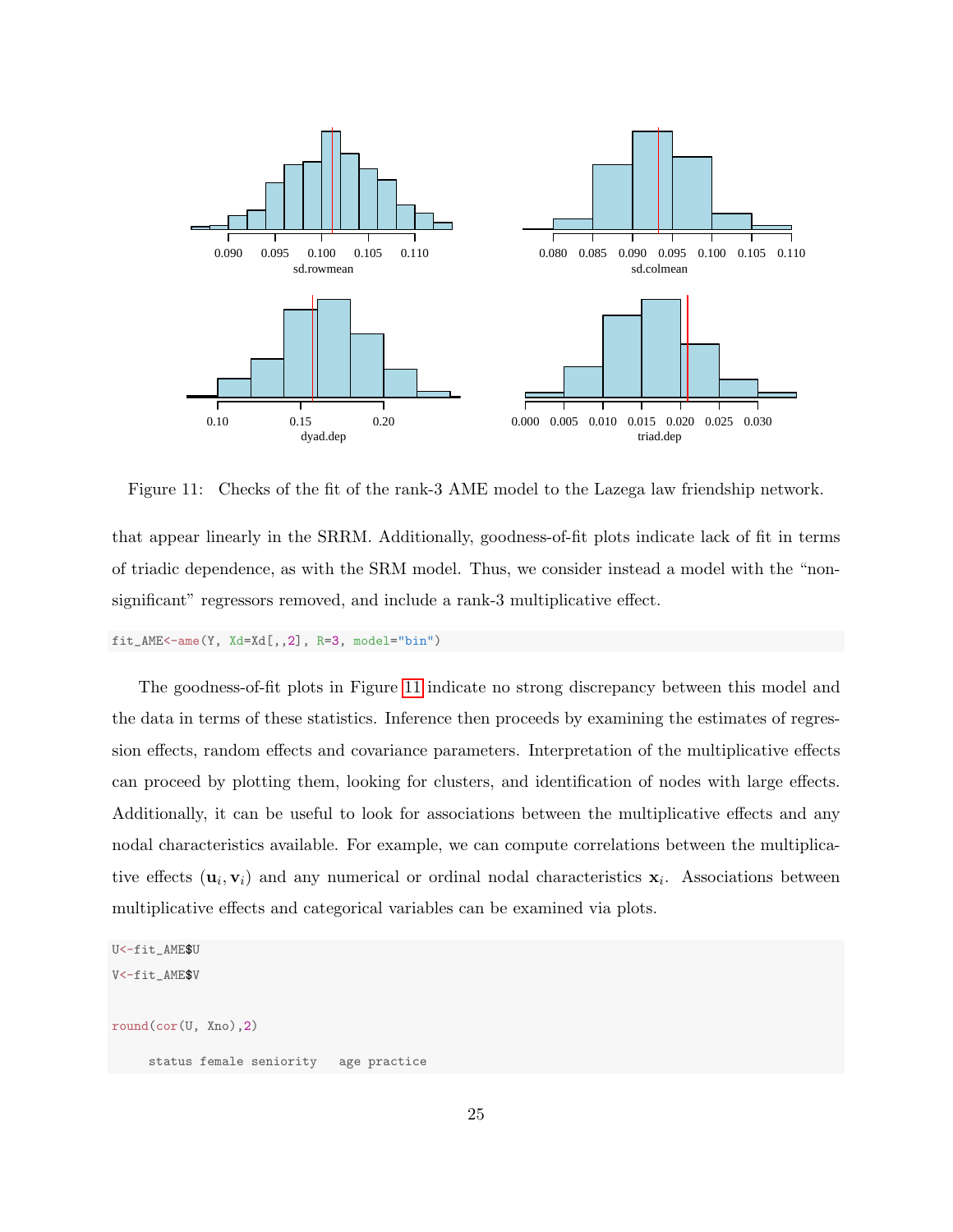

<span id="page-25-1"></span>Figure 12: Estimated latent factors plotted in terms of the nodal characteristics status (partner=unfilled circle, associate=filled circle) and office (Boston=green, Hartford=blue, Providence=light blue).

|                                                   | $[1,]$ -0.12 -0.02 | $-0.20 -0.25$                        |                   | 0.00 |
|---------------------------------------------------|--------------------|--------------------------------------|-------------------|------|
| $[2,]$ -0.34 -0.04                                |                    |                                      | $0.24 \quad 0.26$ | 0.62 |
| $[3,] -0.03$ 0.28                                 |                    | $-0.01$ 0.12                         |                   | 0.20 |
| round(cor(V, Xno), 2)                             |                    |                                      |                   |      |
|                                                   |                    | status female seniority age practice |                   |      |
| $\begin{bmatrix} 1, \\ \end{bmatrix}$ -0.81 -0.32 |                    |                                      | $0.71$ $0.62$     | 0.24 |
|                                                   |                    | $[2,]$ -0.04 0.15 -0.06 0.00         |                   | 0.55 |
| $[3,]$ -0.06 0.14                                 |                    | $0.26\;0.31$                         |                   | 0.20 |

These correlations, and the plots in Figure [12,](#page-25-1) indicate that these nodal characteristics do play a role in network formation, although in a multiplicative rather than additive manner. If desired, one could use these results to construct multiplicative functions of these nodal attributes for inclusion into a SRRM, or possibly an AME model of lower rank.

### <span id="page-25-0"></span>2.2 Example: Analysis of an ordinal outcome

The probit AME model for binary data extends in a natural way to accommodate ordinal data with more than two levels. As with binary data, we model the sociomatrix  $\mathbf{Y} = \{y_{i,j}\}$  as being a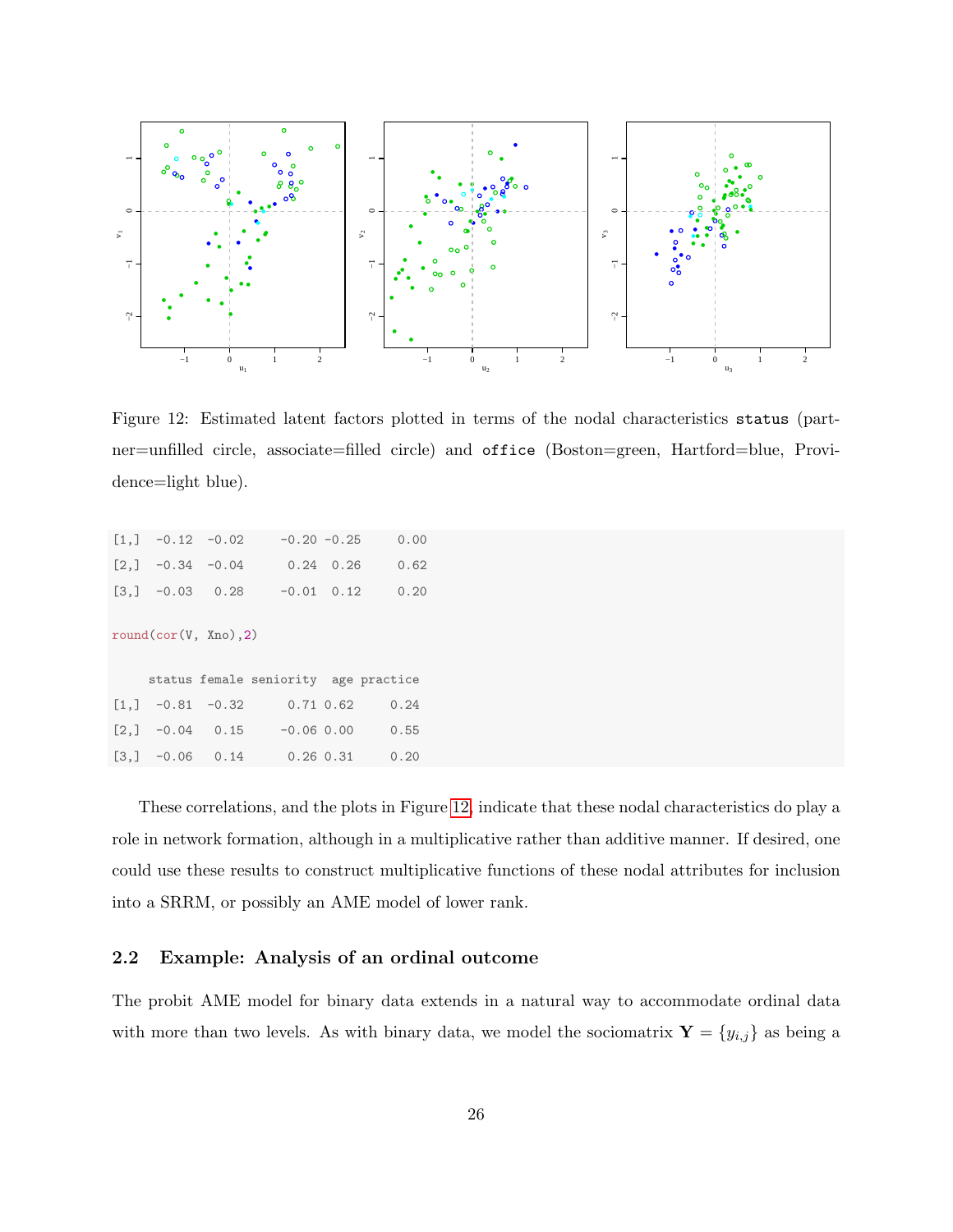function of a latent sociomatrix Z that follows a Gaussian AME model. Specifically, our model is

<span id="page-26-0"></span>
$$
z_{i,j} = \beta_d^T \mathbf{x}_{d,i,j} + \beta_r^T \mathbf{x}_{r,i} + \beta_c^T \mathbf{x}_{c,j} + a_i + b_j + \epsilon_{i,j},
$$
  
\n
$$
y_{i,j} = g(z_{i,j}),
$$
\n(7)

where  $g$  is some unknown non-decreasing function. The amen package takes a semiparametric approach to this model, providing estimation and inference for the parameters in the model [\(7\)](#page-26-0) for **Z**, but treating the function q as a nuisance parameter. This is done using a variant of the *extended* rank likelihood for ordinal data, described in [Hoff](#page-47-5) [\(2007\)](#page-47-5) and [Hoff](#page-47-6) [\(2008b\)](#page-47-6). While this approach is somewhat limiting (as estimation of  $g$  is not specifically provided), it simplifies some aspects of model specification and parameter estimation. In particular, the semiparametric approach allows for modeling of more general types of ordinal variables  $y_{i,j}$ , such as those that are continuous, or those for which the number of levels is not pre-specified. However, we caution that the computation time required by the MCMC algorithm used by amen is increasing in the number of levels of  $y_{i,j}$ .

We illustrate this model fitting procedure with an analysis of dominance relations between 28 female bighorn sheep, available via the sheep dataset included with amen. The dyadic variable  $y_{i,j}$ records the number of times sheep i was observed dominating sheep  $j$ .

data(sheep) Y<-sheep\$dom gofstats(Y) sd.rowmean sd.colmean dyad.dep triad.dep 0.70037477 0.67209344 -0.19797403 -0.05826448

Note that the dyadic dependence and triadic dependence statistics are negative. This makes sense in light of the nature of the variable: Heterogeneity among the sheep in terms of strength or assertiveness would lead to powerful sheep dominating but not being dominated by others, thus leading to negative reciprocity. Additionally, under this scenario, if sheep  $i$  dominated  $j$ , and  $j$ dominated k, then it is unlikely that k would be able to dominate i. Such a scenario would lead to negative triadic dependence.

Data on the ages of the sheep are also available. Plots of row and column means versus age are given in Figure [13,](#page-27-0) and indicate some evidence of an age effect. Particularly, the number of times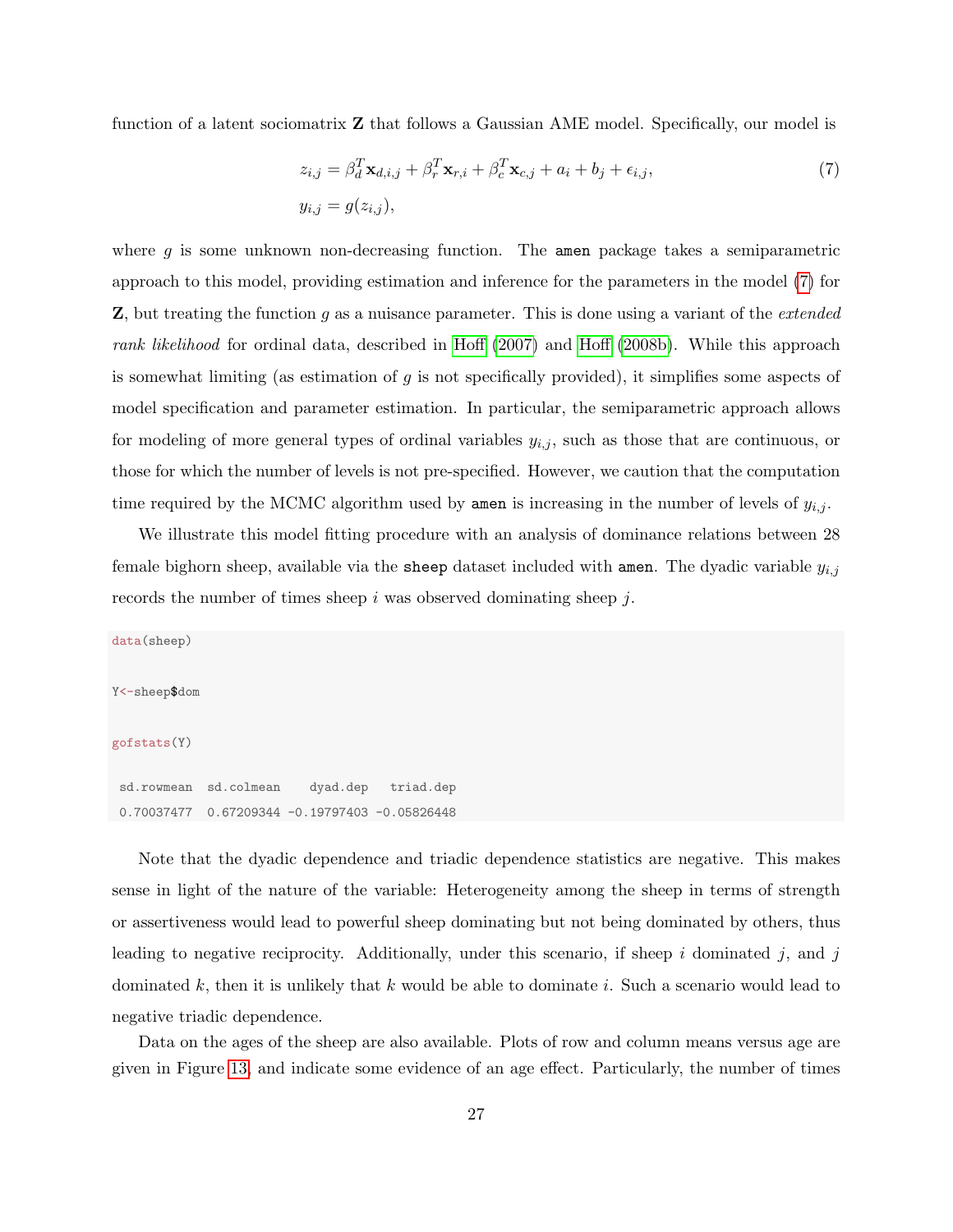

<span id="page-27-0"></span>Figure 13: Plots of the sheep dominance data. From left to right, a histogram of the number of dominance encounters, age versus row mean, and age versus column mean.

that a sheep is dominated is decreasing on average with age. We examine this effect more fully with an ordinal probit regression, fitting a second-degree polynomial in the ages of the sheep:

```
x<-sheep$age - mean(sheep$age)
Xd<-outer(x,x)
Xn < -cbind(x, x^2) ; colnames(Xn) <-c("age", "age2")
fit<-ame(Y, Xd, Xn, Xn, model="ord")
summary(fit)
Regression coefficients:
          pmean psd z-stat p-val
age.row 0.158 0.051 3.101 0.002
age2.row -0.086 0.019 -4.454 0.000
age.col -0.241 0.039 -6.136 0.000
age2.col -0.008 0.015 -0.561 0.575
.dyad 0.043 0.008 5.370 0.000
Variance parameters:
```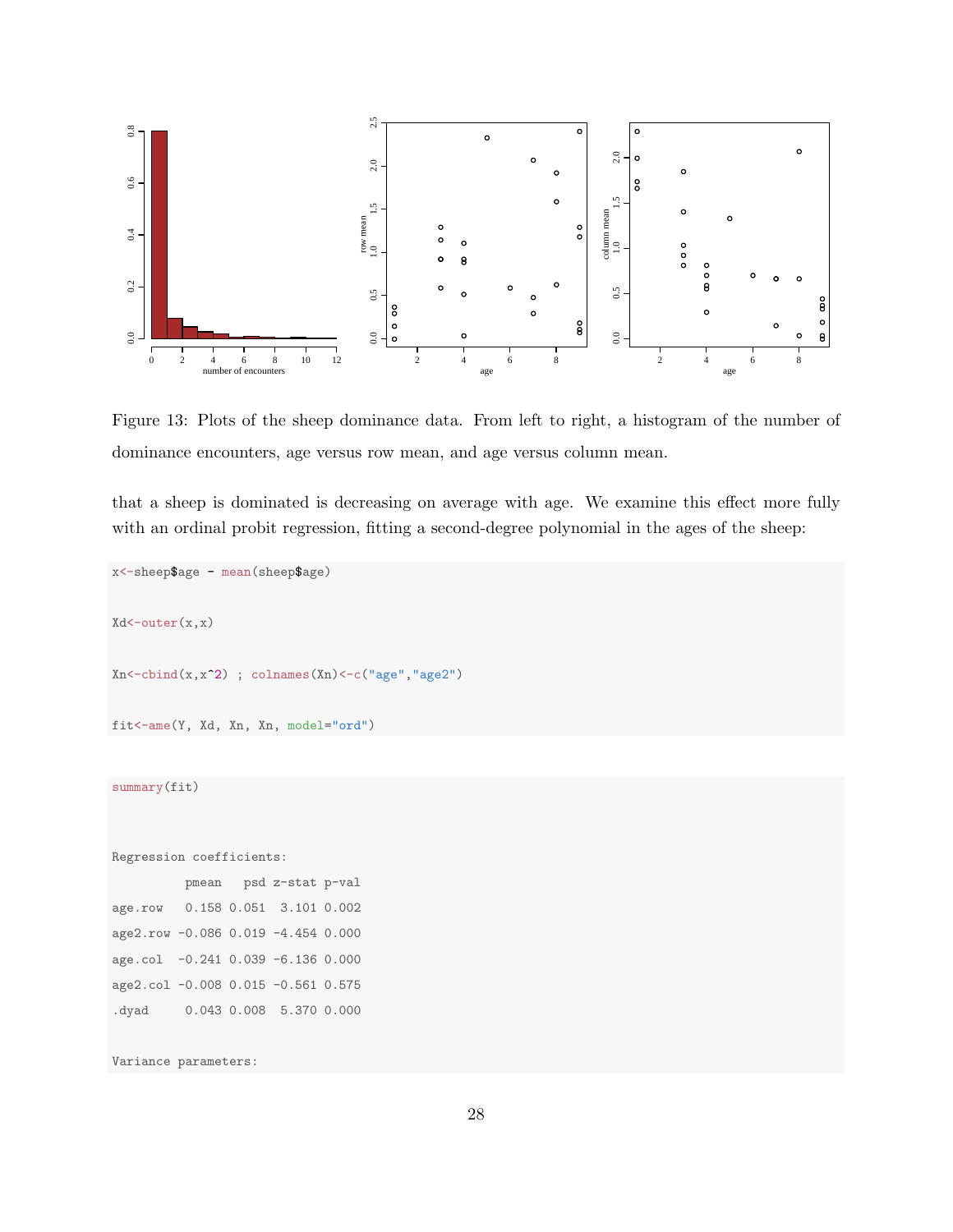pmean psd va 0.433 0.153 cab 0.039 0.073 vb 0.215 0.084 rho -0.399 0.091 ve 1.000 0.000

The results indicate evidence for a positive effect of age on dominance - older sheep are more likely to dominate and less likely to be dominated. The dyadic effect reflects some residual effect of homophily by age: A young sheep's dominance encounters are typically with other young sheep, and older sheep are more likely to be dominated by another older sheep than a younger sheep.

Also note that the summary of the model fit does not include an intercept. This is because the intercept is not identifiable using the rank likelihood approach used to obtain the parameter estimates. Specifically, an intercept term can be thought of as part of the transformation function g, which is being treated as a nuisance parameter.

### <span id="page-28-0"></span>3 Censored and fixed rank nomination data

Data on human social networks are often obtained by asking members of a study population to name a fixed number of people with whom they are friends, and possibly to rank these friends in terms of their affinities to them. Such a survey method is called a fixed rank nomination (FRN) scheme, and is commonly used in studies of institutions such as schools or businesses. For example, the National Longitudinal Study of Adolescent Health (AddHealth, [Harris et al.](#page-45-2) [\(2009\)](#page-45-2)) asked middle and high-school students to nominate and rank up to five members of the same sex as friends, and five members of the opposite sex as friends.

Data obtained from FRN schemes are similar to ordinal data, in that the ranks of a person's friends may be viewed as an ordinal response. However, FRN data are also censored in a complicated way. Consider a study where people were asked to name and rank up to and including their top five friends. If person i nominates five people but doesn't nominate person j, then  $y_{i,j}$  is censored: The data cannot tell us whether  $j$  is  $i$ 's sixth best friend, or whether  $j$  is not liked by  $i$  at all. On the other hand, if person  $i$  nominates four people as friends but could have nominated five, then person  $i$ 's data are not censored - the absence of a nomination by  $i$  of  $j$  indicates that  $i$  does not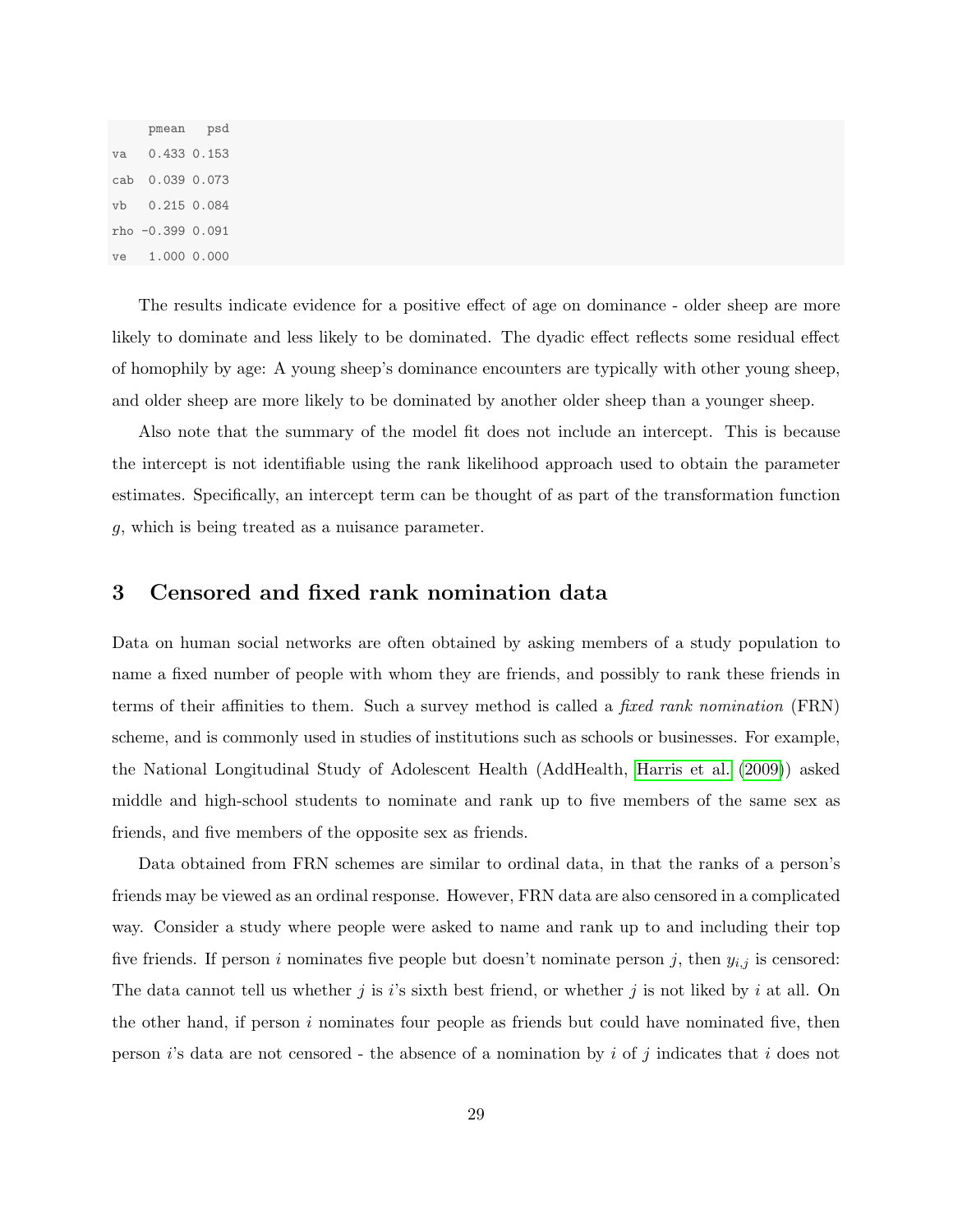consider  $j$  a friend.

A likelihood-based approach to modeling FRN data was developed in [Hoff et al.](#page-47-7) [\(2013\)](#page-47-7). Similar to the approach for ordinal dyadic data described above, this methodology treats the observed ranked outcomes  $\bf{Y}$  as a function of an underlying continuous sociomatrix  $\bf{Z}$  of affinities that is generated from an AME model. Letting  $m$  be the maximum number of nominations allowed, and coding  $y_{i,j} \in \{m, m-1, \ldots, 1, 0\}$  so that  $y_{i,j} = m$  indicates that j is i's most liked friend, the FRN likelihood is derived from the following constraints that the observed ranks Y tell us about the underlying dyadic variables Z:

<span id="page-29-1"></span>
$$
y_{i,j} > 0 \quad \Rightarrow \quad z_{i,j} > 0 \tag{8}
$$

$$
y_{i,j} > y_{i,k} \Rightarrow z_{i,j} > z_{i,k} \tag{9}
$$

$$
y_{i,j} = 0 \text{ and } d_i < m \Rightarrow z_{i,j} \le 0. \tag{10}
$$

Constraint [\(8\)](#page-29-1) indicates that if i ranks j, then i has a positive relation with  $j$  ( $z_{i,j} > 0$ ), and constraint [\(9\)](#page-29-1) indicates that a higher rank corresponds to a more positive relation. Letting  $d_i \in$  $\{0,\ldots,m\}$  be the number of people that i ranks, constraint [\(10\)](#page-29-1) indicates that if i could have made additional friendship nominations but chose not to nominate  $j$ , they then must not consider j a friend. On the other hand, if  $y_{i,j} = 0$  but  $d_i = m$  then person i's unranked relationships are censored, and so  $z_{i,j}$  could be positive even though  $y_{i,j} = 0$ . In this case, all that is known about  $z_{i,j}$  is that it is less than  $z_{i,k}$  for any person k that is ranked by i.

### <span id="page-29-0"></span>3.1 Example: Analysis of fixed rank nomination data

The amen package implements a Bayesian model fitting algorithm based on the FRN likelihood. We illustrate its use with an analysis of data from the classic study on relationships between monks described in [Sampson](#page-47-8) [\(1969\)](#page-47-8), in which each monk was asked to rank up to three other monks in terms of a variety of relations.

| $Y$ < - sampsonmonks $[ , , 3]$ |               |             |              |              |       |               |              |             |  |  |
|---------------------------------|---------------|-------------|--------------|--------------|-------|---------------|--------------|-------------|--|--|
| $apply(Y>0, 1, sum, na.rm=T)$   |               |             |              |              |       |               |              |             |  |  |
|                                 | ROMUL BONAVEN | AMBROSE     | <b>BERTH</b> | <b>PETER</b> | LOUIS | <b>VICTOR</b> | WINF         | <b>JOHN</b> |  |  |
| 3                               | 3             | 4           | 3            | 3            | 3     | 3             | 3            | 3           |  |  |
| <b>GREG</b>                     | <b>HUGH</b>   | <b>BONI</b> | <b>MARK</b>  | ALBERT       | AMAND | <b>BASIL</b>  | <b>ELIAS</b> | SIMP        |  |  |
| 4                               | 3             | 3           | 3            | 3            | 3     | 3             | 3            | 3           |  |  |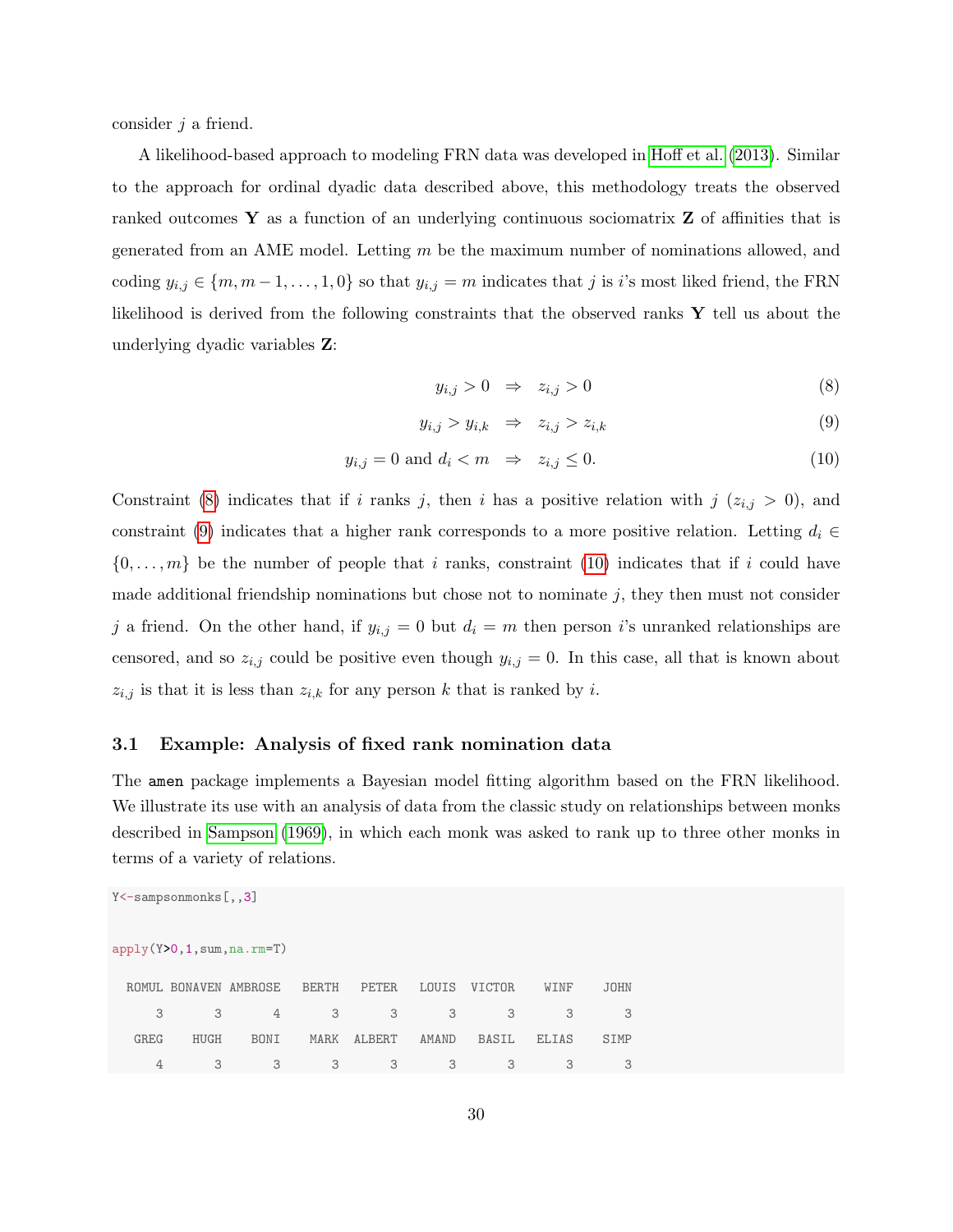Notice that two of the monks didn't follow the survey instructions, and nominated more than three other monks. We treat the maximum number of nominations for these two monks as four. This can be done using the ame fitting function, and specifying the FRN likelihood and the number of maximum nominations as follows:

```
odmax<-rep(3,nrow(Y))
odmax [ apply(Y>0,1,sum,na.rm=T)>3 ]<-4
fit<-ame(Y,R=2,model="frn",odmax=odmax)
summary(fit)
Regression coefficients:
         pmean psd z-stat p-val
intercept 0.64 0.725 0.883 0.377
Variance parameters:
   pmean psd
va 0.557 0.768
cab 0.006 0.152
vb 0.249 0.185
rho 0.761 0.164
ve 1.000 0.000
```
Goodness of fit plots for these data appear in Figure [14.](#page-31-0) Notice that the fit in terms of row heterogeneity is very good. This is not too surprising: The simulated sociomatrices used to produce this plot are generated to satisfy the outdegree constraint imposed by odmax, which greatly limits the possible amount of outdegree heterogeneity.

### <span id="page-30-0"></span>3.2 Other approaches to censored or ranked data

Some dyadic survey designs ask participants to nominate up to a certain number of friends, but not to rank them. Such dyadic data are binary, but censored in the same way as are data from an FRN survey: Observing that  $y_{i,j} = 0$  indicates that i is not friends with j only if person i has made less than the maximum number of nominations. A likelihood-based approach to analyzing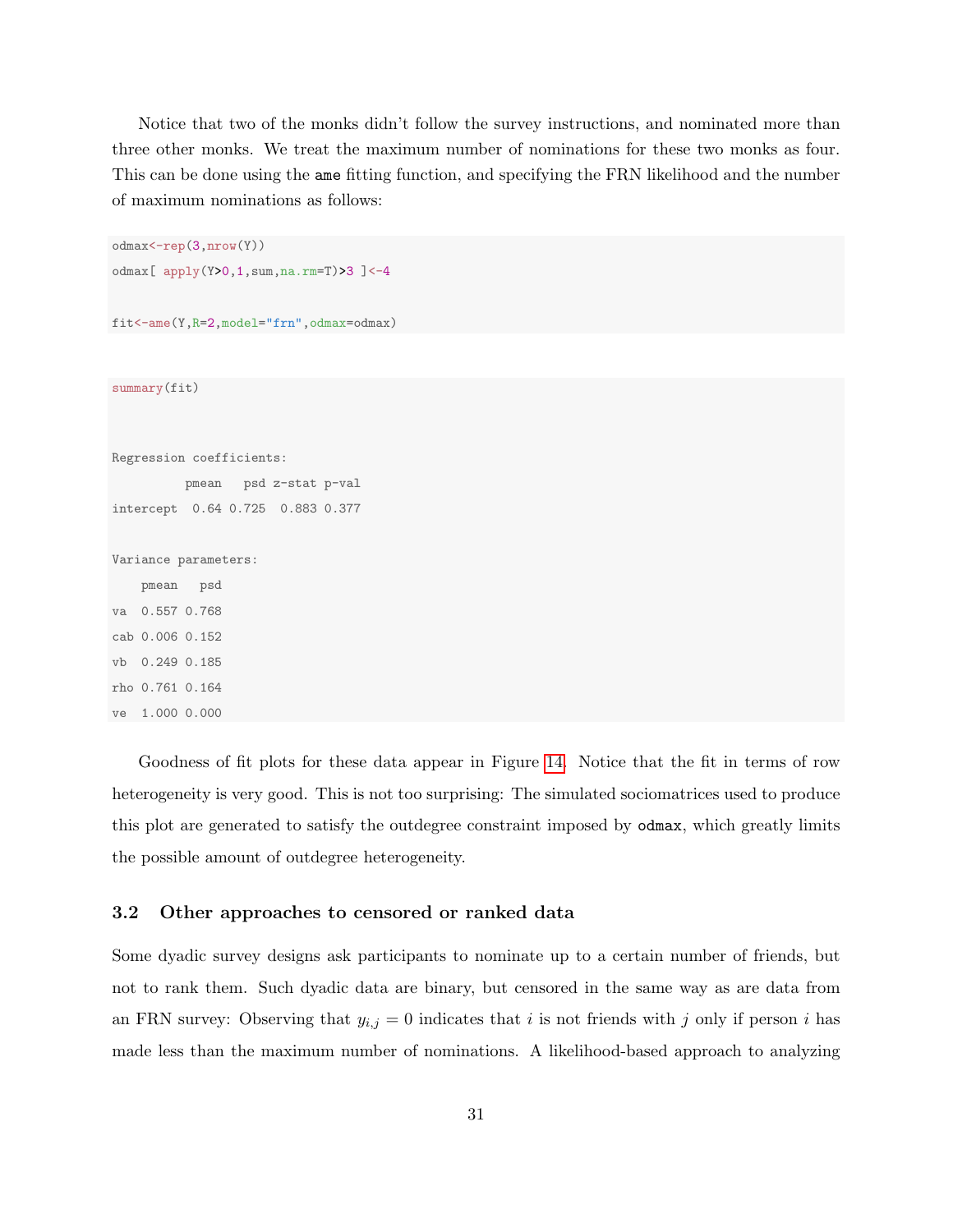

<span id="page-31-0"></span>Figure 14: Model fitting plots for Sampson's monk data.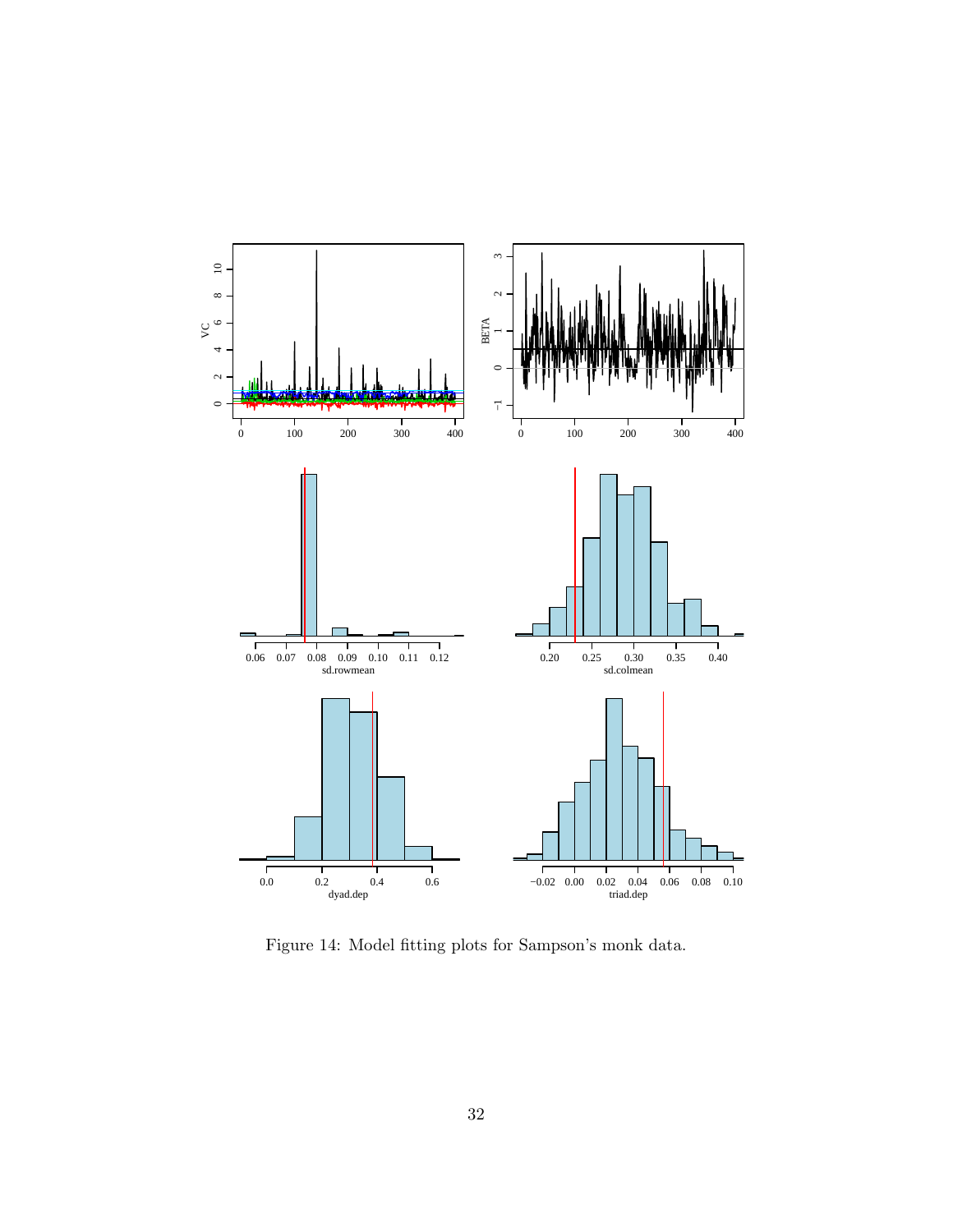such censored binary data is described in [Hoff et al.](#page-47-7) [\(2013\)](#page-47-7) and is also implemented in the amen package using the model="cbin" option in the ame command.

In other situations the dyadic outcomes in each row are ordinal, but on completely different scales. In such cases, we may wish to treat the heterogeneity of ties across rows in a semiparametric way, and only estimate the parameters in the AME model based on the ranks of the outcomes within each row. This can be done by using a likelihood for which the ordinal dyadic data  $\bf{Y}$  only imposes constraint [\(9\)](#page-29-1) on the unobserved underlying variables Z. This "relative rank likelihood" is described more fully in [Hoff et al.](#page-47-7) [\(2013\)](#page-47-7), and can be implemented in amen using the model="rrl" option in the ame command.

### <span id="page-32-0"></span>4 Sampled or missing dyadic data

Some dyadic datasets are only partially observed, in that the value of  $y_{i,j}$  is not observed for all pairs  $i, j$ . This can happen unintentionally or by design. For example, to avoid the cost of measuring  $y_{i,j}$  for all  $n(n-1)$  ordered pairs of nodes, some researchers use multi-stage link-tracing designs, in which nodes are selected into the study in one stage of the design based on their links to nodes included in previous stages.

Partially observed dyadic data on a given nodeset can be represented by a sociomatrix in which the ordered pairs for which data are not observed are distinguished from pairs for which data are observed. In R, this is done by filling each entry of the sociomatrix corresponding to a missing value with an "NA". Doing so distinguishes pairs  $i, j$  for which we do not know the dyadic value  $(y_{i,j} = \texttt{NA})$  from those, for example, for which we know there is no link  $(y_{i,j} = 0)$ .

When some (non-diagonal) entries of the sociomatrix  $\bf{Y}$  are missing, the MCMC approximation algorithm used by amen proceeds by iteratively simulating model parameters along with values for the missing values in a way that approximates their joint posterior distribution. Roughly speaking, at each iteration of the MCMC algorithm, values for the missing values are simulated from their probability distribution conditional on the observed data and the current values of the model parameters. Such a procedure is appropriate if the missing values are missing at random, or more specifically, if the study design is *ignorable*. A study design is ignorable if the probability of a missing data value for a pair is independent of the model parameters and missing values, conditional on the observed data values. Many types of link tracing designs, such as egocentric and snowball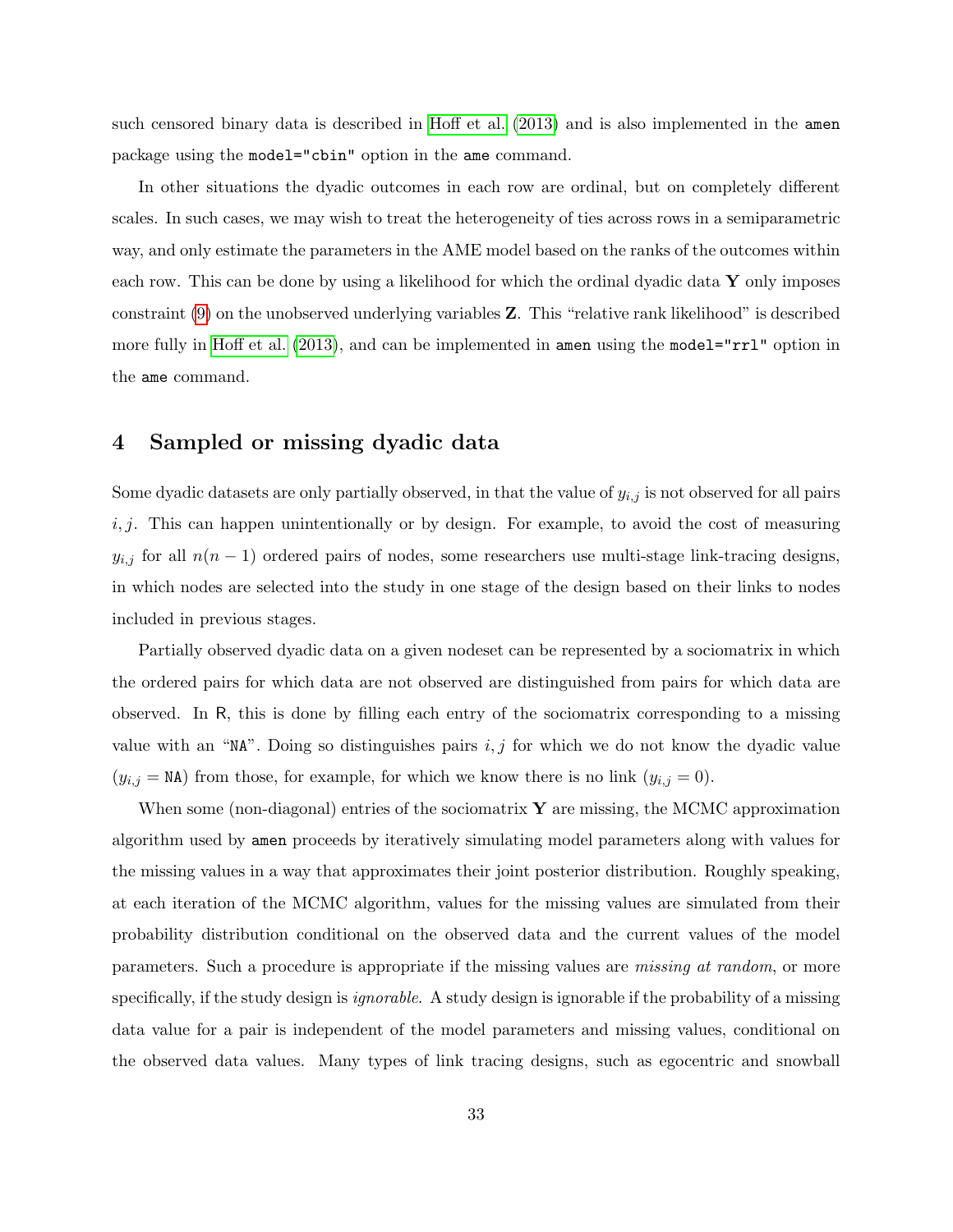sampling, are ignorable [\(Thompson and Frank, 2000\)](#page-47-9).

### <span id="page-33-0"></span>4.1 Example: Analysis of an egocentric sample

One popular and relatively inexpensive design for gathering dyadic data is with an egocentric sample, in which nodes (or "egos") are randomly sampled from a population and then asked about their ties and the ties between their friends. For example, one type of egocentric study design might ask participants "with whom are you friends" and "which of your friends are friends with each other." Data from such a design can be sufficient to estimate parameters in an AME model.

We illustrate this with an example analysis of the effect of sex (male/female) on friendships among a small group of Dutch college students, available in amen from the dutchcollege dataset.

```
data(dutchcollege)
Y<-1*( dutchcollegeY[,,7] > 1 ) # indicator of positive relationship at the last timepoint
Xn <-dutchcollege$X[,1] # nodal indicator of male sex
Xd \leftarrow 1 * (outer(Xn, Xn, "==") ) # dyadic indicator of same sex
```
We will fit a simple SRRM to these data, and then compare the resulting parameter estimates to those based on data obtained from the egocentric design described above. In our design, we first randomly sample several nodes (egos), record their relationships to the other nodes, and then record the relationships between alters having a common ego. R-code that generates such a design is as follows:

```
n<-nrow(Y)
Ys <-matrix (NA, n, n) # sociomatrix for sampled data
egos < -sort(sample(n,5)) # ego sample
Ys[egos,]<-Y[egos,] # relations of egos are observed
for(i in egos)
{
  ai<-which(Ys[i,]==1) # alters of i
 Ys[ai,ai] <-Y[ai,ai] # relations between alters of i are observed
```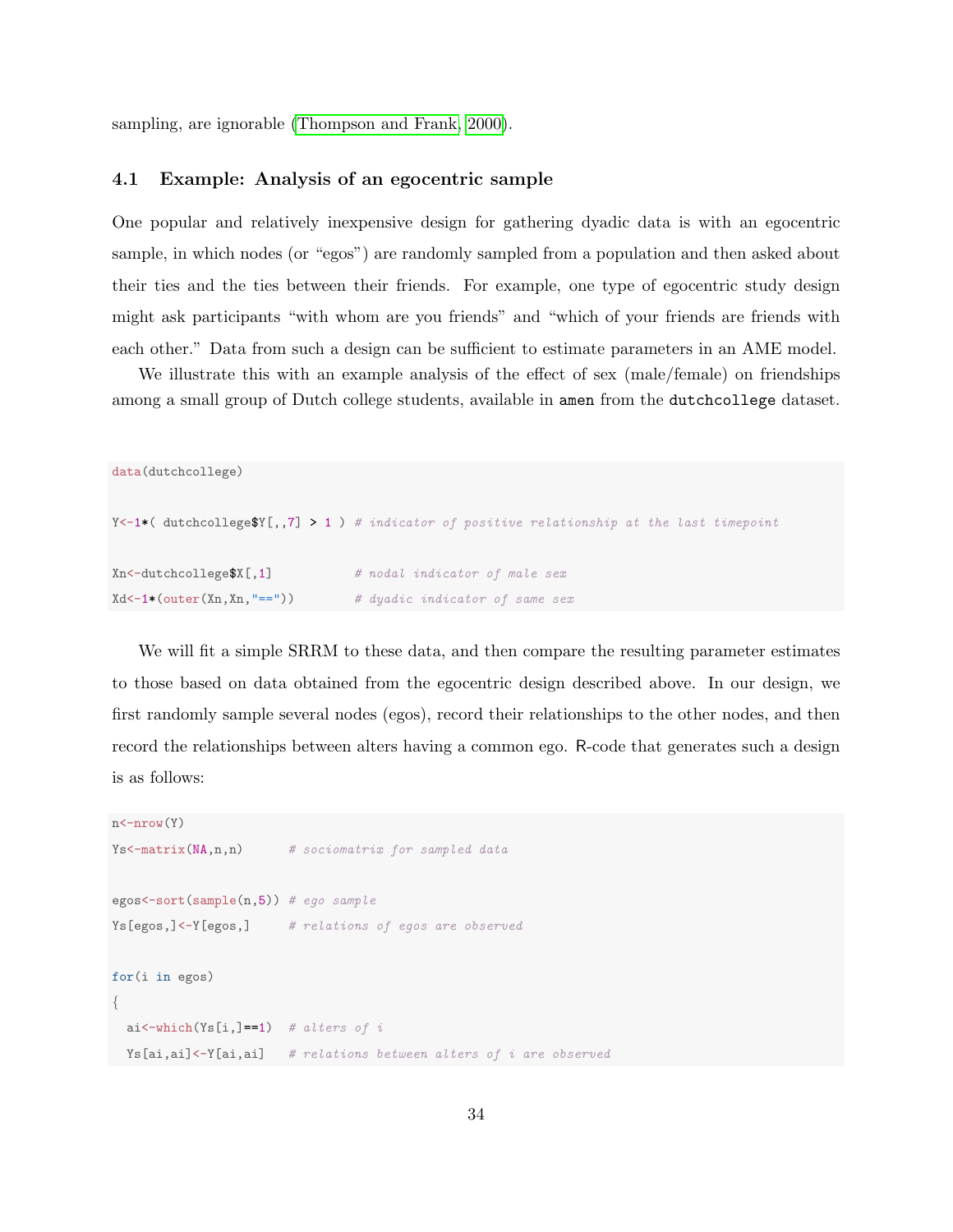```
mean(is.na(Ys))
```
}

[1] 0.7314453

This particular instance of the design results in a sociomatrix where about 73 percent of the entries are missing (note that the diagonal is already "missing" by definition). Under this design, data between alters and non-alters of an ego are missing, as are data between alters that do not share an ego.

| egos          |               |                     |                     |                     |                     |         |              |                     |                     |                                                                        |  |
|---------------|---------------|---------------------|---------------------|---------------------|---------------------|---------|--------------|---------------------|---------------------|------------------------------------------------------------------------|--|
| $[1]$         | 6 10 12 17 26 |                     |                     |                     |                     |         |              |                     |                     |                                                                        |  |
| Ys[1:10,1:10] |               |                     |                     |                     |                     |         |              |                     |                     |                                                                        |  |
|               |               |                     |                     |                     |                     |         |              |                     |                     | $[,1]$ $[,2]$ $[,3]$ $[,4]$ $[,5]$ $[,6]$ $[,7]$ $[,8]$ $[,9]$ $[,10]$ |  |
| [1,]          | NA            | ΝA                  | ΝA                  | NA                  | ΝA                  | ΝA      | NA           | NA                  | ΝA                  | NA                                                                     |  |
| [2,]          | NA            | ΝA                  | $\circ$             | ΝA                  | ΝA                  | ΝA      | $\circ$      | $\circ$             | ΝA                  | 1                                                                      |  |
| [3,]          | NA            | $\circ$             | NA                  | NA                  | ΝA                  | ΝA      | $\mathbf{1}$ | $\circ$             | ΝA                  | NA                                                                     |  |
| [4,]          | NA            | ΝA                  | NA                  | NA                  | NA                  | ΝA      | $\rm NA$     | NA                  | NA                  | NA                                                                     |  |
| [5,]          | NA            | ΝA                  | NA                  | NA                  | ΝA                  | ΝA      | NA           | NA                  | NA                  | NA                                                                     |  |
| $[6,$ ]       | $\circ$       | $\circ$             | $\mathsf{O}\xspace$ | $\mathsf{O}\xspace$ | $\circ$             | ΝA      | $\circ$      | $\mathsf{O}\xspace$ | $\mathbf{0}$        | $\circ$                                                                |  |
| [7,]          | NA            | $\mathsf{O}\xspace$ | $\mathbf 1$         | NA                  | ΝA                  | ΝA      | NA           | $\mathbf{1}$        | ΝA                  | NA                                                                     |  |
| [8,]          | NA            | $\circ$             | $\mathsf{O}\xspace$ | NA                  | NA                  | ΝA      | $\circ$      | ΝA                  | NA                  | $\mathbf{1}$                                                           |  |
| [9,]          | NA            | ΝA                  | NA                  | NA                  | ΝA                  | ΝA      | NA           | NA                  | ΝA                  | ΝA                                                                     |  |
| [10,]         | $\circ$       | $\mathbf 1$         | $1\,$               | $\mathsf{O}\xspace$ | $\mathsf{O}\xspace$ | $\circ$ | $1\,$        | $\mathbf{1}$        | $\mathsf{O}\xspace$ | ΝA                                                                     |  |

We now fit an SRRM model to the complete data and the subsampled data, and compare parameter estimates.

fit\_pop<-ame(Y,Xd,Xn,Xn,model="bin") # fit based on full data (population)

fit\_ess<-ame(Ys,Xd,Xn,Xn,model="bin") # fit based on egocentric subsample

apply(fit\_pop\$BETA,2,mean)

intercept .row .col .dyad -1.8662999 0.3172635 0.3824924 0.7365514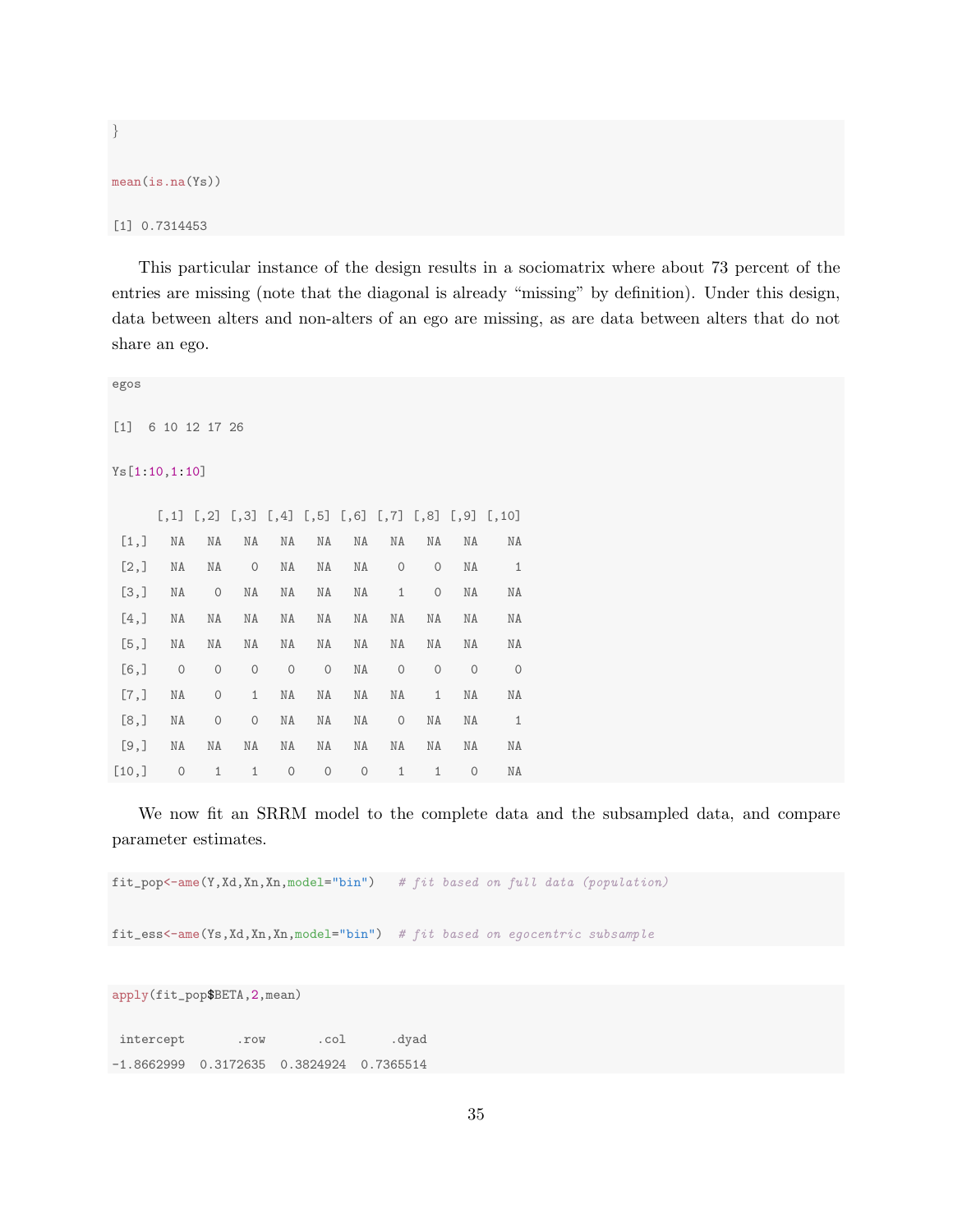| apply(fit_ess\$BETA, 2, mean)              |  |  |       |  |  |
|--------------------------------------------|--|--|-------|--|--|
| intercept .row .col                        |  |  | .dyad |  |  |
| $-2.1561520$ 0.3172207 1.1966069 0.9929780 |  |  |       |  |  |

The estimates are similar, even though the second fit is from a dataset with 73 missing values.

The output of the ame fitting procedure also includes a posterior predictive mean for all entries of the sociomatrix  $\mathbf{Y}$ , including those entries for which the data are missing. This sociomatrix of predicted values can be used for prediction or imputation of dyadic data from incomplete datasets. In our example on modeling friendship relations from the dutchcollege dataset, we can use this sociomatrix of predicted values to evaluate how well the parameter estimates obtained from the sampled dataset compare to those obtained from the full dataset, in terms of prediction:

```
miss<-which(is.na(Ys))
mean( ( fit_pop$YPM[miss] - Y[miss] )^2, na.rm=TRUE )
[1] 0.09428416
mean( ( fit_ess$YPM[miss] - Y[miss] )^2, na.rm=TRUE )
[1] 0.1350285
```
The first and second numbers reflect "within-sample" and "out-of-sample" goodness of fit, respectively. The small discrepancy between these numbers indicates that reasonable parameter estimates for this model (in terms of out-of-sample predictive squared error) can be obtained from this egocentric sample.

Finally, we consider the variability of the parameter estimates across egocentric samples with a small simulation study: For each of 100 egocentric samples randomly generated as previously described, we obtain parameter estimates for the probit SRRM,

$$
z_{i,j} = \beta_0 + \beta_r x_i + \beta_c x_j + \beta_d x_{i,j} + \epsilon_{i,j}
$$
  

$$
y_{i,j} = 1(z_{i,j} > 0),
$$

where  $x_i$  is a binary indicator that node i is male, and  $x_{i,j}$  is the indicator that i and j are of the same sex. The variability of the parameter estimates across egocentric samples is illustrated with histograms in Figure [15.](#page-36-1) An illustrative exercise would be to see how increasing or decreasing the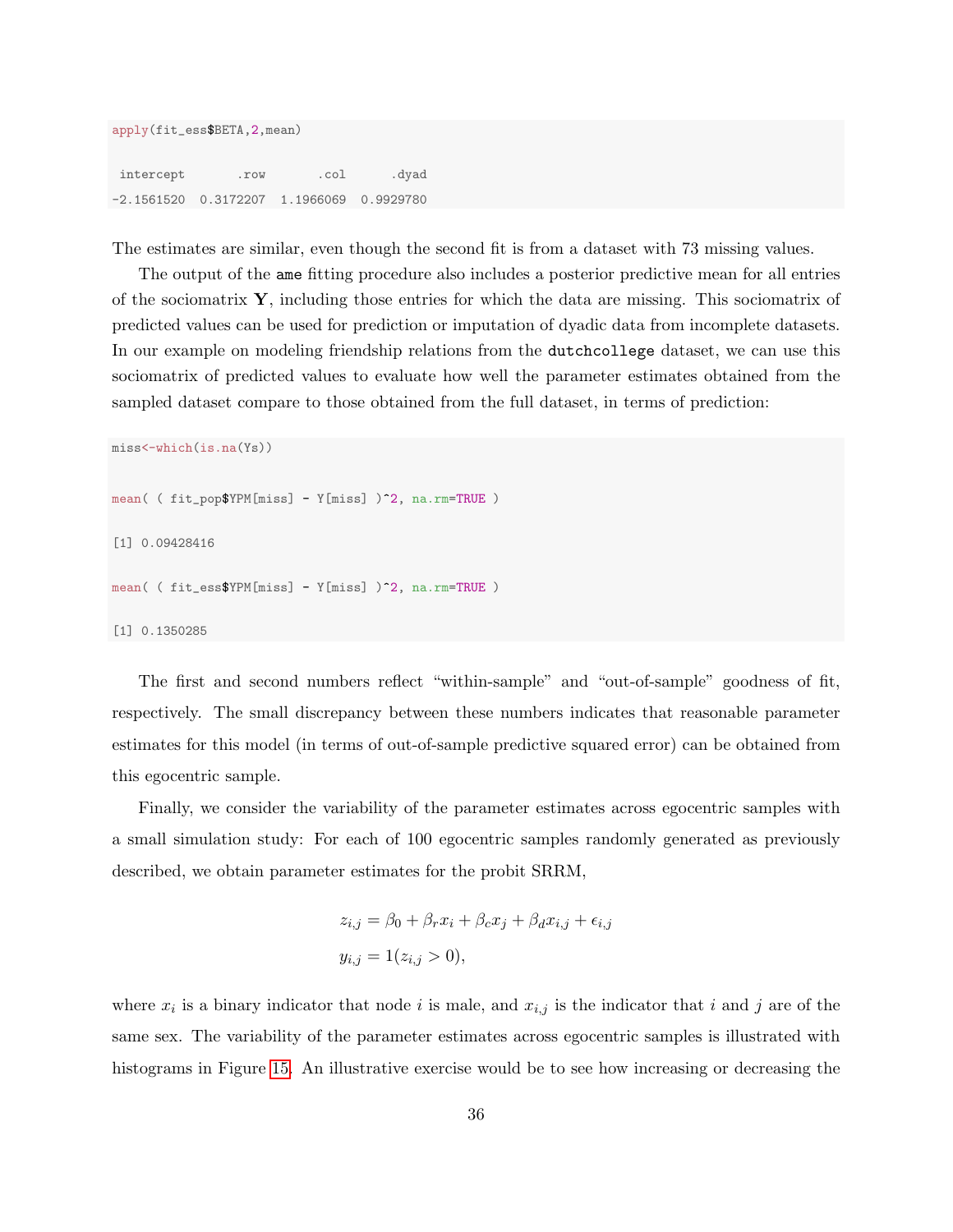

<span id="page-36-1"></span>Figure 15: Variability of probit SRRM regression estimates across egocentric samples. Vertical blue lines indicate the estimates obtained from the full (population) dataset.

amount of missing data in the samples (by increasing or decreasing the number of egos sampled) would affect the concentration of the egocentric estimates around the population estimates.

## <span id="page-36-0"></span>5 Repeated measures data

Some types of dynamic dyadic datasets include repeated measurements of dyadic and nodal variables at discrete points in time. The amen package provides a rudimentary method of analyzing such data, based on the following simple extension of the AME model to accommodate replicated dyadic measurements: For (latent) sociomatrices  $\mathbf{Z}_1, \ldots, \mathbf{Z}_T$ , the model expresses  $z_{i,j,t}$ , the  $(i, j)$ th element of the tth sociomatrix, as

<span id="page-36-2"></span>
$$
z_{i,j,t} = \beta_d^T \mathbf{x}_{d,i,j,t} + \beta_r^T \mathbf{x}_{r,i,j,t} + \beta_c^T \mathbf{x}_{c,i,j,t} + a_i + b_j + \mathbf{u}_i^T \mathbf{v}_j + \epsilon_{i,j,t}.
$$
 (11)

Across nodes, dyads and time points, this model extension further assumes the same covariance model for the random effects  $\{(a_i, b_i)\}\$ as before, allows for dyadic correlation between  $\epsilon_{i,j,t}$  and  $\epsilon_{j,i,t}$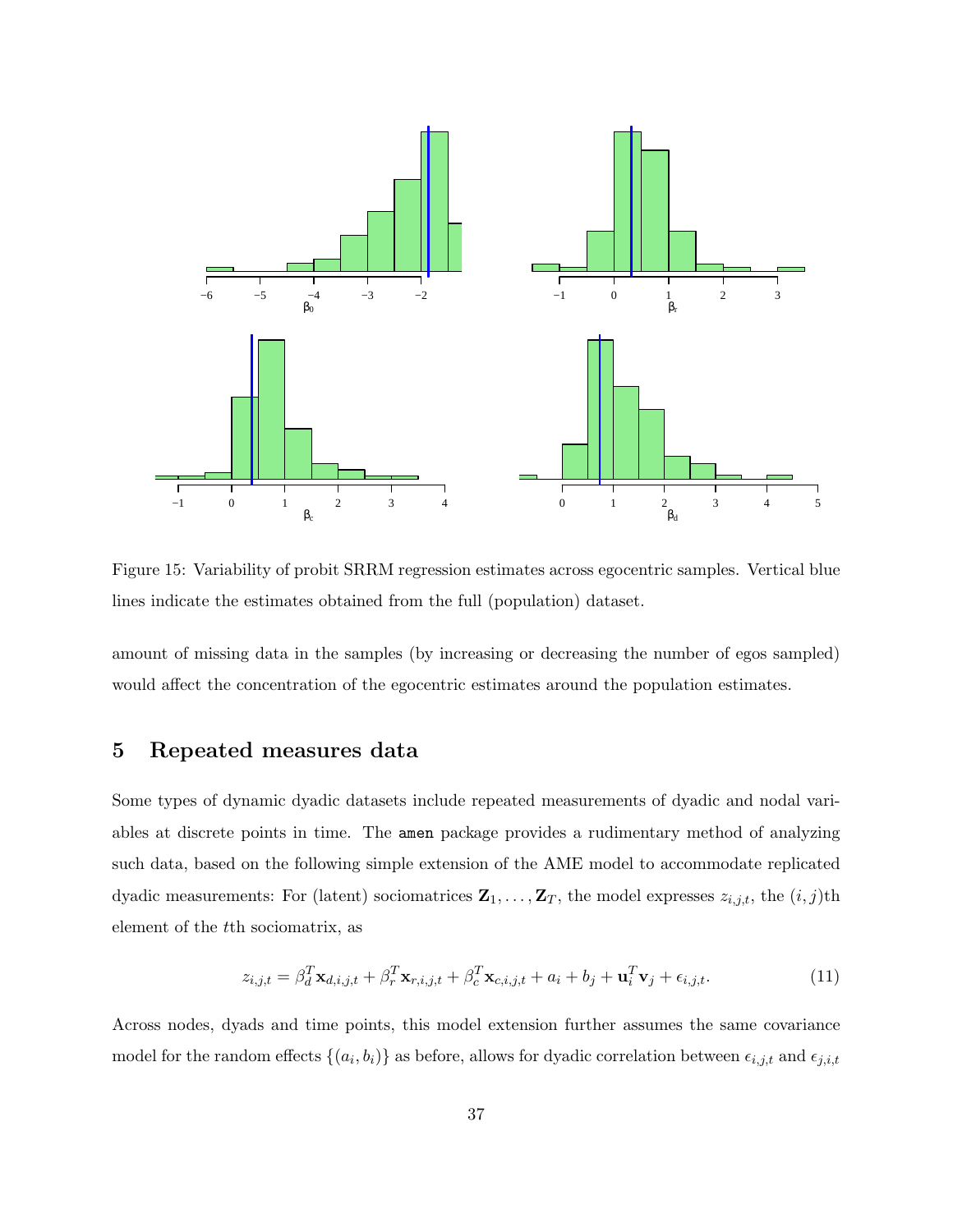

<span id="page-37-1"></span>Figure 16: Friendliness network of the Dutch college students, across seven time points.

as before, but assumes that  $\epsilon_{i,j,t}$ 's from different dyads or different time points are independent. In other words, the data under this model are treated as independent observations from a common AME distribution.

At first glance it may seem that such a model is inappropriate for dynamic dyadic data, as it doesn't seem to allow for the possibility of dependence over time. However, certain types of dependence can be incorporated into this model via the time-dependent regression terms. For example, autoregressive dependence can be modeled by including lagged values of the sociomatrix as predictors. Additionally, time-varying regression parameters can be included in the model by constructing interactions.

### <span id="page-37-0"></span>5.1 Example: Analysis of a longitudinal binary outcome

We illustrate these possibilities with an analysis of data from the longitudinal study of friendship relations among a small group of Dutch college students, available in amen via the dutchcollege dataset. Our response  $y_{i,j,t}$  is the indicator that person i reports being friendly (or having friendship) with person j at time point t. The graphs of this variable for each of the seven different time points in the dataset are given in Figure [16.](#page-37-1) The figure reflects the fact that the students were mostly unknown to each other before the study period, and so not surprisingly, the densities of the graphs increase over time.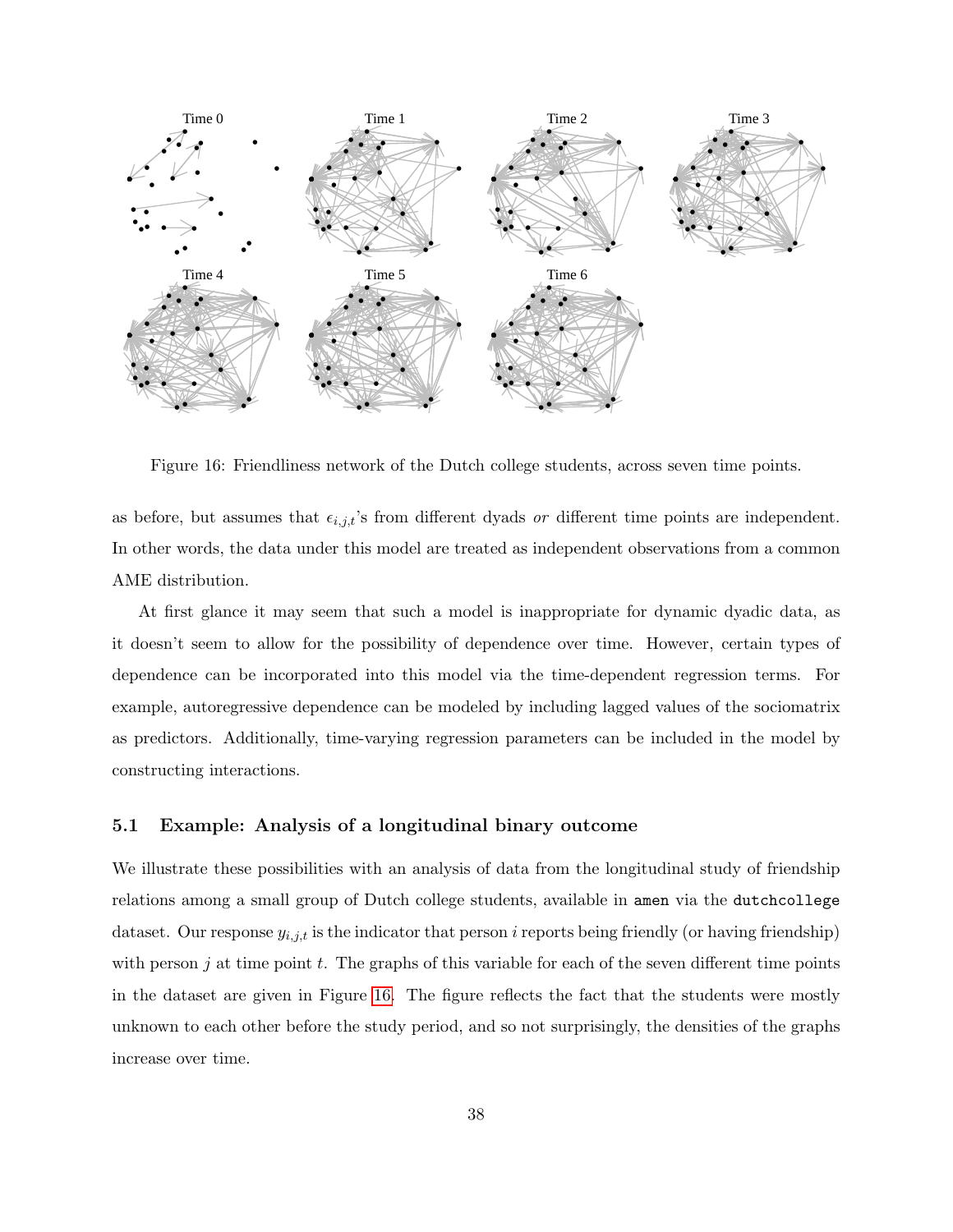The data also include (static) information on the sex and smoking status of the students, as well as which one of three programs each student was a member. We will examine the effects of these nodal attributes on friendship in using a probit SRRM, where  $y_{i,j,t}$  is modeled as the indicator that the latent affinity  $z_{i,j,t}$  exceeds zero, where  $z_{i,j,t}$  follows model [\(11\)](#page-36-2). Our analysis will include the binary indicators of male sex and smoking status as row and column regressors, products of these variables as dyadic regressors, and a dyadic binary indicator of whether or not members of a dyad belong to the same program. Finally, we will also include lagged values  $y_{i,j,t-1}$  and  $y_{j,i,t-1}$  as dyadic predictors of  $z_{i,j,t}$  to reflect the possibility of temporal dependence among values within a dyad. To summarize, our model for the  $z_{i,j,t}$ 's is as follows:

$$
z_{i,j,t} = \beta_0 +
$$
  
\n
$$
\beta_{r,1} \text{male}_i + \beta_{r,2} \text{smoke}_i +
$$
  
\n
$$
\beta_{c,1} \text{male}_j + \beta_{c,2} \text{smoke}_j +
$$
  
\n
$$
\beta_{d_1} y_{i,j,t-1} + \beta_{d_2} y_{j,i,t-1} +
$$
  
\n
$$
\beta_{d_3} \text{male}_i \text{male}_j + \beta_{d_4} \text{smoke}_i \text{smoke}_j + \beta_{d_5} \text{sameprogram}_{i,j} +
$$
  
\n
$$
a_i + b_j + \epsilon_{i,j,t}
$$

The ame\_rep function in the amen package provides parameter estimation and inference for this model using a similar syntax as the ame function, except now the nodal attributes Xrow and Xcol are three-dimensional arrays, with dimensions corresponding to nodes, variables and time points, respectively. Similarly, the dyadic regressor array Xdyad is now four-dimensional, with dimensions corresponding to nodes, nodes, variables and time points. These arrays for this data analysis can be set up as follows:

```
# outcome
Y <- 1* ( dutchcollege Y \ge 2 ) [,,2:7]
n < -dim(Y)[1] ; t < -dim(Y)[3]
# nodal covariates
Xnode<-dutchcollege$X[,1:2] # sex and smoking status
Xnode<-array(Xnode,dim=c(n,ncol(Xnode),t))
dimnames(Xnode)[[2]]<-c("male","smoker")
# dyadic covariates
```

```
Xdyad<-array(dim=c(n,n,5,t))
```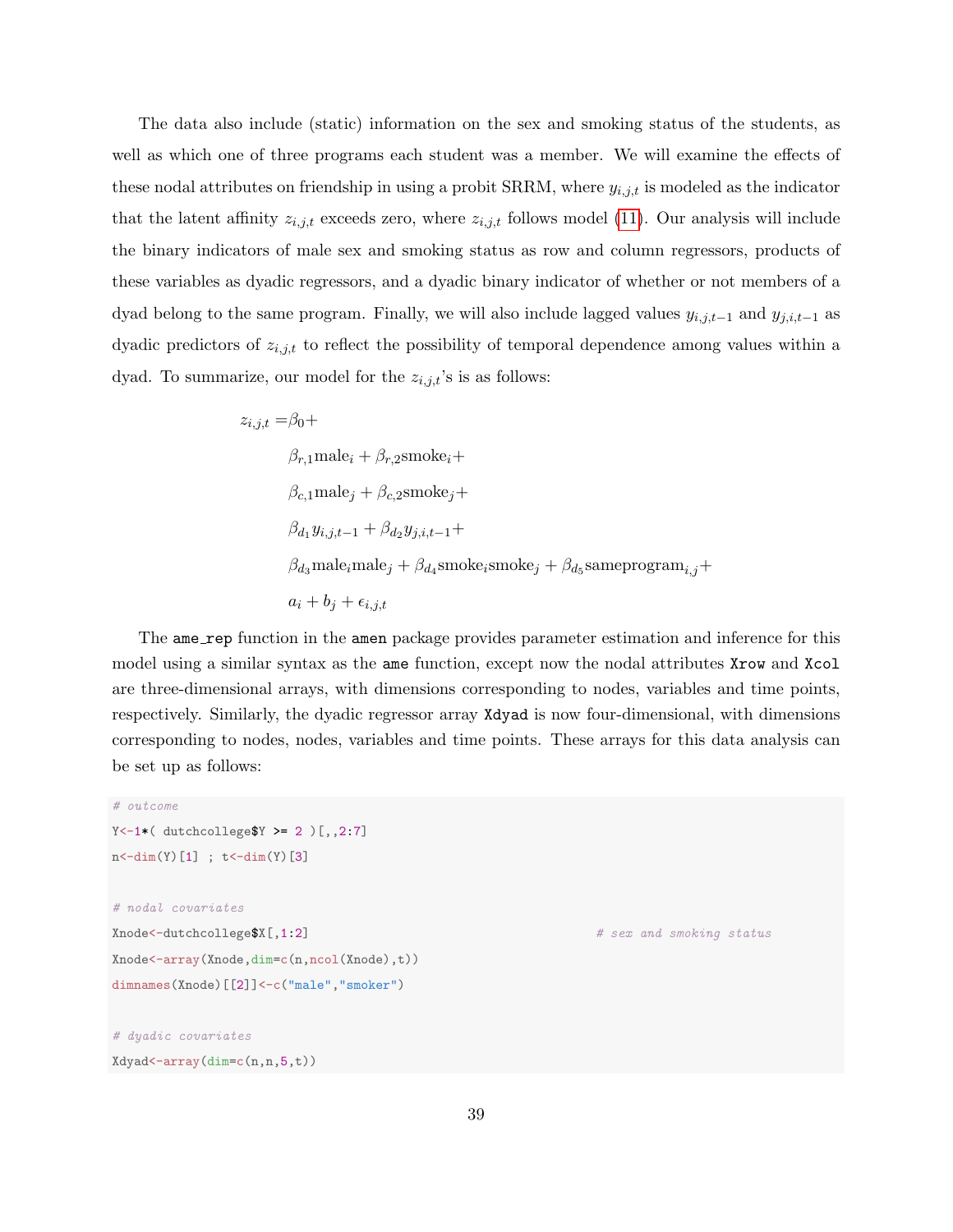```
Xdyad[,,1,]-1*(-1*(-dt) dutchcollege$Y >= 2 )[,,1:6] # lagged value
Xdyad[,,2,]<-array(apply(Xdyad[,,1,],3,t),dim=c(n,n,t)) # lagged reciprocal value
Xdyad[,,3,3] < -tcrossprod(Xnode[,1,1]) # both male
Xdyad[,,4,]<-tcrossprod(Xnode[,2,1]) # both smokers
Xdyad[,,5,]<-outer( dutchcollege$X[,3],dutchcollege$X[,3],"==") # same program
dimnames(Xdyad)[[3]]<-c("Ylag","tYlag","bothmale","bothsmoke","sameprog")
```
The model can be fit using the same syntax as the ame command discussed previously, and results can summarized before with the summary function:

fit\_ar1<-ame\_rep(Y,Xdyad,Xnode,Xnode,model="bin",plot=FALSE)

summary(fit\_ar1)

```
Regression coefficients:
```

|                |  | pmean psd z-stat p-val            |  |
|----------------|--|-----------------------------------|--|
| intercept      |  | $-1.612$ 0.170 $-9.457$ 0.000     |  |
| male.row       |  | $-0.170$ $0.220$ $-0.772$ $0.440$ |  |
| smoker.row     |  | $-0.458$ $0.182$ $-2.516$ $0.012$ |  |
| male.col       |  | $-0.038$ $0.162$ $-0.236$ $0.813$ |  |
| smoker.col     |  | $-0.236$ $0.145$ $-1.627$ $0.104$ |  |
| Ylag.dyad      |  | 1.201 0.063 19.146 0.000          |  |
| tYlag.dyad     |  | 0.860 0.062 13.796 0.000          |  |
| bothmale.dyad  |  | 0.740 0.145 5.090 0.000           |  |
| bothsmoke.dyad |  | 0.661 0.122 5.424 0.000           |  |
| sameprog.dyad  |  | 0.432 0.063 6.880 0.000           |  |
|                |  |                                   |  |

Variance parameters:

pmean psd va 0.223 0.073 cab 0.033 0.034 vb 0.119 0.038 rho 0.641 0.038 ve 1.000 0.000

The parameter estimates and standard deviations for  $\beta_{d,1}$  and  $\beta_{d,2}$  (Ylag.dyad and tYlag.dyad in the output) indicate strong evidence of large temporal correlation. There also appears to be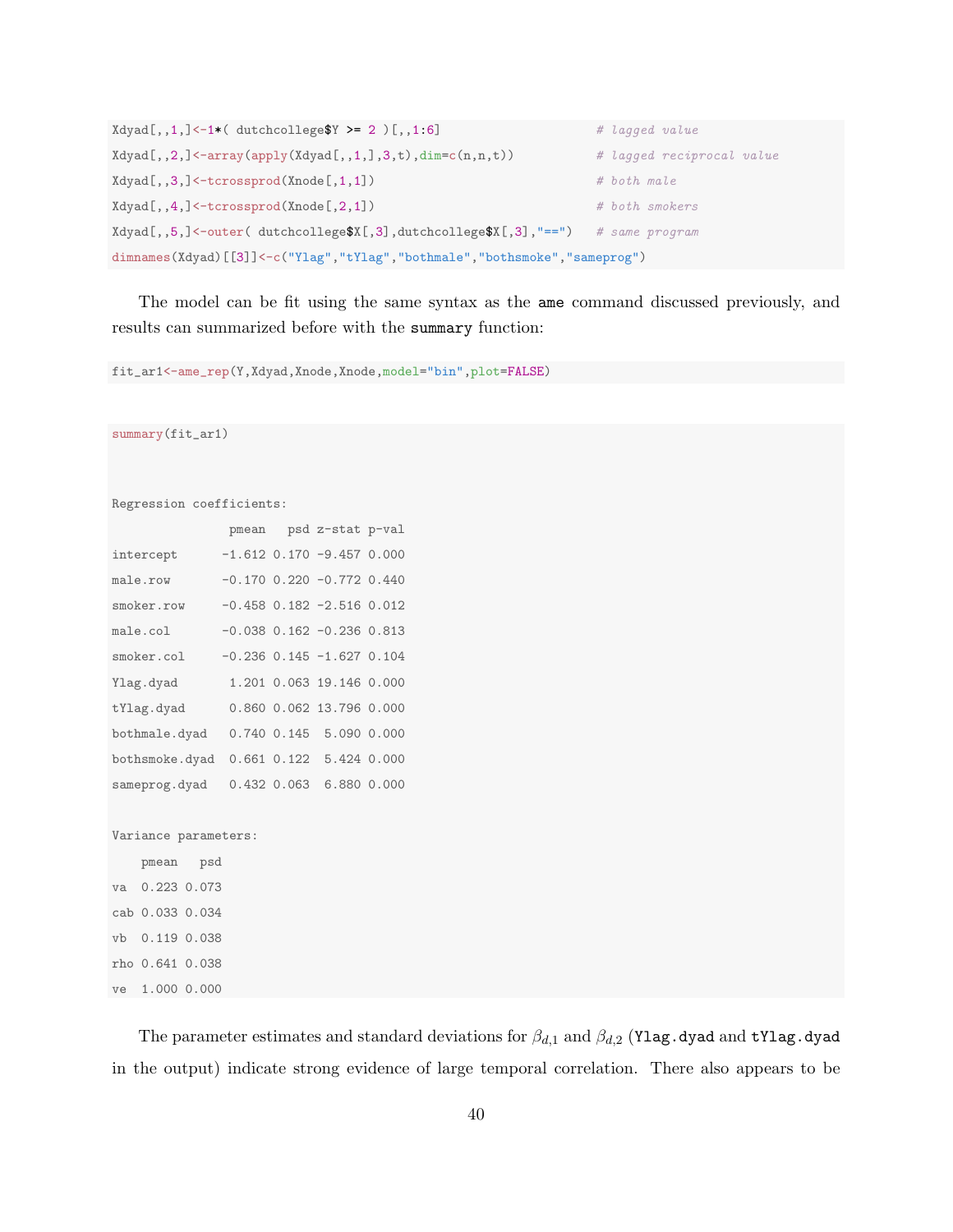strong homophily effects in terms of sex, smoking status and program. The nodal effect parameters indicate some evidence that smokers are a bit less social than non-smokers.

Finally, we note that the time interval between the first four measurements was three weeks, whereas the interval between the last three measurements was six weeks. As such, we may want to consider whether or not the effects of the regressors might vary depending on the time lag between measurements. Such a possibility can be evaluated simply by adding interaction terms to the regressors. For example, to evaluate whether or not the effect of  $y_{i,j,t-1}$  on  $z_{i,j,t}$  varies with measurement interval, we can create a new dyadic covariate  $y_{i,j,t-1}$  $w_t$  where  $w_t$  is a binary indicator that t is among the last three measurements. Adding such terms for all of our regressors can be done as follows:

```
Wnode<-Xnode
Wnode[,,1:3]<-0
XWnode<-array( dim=dim(Xnode)+c(0,2,0))
XWnode[,1:2,]<-Xnode ; XWnode[,3:4,]<-Wnode
dimnames(XWnode)[[2]]<-c(dimnames(Xnode)[[2]],paste0(dimnames(Xnode)[[2]],".w"))
```
Wdyad<-Xdyad Wdyad[,,,1:3]<-0 XWdyad<-array( dim=dim(Xdyad)+c(0,0,5,0) ) XWdyad[,,1:5,]<-Xdyad ; XWdyad[,,6:10,]<-Wdyad dimnames(XWdyad)[[3]]<-c(dimnames(Xdyad)[[3]],paste0(dimnames(Xdyad)[[3]],".w"))

fit\_ar1\_vb<-ame\_rep(Y,XWdyad,XWnode,XWnode,model="bin")

summary(fit\_ar1\_vb)

Regression coefficients:

|              |  | pmean psd z-stat p-val            |  |
|--------------|--|-----------------------------------|--|
| intercept    |  | $-1.606$ 0.167 $-9.625$ 0.000     |  |
| male.row     |  | $-0.313$ $0.238$ $-1.311$ $0.190$ |  |
| smoker.row   |  | $-0.374$ 0.204 $-1.833$ 0.067     |  |
| male.w.row   |  | 0.240 0.141 1.696 0.090           |  |
| smoker.w.row |  | $-0.156$ 0.137 $-1.134$ 0.257     |  |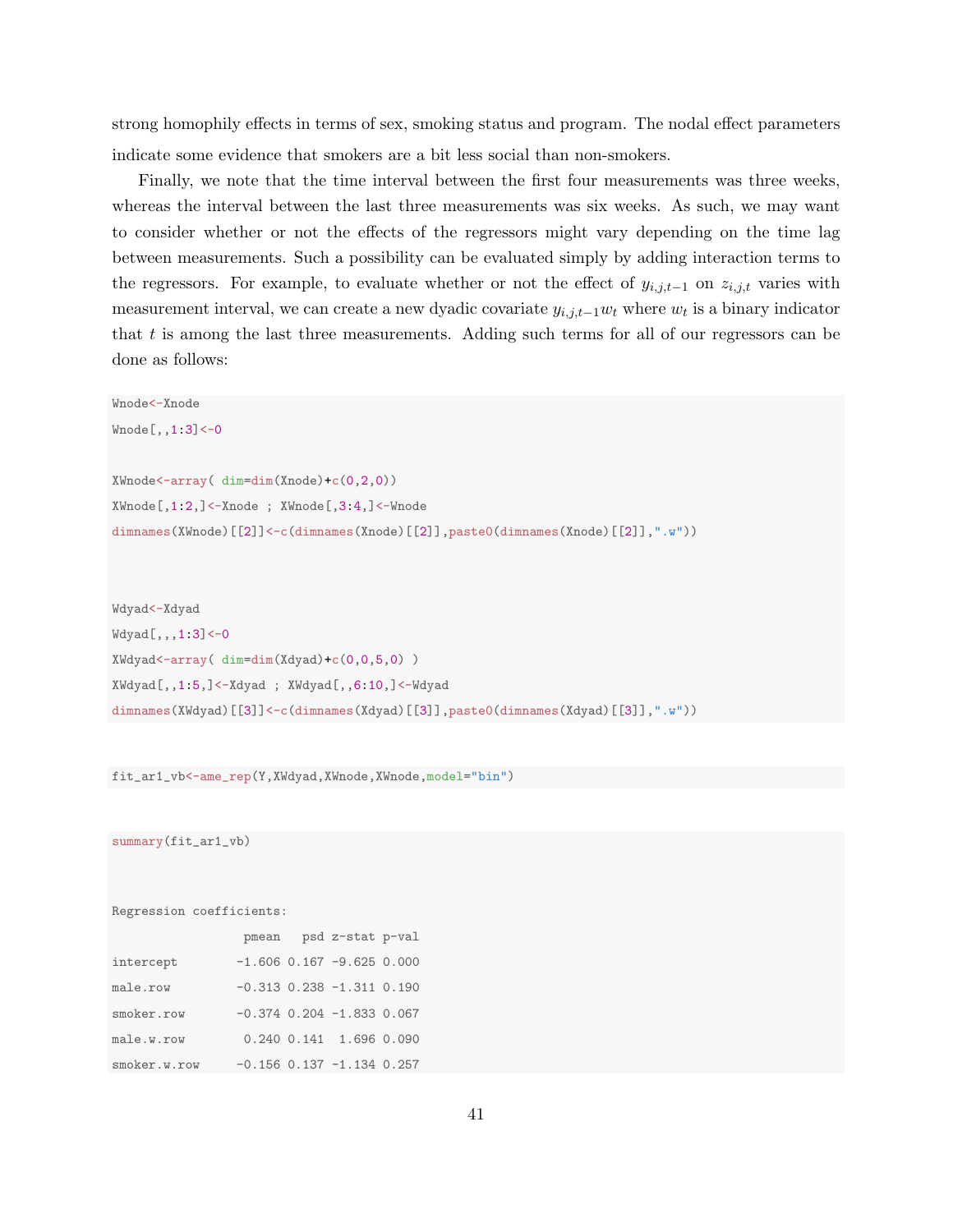| male.col                                 |  |  | $-0.068$ 0.171 $-0.395$ 0.693     |  |  |
|------------------------------------------|--|--|-----------------------------------|--|--|
| smoker.col                               |  |  | $-0.208$ $0.148$ $-1.402$ $0.161$ |  |  |
| male.w.col 0.036 0.133 0.268 0.788       |  |  |                                   |  |  |
| smoker.w.col                             |  |  | $-0.048$ 0.120 $-0.403$ 0.687     |  |  |
| Ylag.dyad                                |  |  | 1.400 0.101 13.797 0.000          |  |  |
| tYlag.dyad                               |  |  | 0.855 0.109 7.839 0.000           |  |  |
| bothmale.dyad 1.009 0.209 4.831 0.000    |  |  |                                   |  |  |
| bothsmoke.dyad 0.558 0.165 3.373 0.001   |  |  |                                   |  |  |
| sameprog.dyad 0.334 0.080 4.169 0.000    |  |  |                                   |  |  |
| Ylag.w.dyad                              |  |  | $-0.296$ $0.122$ $-2.432$ $0.015$ |  |  |
| tYlag.w.dyad                             |  |  | $-0.008$ 0.131 $-0.059$ 0.953     |  |  |
| bothmale.w.dyad                          |  |  | $-0.520$ 0.277 $-1.875$ 0.061     |  |  |
| bothsmoke.w.dyad 0.194 0.225 0.864 0.387 |  |  |                                   |  |  |
| sameprog.w.dyad 0.187 0.097 1.924 0.054  |  |  |                                   |  |  |
|                                          |  |  |                                   |  |  |
| Variance parameters:                     |  |  |                                   |  |  |
| pmean psd                                |  |  |                                   |  |  |
| va 0.224 0.075                           |  |  |                                   |  |  |
| cab 0.032 0.036                          |  |  |                                   |  |  |
|                                          |  |  |                                   |  |  |

vb 0.116 0.038 rho 0.650 0.037 ve 1.000 0.000

These results do not indicate much evidence that the regression coefficients should vary by time period, except possibly the effect on the lagged dyadic variable  $y_{i,j,t}$ . The negative estimate of this coefficient (corresponding to Ylag.w.dyad in the output) makes sense, as it indicates that the effect of the lagged variable is decreased when the interval between times points is longer.

# <span id="page-41-0"></span>6 Symmetric data

It is sometimes the case that dyadic observations are symmetric or undirected by design, in that there is only one value  $y_{i,j}$  for the dyad  $\{i,j\}$ . Such observations can be represented by a symmetric sociomatrix **Y**, so that  $y_{i,j} = y_{j,i}$  for all dyads  $\{i, j\}$ . In this case, a natural simplification of the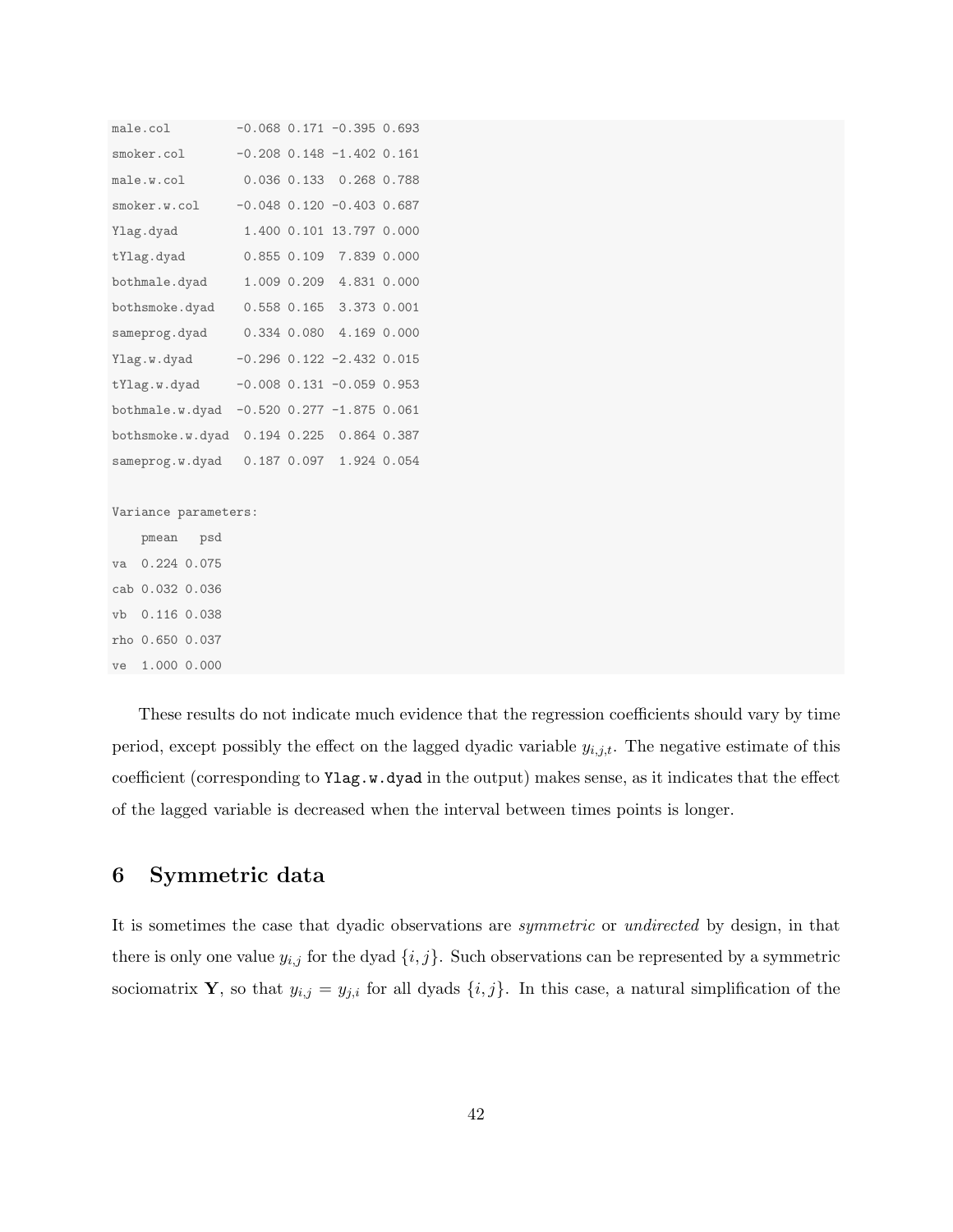AME model [\(4\)](#page-15-0) is given by

<span id="page-42-1"></span>
$$
y_{i,j} = \beta_d^T \mathbf{x}_{i,j} + \beta_n^T (\mathbf{x}_i + \mathbf{x}_j) + a_i + a_j + \mathbf{u}_i^T \mathbf{\Lambda} \mathbf{u}_j + \epsilon_{i,j},
$$
  
\n
$$
a_1, \dots, a_n \sim \text{i.i.d. } N(0, \sigma_a^2)
$$
  
\n
$$
\{\epsilon_{i,j}\} \sim \text{i.i.d. } N(0, \sigma_e^2),
$$
\n(12)

for  $i < j$ , with  $y_{j,i} = y_{i,j}$  by design. Most of the simplifications leading to this symmetric model are easy to understand, with the possible exception of the change from  $\mathbf{u}_i^T \mathbf{v}_j$  in the asymmetric case to  $\mathbf{u}_i^T \mathbf{\Lambda} \mathbf{u}_j$  here. In the former case, this representation can be justified by the singular value decomposition theorem, which states that any  $n \times n$  rank-R matrix M can be expressed as  $UV<sup>T</sup>$ , where **U** and **V** are  $n \times R$  matrices. This means that  $m_{i,j}$ , the *i*, *j*th entry of **M** can be expressed as  $m_{i,j} = \mathbf{u}_i^T \mathbf{v}_j$ , where  $\mathbf{u}_i$  and  $\mathbf{v}_j$  are the *i*th and *j*th rows of **U** and **V**, respectively. In other words, the  $\mathbf{u}_i^T \mathbf{v}_j$  in the asymmetric AME model can represent any residual low-rank patterns M in the sociomatrix  $\mathbf Y$  that aren't explained by the known regressors. Similarly, in the symmetric case the term  $\mathbf{u}_i^T \mathbf{\Lambda} \mathbf{u}_j$  in [\(12\)](#page-42-1) can represent any residual low-rank patterns M in the symmetric sociomatrix Y. This follows from the eigenvalue decomposition theorem, which states that any symmetric rank-R matrix M can be expressed as  $U\Lambda U^T$ , or equivalently, the elements  $m_{i,j}$  of M can be expressed as  $m_{i,j} = \mathbf{u}_i^T \mathbf{\Lambda} \mathbf{u}_j$ . Furthermore, as with the asymmetric case, such a latent factor model can represent patterns of transitivity and stochastic equivalence in network data [\(Hoff, 2008a\)](#page-47-10).

### <span id="page-42-0"></span>6.1 Example: Analysis of a symmetric ordinal outcome

Symmetric versions of the normal, probit and other AME models discussed in the previous sections can be fit by simply specifying the option symmetric=TRUE in the ame command. We illustrate the use of this option with an analysis of Cold War cooperation and conflict data, available via the coldwar dataset. These data include dyadic counts of military cooperation and conflict between countries, geographic distances between countries, and country-level measures of GDP and polity. These variables were recorded every five years from 1950 to 1985. For simplicity, we analyze a time-averaged version of the dataset:

```
data(coldwar)
# response
Y \leftarrowsign( apply(coldwar$cc,c(1,2), mean ) )
```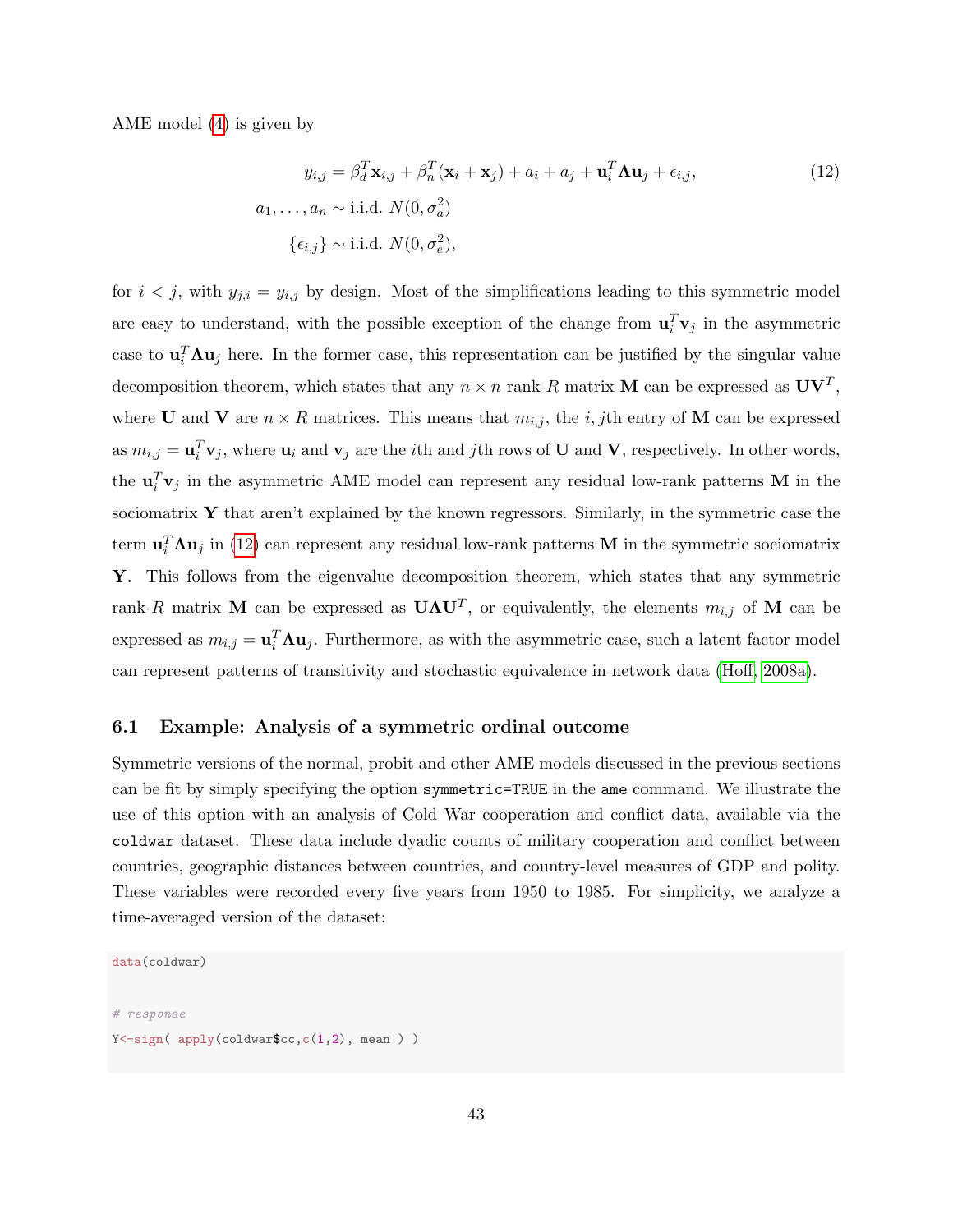```
# nodal covariates
Xn <-cbind( apply( log(coldwar$gdp), 1, mean ), # log gdp
         sign(apply(coldwar\$polity, 1, mean) ) ) # sign of polity
Xn[,1]<-Xn[,1]-mean(Xn[,1])
dimnames(Xn)[[2]]<-c("lgdp","polity")
# dyadic covariates
Xd<-array(dim=c(nrow(Y),nrow(Y),3))
Xd[,,1] \leftarrow tcrossprod(Xn[,1]) # gdp interaction
Xd[,, 2] <- tcrossprod(Xn[,2]) \qquad # polity interaction
Xd[,,3]<-log(coldwar$distance) # log distance
dimnames(Xd)[[3]] <-c("igdp","ipol","ldist")
```
The response  $y_{i,j}$  takes values in  $\{-1,0,1\}$ . As such, we view this as an ordinal outcome, to which we fit an ordinal version of a rank-1 symmetric AME model using the ame command:

fit\_cw\_R1<-ame(Y,Xd,Xn,R=1,model="ord",symmetric=TRUE,burn=1000,nscan=100000,odens=100)

Note that for this symmetric model, the row regressors must be the same as the column regressors, and so it is sufficient to specify these just once. We also note that for technical reasons, the mixing of the MCMC algorithm for estimating the low-rank matrix  $U\Lambda U^T$  is slower than that for the asymmetric matrix  $\mathbf{U}\mathbf{V}^T$ . For this reason we lengthened the burn-in period for the Markov chain, and increased the number of iterations to 100,000 from the default value of 10,000.

```
Regression coefficients:
           pmean psd z-stat p-val
lgdp.node -0.002 0.041 -0.058 0.954
polity.node 0.062 0.070 0.888 0.375
igdp.dyad -0.025 0.020 -1.276 0.202
ipol.dyad 0.133 0.060 2.211 0.027
ldist.dyad 0.365 0.054 6.745 0.000
Variance parameters:
  pmean psd
va 0.149 0.046
```
summary(fit\_cw\_R1)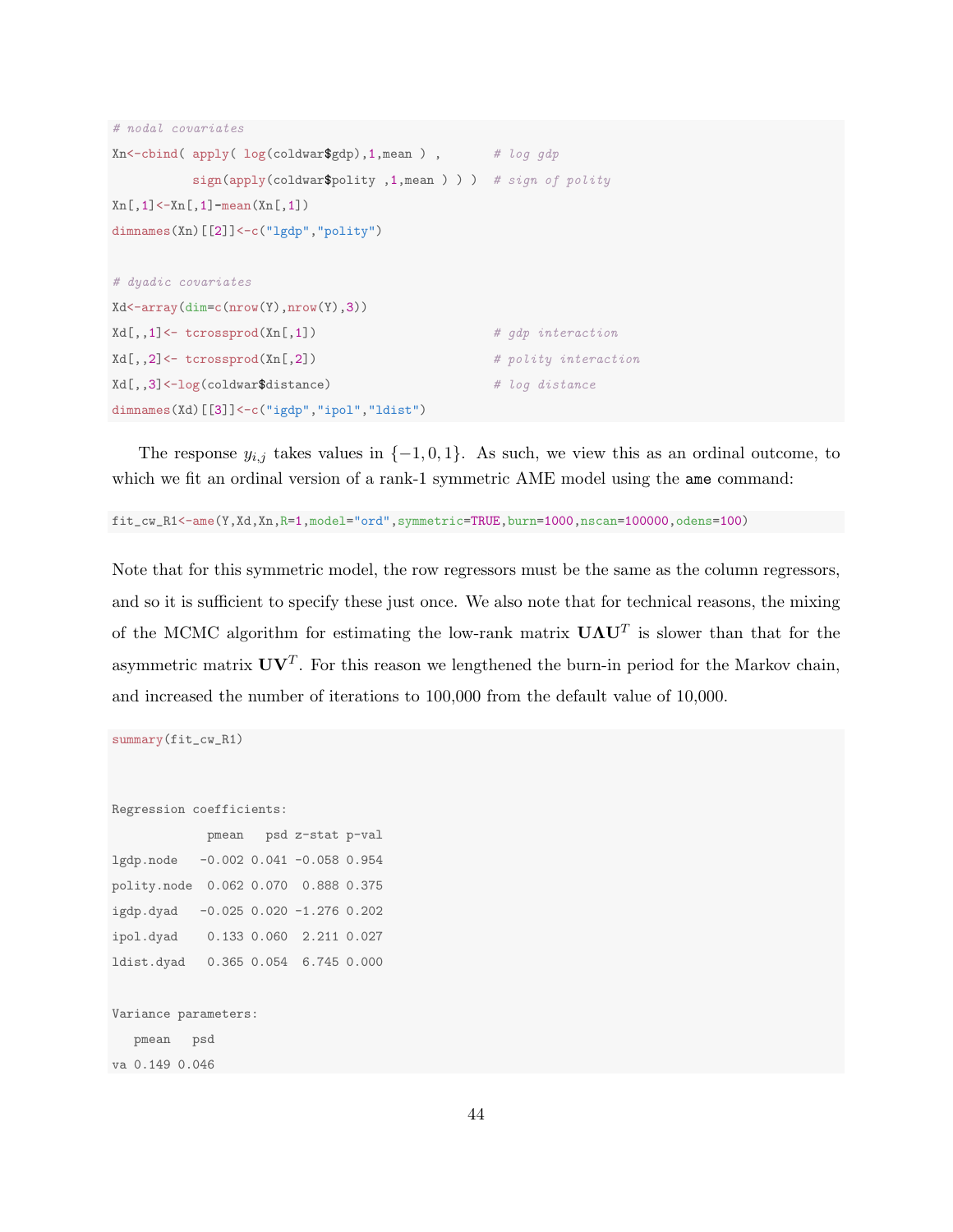

Figure 17: Diagnostic plots for the rank-1 AME model of the coldwar data.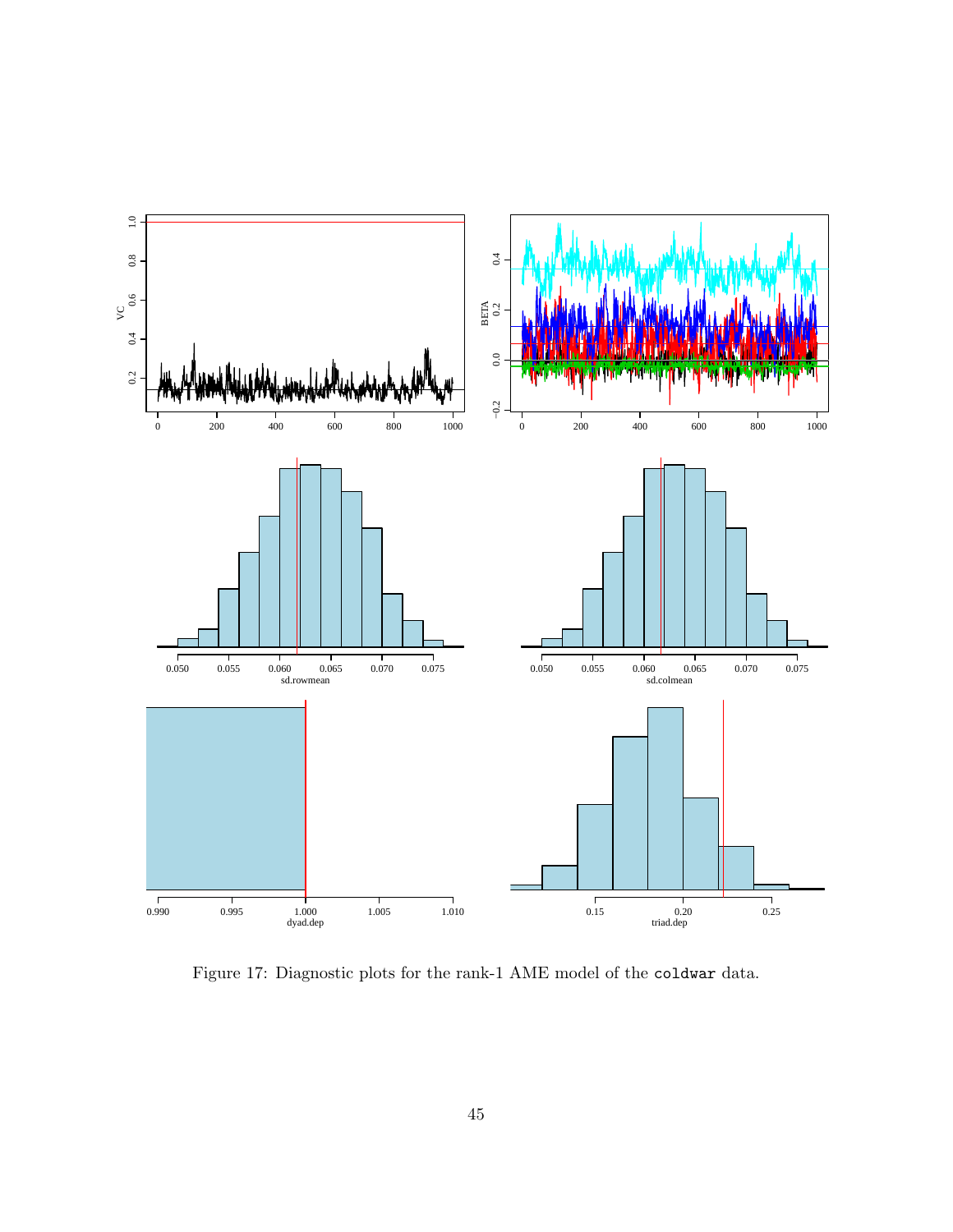### fit\_cw\_R1\$L # eigenvalue

[1] 63.61187

The results indicate no strong association between country-specific levels of  $z_{i,j}$  with the nodal attributes. At the dyadic level however, there appears to be homophily in terms of polity. Furthermore, the parameter for ldist.dyad suggests that large geographic distance is positively associated with cooperation. However, a better interpretation might be that large distance is negatively associated with conflict, as most conflicts are regional. More refined hypotheses about conflict and cooperation could be evaluated by fitting separate models for the conflict network  $(y_{i,j} < 0)$  and the cooperation network  $(y_{i,j} > 0)$ .

We now describe the estimate of the low-rank latent factor term  $\mathbf{U}\mathbf{\Lambda}\mathbf{U}^T$ . This term describes heterogeneity in the dataset that is not explained by the nodal or dyadic regressors, or the terms in the social relations covariance model. As shown above, the estimated "eigenvalue" fit\_cw\$L is positive. Since  $y_{i,j}$  is increasing in  $\mathbf{u}_i^T \mathbf{\Lambda} \mathbf{u}_j$  (which is  $\lambda u_i u_j$  in this rank-1 model) this means that countries that cooperate should on average have estimated u-vectors pointing in the same direction, and countries in conflict should have estimates pointing in opposite directions. A plot of the latent factors in Figure [18](#page-46-0) confirms this, showing that cooperative pairs (linked by green lines) essentially all have  $u$ -values that are on the same side of the origin (the one exception involves Egypt, which was cooperative with both the USA and USSR). Conflictual pairs (linked by red lines) are generally on opposite sides of the origin.

### References

- <span id="page-45-1"></span>Bradu, D. and K. R. Gabriel (1974). Simultaneous statistical inference on interactions in two-way analysis of variance. J. Amer. Statist. Assoc. 69, 428–436.
- <span id="page-45-0"></span>Gollob, H. F. (1968). A statistical model which combines features of factor analytic and analysis of variance techniques. Psychometrika 33, 73–115.
- <span id="page-45-2"></span>Harris, K., C. Halpern, E. Whitsel, J. Hussey, J. Tabor, P. Entzel, and J. Udry (2009). The national longitudinal study of adolescent health: Research design.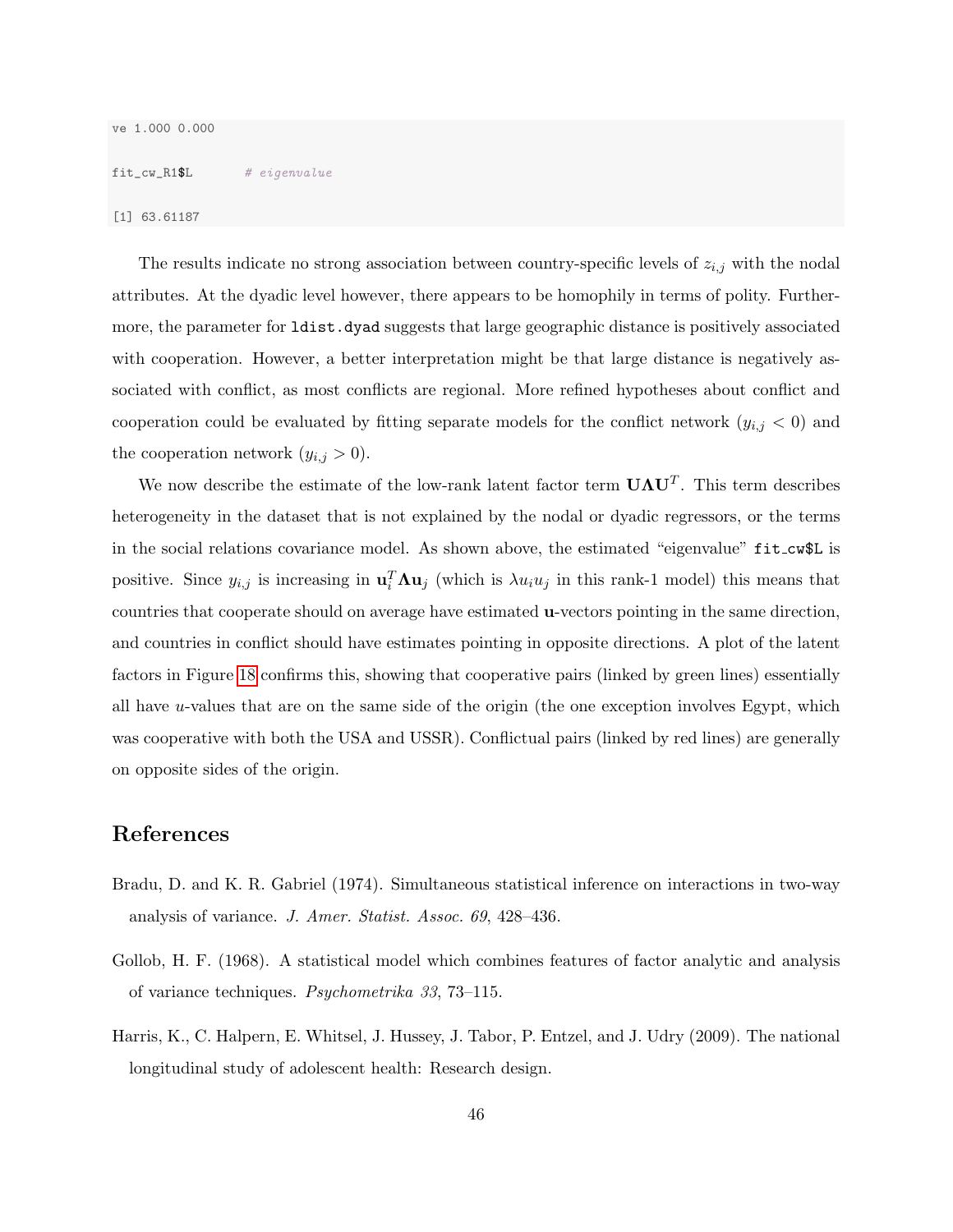

<span id="page-46-0"></span>Figure 18: One-dimensional latent factor plot for the coldwar analysis. Green and red lines indicate cooperation and conflict, respectively.